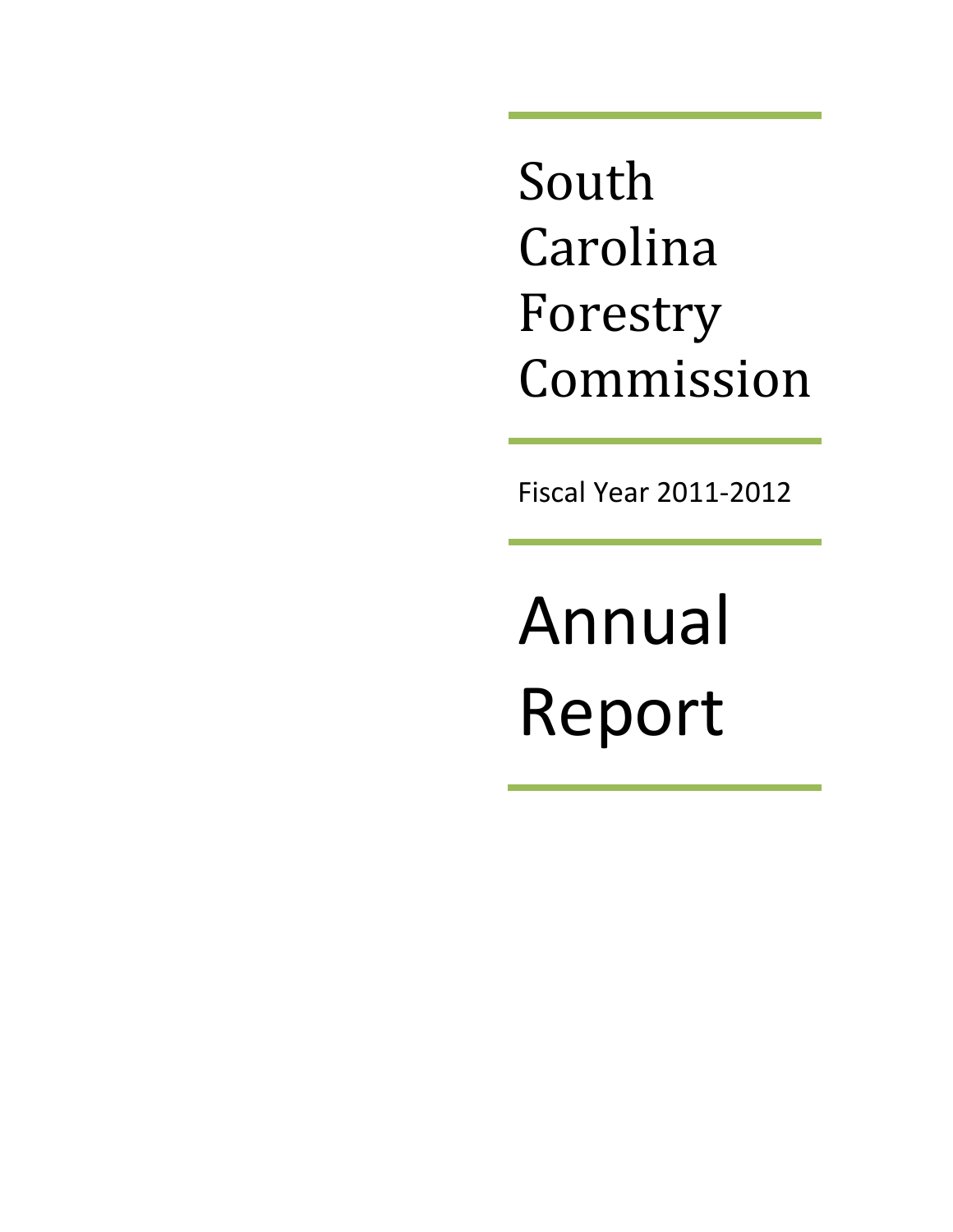# **South Carolina Forestry Commission Annual Report**

# **FY 2011-2012**

The South Carolina Forestry Commission prohibits discrimination in all programs and activities on the basis of race, color, national origin, gender, religion, age, disability, political beliefs, sexual orientation, or marital or family status. The Forestry Commission is an equal opportunity provider and employer. To file a complaint of discrimination, contact the Human Resources Director, SC Forestry Commission, P.O. Box 21707, Columbia, SC 29221, or call (803) 896-8800.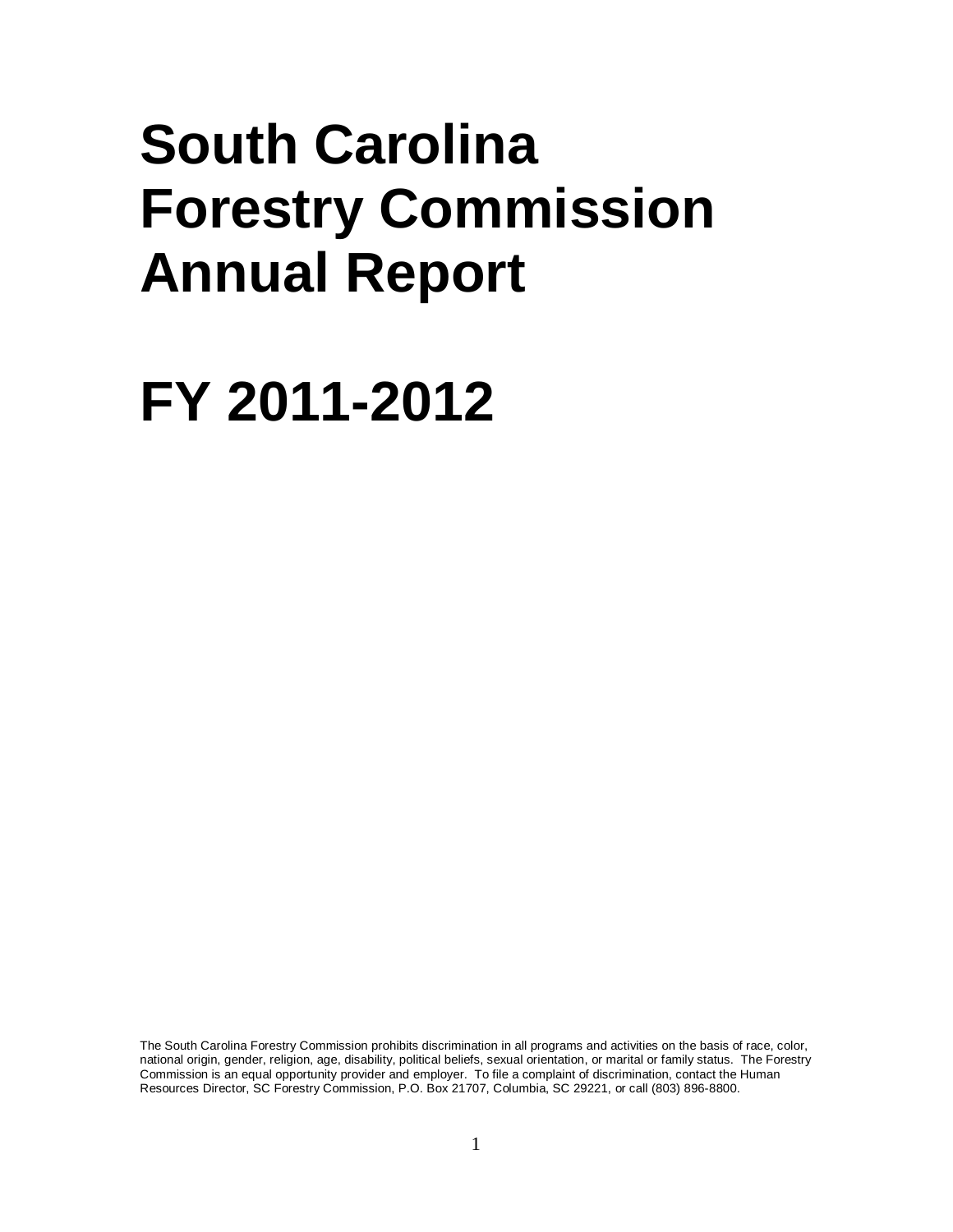# **TABLE OF CONTENTS**

| <b>FOREST PROTECTION</b>                   | 5  |
|--------------------------------------------|----|
| <b>Fire Management</b>                     | 5  |
| <b>Forest Health</b>                       | 14 |
| <b>Equipment</b>                           | 16 |
| <b>Law Enforcement</b>                     | 17 |
|                                            |    |
| <b>FOREST MANAGEMENT</b>                   | 18 |
| <b>Forest Management Assistance</b>        | 18 |
| <b>Forest Services</b>                     | 22 |
| <b>Forest Stewardship</b>                  | 23 |
| <b>Community Forestry</b>                  | 23 |
| <b>State Forests and other state lands</b> | 26 |
| <b>Harbison State Forest</b>               | 26 |
| <b>Niederhof</b>                           | 27 |
| <b>Poe Creek</b>                           | 29 |
| <b>Manchester State Forest</b>             | 31 |
| <b>Wee Tee State Forest</b>                | 33 |
| <b>Sand Hills State Forest</b>             | 34 |
| <b>State Lands Overview</b>                | 38 |
| <b>Education</b>                           | 40 |
|                                            |    |
| <b>RESOURCE DEVELOPMENT</b>                | 44 |
| <b>Business Development</b>                | 44 |
| <b>Forest Inventory Analysis</b>           | 45 |
| <b>Nursery and Tree Improvement</b>        | 46 |
| <b>Environmental Management</b>            | 52 |
| <b>TECHNOLOGY</b>                          | 53 |
|                                            |    |
| <b>Information Technology</b>              | 53 |
| GIS                                        | 53 |
| <b>Communications</b>                      | 54 |
| <b>Dispatch Operations</b>                 | 55 |
| <b>ADMINISTRATION</b>                      | 58 |
|                                            |    |
| SCFC Financial Statement FY 2008-2009      | 58 |
| <b>Organizational Chart</b>                | 59 |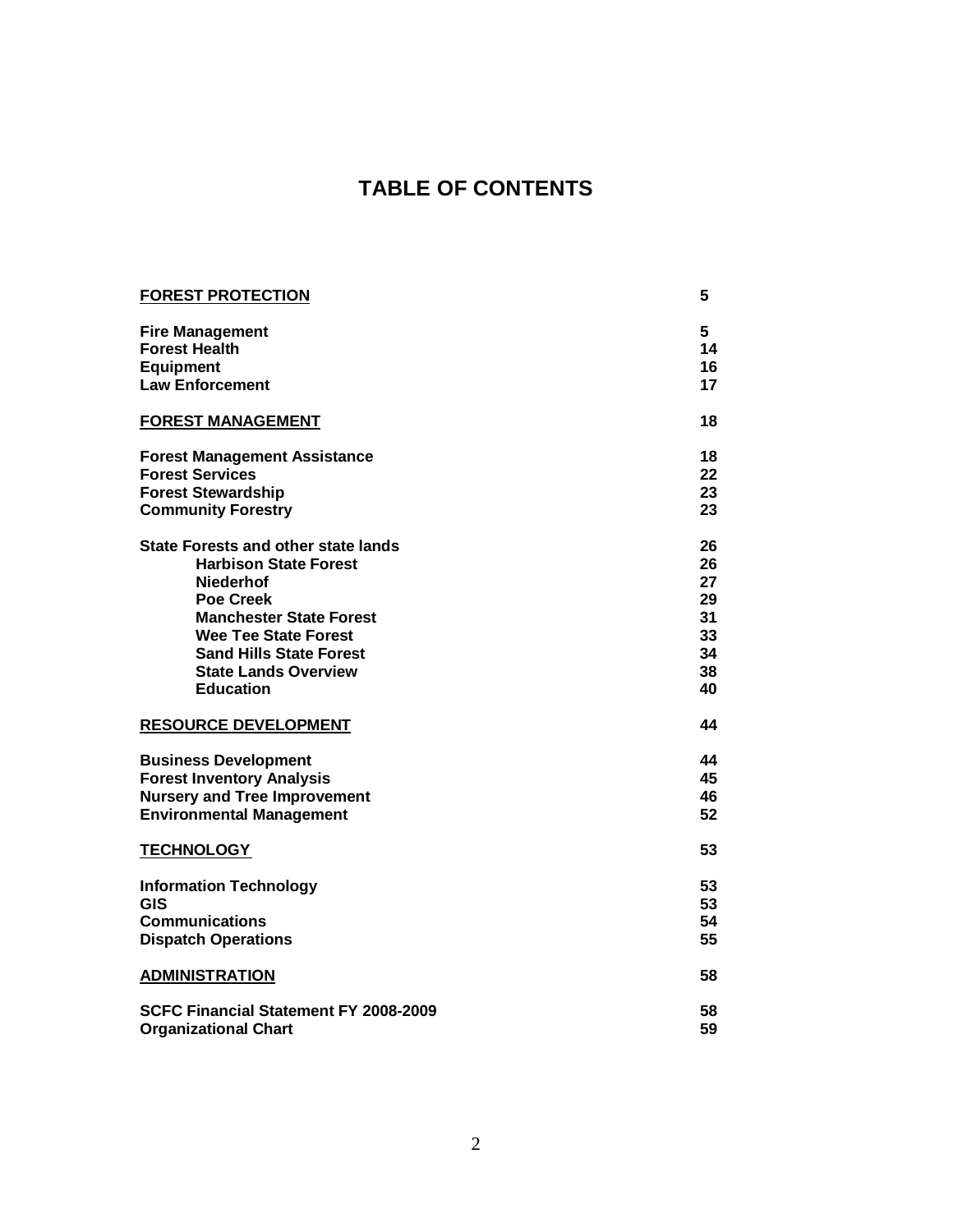# **STATE COMMISSION OF FORESTRY**

## **Members of the Commission**

Frank A. McLeod III, Columbia, Chair Mitchell S. Scott, Allendale, Vice Chair Dr. Benton H. Box, Clemson G. Edward Muckenfuss, Summerville H. Stro Morrison III, Estill Dr. A.G. "Skeet" Burris, Varnville James F. Barker, President, Clemson University Sam Coker, Gilbert James B. Thompson, Greenwood

## **Administration**

Henry E. (Gene) Kodama, State Forester Joel T. Felder, Deputy State Forester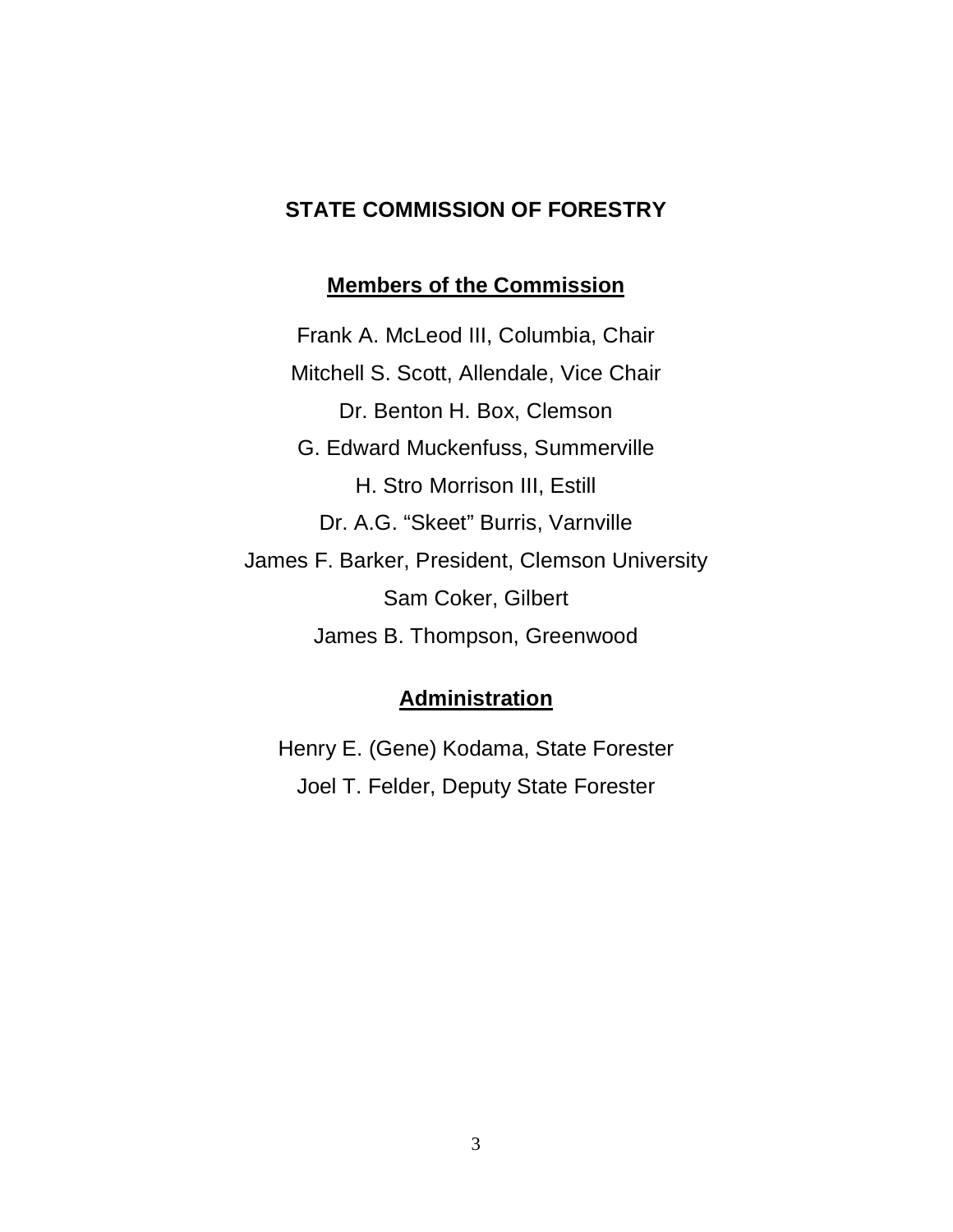## **MISSION**

The mission of the Forestry Commission is to protect, promote, enhance, and nurture the forest lands of South Carolina in a manner consistent with achieving the greatest good for its citizens.

Responsibilities extend to all forest lands, both rural and urban, and to all associated forest values and amenities including, but not limited to, timber, wildlife, water quality, air quality, soil protection, recreation, and aesthetics.

The Forestry Commission shall have general and specific responsibilities for the promulgation and enforcement of laws and regulations related to protection of the forest and its associated values.

The Commission shall be responsible for promoting and developing the appropriate technologies to accomplish its objectives, and for the development and promulgation of Best Management Practice Guidelines for South Carolina's forest land.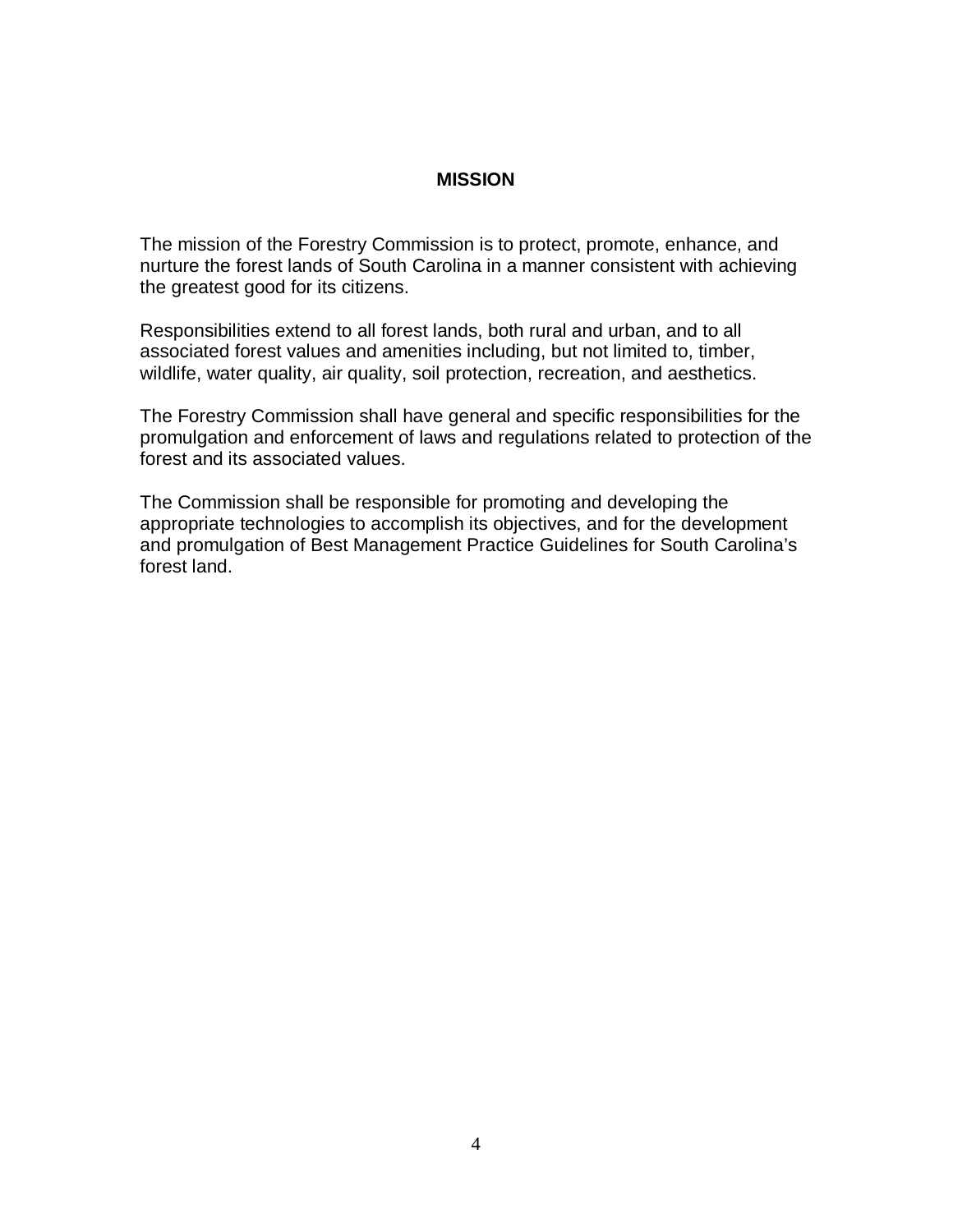# **FOREST PROTECTION**

This section encompasses Fire Management, Law Enforcement, Forest Health, and Equipment programs.

## **FIRE MANAGEMENT**

*The South Carolina Forestry Commission is responsible for protecting 13,657,033 acres of forestland in South Carolina from wildfire. This total area protected is based on the 2001 Forest Inventory Analysis data with 10% added to cover adjacent non-forest land. This figure includes 101,320 acres of federal land protected under special contract, which includes such lands as the Carolina Sandhills National Wildlife Refuge and the Corps of Engineers land around such lakes as Lake Thurmond, Hartwell, and Russell. Also included is forestland protected by Mutual Aid, which is approximately 824,801 acres of additional federal land that includes lands such as the Francis Marion and Sumter National Forests, National Park lands, and lands owned by US Fish and Wildlife Service.*

#### **Wildfire Summary**

Agency firefighters recorded 2,192 wildfires that burned 16,690.1 acres of forestland and grassland during the fiscal year. The number of fires and acres burned were higher than average for the previous five years.

In fiscal year 2011-2012 wildfires destroyed 21 homes and damaged 9 others. In addition, 40 other buildings were destroyed and 24 buildings were damaged. Agency firefighters saved 486 homes and an additional 72 structures that were directly threatened by wildfires.

#### **Fire Protection Cooperatives**

The Forestry Commission has cooperative arrangements with 12 fire and emergency management entities. Activities for each cooperative agreement during FY 2012 are as follows:

**Southeastern States Forest Fire Compact Commission**: Formed in 1954, the Compact allows member states to provide and receive mutual aid in fighting wildland fires. Member states of the Southeastern States Forest

Fire Compact include: Alabama, Florida, Georgia, Kentucky, Mississippi, North Carolina, South Carolina, Tennessee, Virginia, and West Virginia. During this fiscal year, the SCFC mobilized 56 personnel and 15 pieces of equipment to provide wildfire suppression assistance in Texas, North Carolina and support at SACC in Atlanta.

**SC Emergency Management Division**: SC Forestry Commission personnel, including incident management teams, participated in several emergency response training sessions involving hurricanes, earthquakes, weapons of mass destruction, and dam failures. Agency response and contingency plans were evaluated and updated.

**SC Army National Guard:** Under an agreement with the National Guard, helicopter firefighting support is available when requested by SCFC. Requests from SCFC are channeled through EMD and the Governor's Office to activate the Guard. The Guard's primary firefighting mission is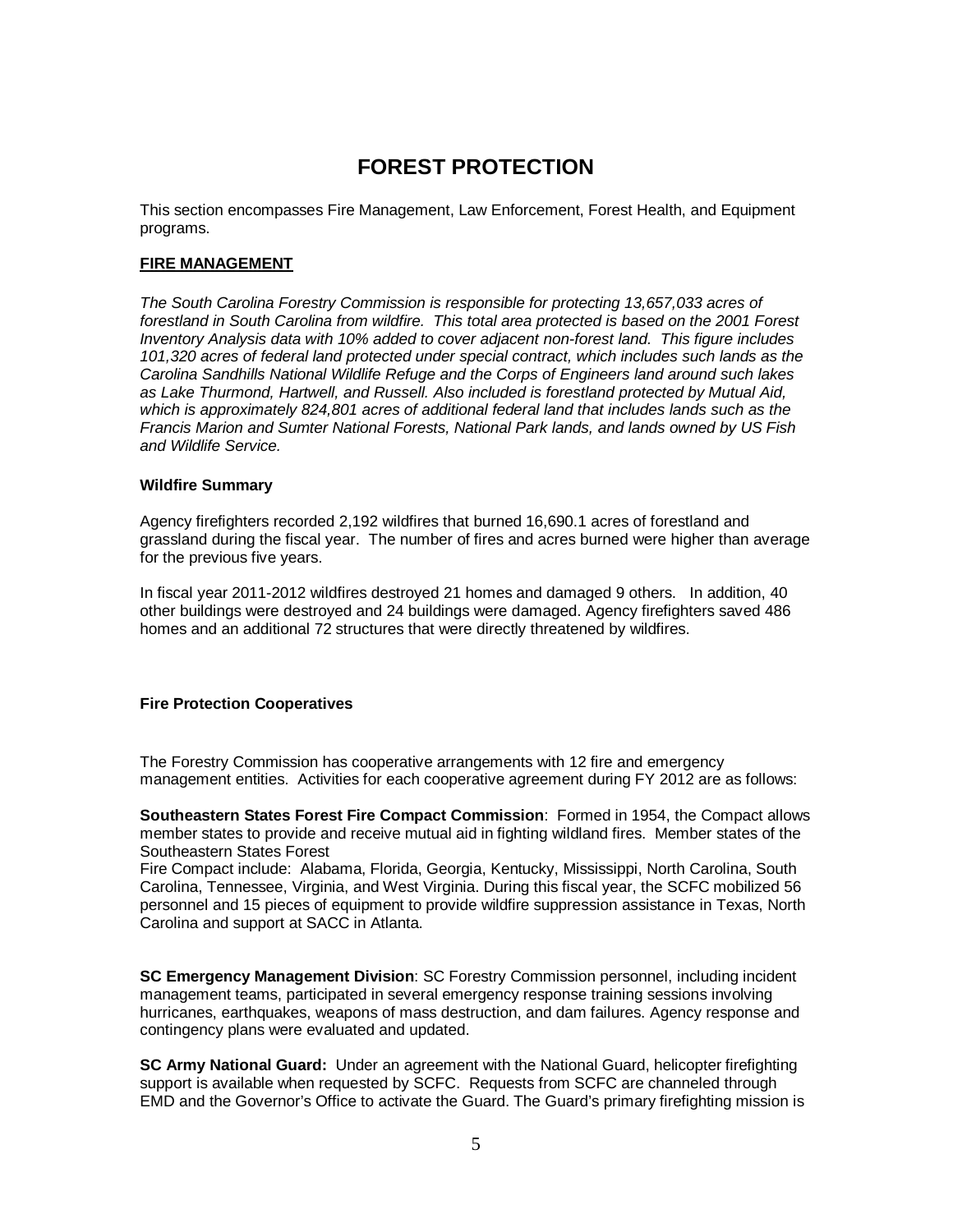providing helibucket service to SCFC Incident Commanders using SCFC's 780-gallon Bambi buckets. Guard helicopters are also available to transport firefighters into rough or inaccessible terrain. Joint training and coordination meetings between the SC National Guard and the SC Forestry Commission are held annually to ensure mission readiness.

**Volunteer Fire Assistance Program**: Pass through funds from the National Fire Plan, Volunteer Fire Assistance funds through the USDA Forest Service were distributed as follows:

- Title II grant funds are for structural and wildland firefighting needs: 60 Fire Departments requested \$276,284 worth of firefighting equipment of which 47 fire departments were funded for \$94,802.
- National Fire Plan Title IV grant funds are for wildland firefighting needs: 90 Fire Departments requested \$453,907 worth of firefighting equipment of which 52 fire departments were funded for \$121,733.

**Federal Excess Personal Property program (FEPP) and the Firefighters Program (FFP):** The amount of equipment available for screening is limited but with the SCFC enrolled in both programs, six (6) items were screened under the FEPP program valued at \$551,956 and twentyfive (25) items were screened under FFP. Many of the items were truck tractors that will replace the older single axle truck tractors the SCFC has currently in the fleet. Additional items such as pickup trucks (to be converted into brush trucks) and engines were screened and delivered to rural fire departments under this program. The total value of inventoried FEPP property now stands at \$23.4 million for 1,120 items, most of which are on loan to Volunteer Fire Departments. In an effort to improve the program and bring all departments into compliance, SCFC field personnel and the FEPP program manager encouraged fire departments to turn in any equipment that was not being properly maintained or actively in operation. Field visits were also conducted to help with the inventory verification and reiteration of the program's intent. As a result, 74 items (valued at \$1.3 million) were returned to the Columbia warehouse where most were sold on auction through GSA. Proceeds from these sales are collected by the USDA Forest Service.

**National Weather Service**: NWS provides daily fire weather forecasts and atmospheric dispersion information. During the year, SCFC and NWS work to improve content of daily weather forecasts. The NWS provided spot weather forecasts for several wildfires as requested by the SCFC.

**USDA Forest Service**: A mutual aid agreement between the US Forest Service and SCFC allows both parties to provide initial attack firefighting within one-quarter mile of National Forest boundaries. SCFC provided initial attack on a number of fires on the Francis Marion and Sumter National Forests during the fire season, and SCFC investigators assisted with wildfire investigation.

**DOD Corps of Engineers**: Beginning in 1997, SCFC has provided all fire suppression services on 55,320 acres of Corps of Engineers land. Under the terms of the agreement, actual fire suppression costs are reimbursed to the SCFC. This year the SCFC coordinated with the Corps of Engineers to validate contact information and billing procedures.

**USDI Fish and Wildlife Service**: Under the terms of a 1992 land acquisition agreement, SCFC provides initial attack fire suppression on the 46,000 acre Carolina Sandhills National Wildlife Refuge. The agreement terminates in 2042. SCFC maintains mutual aid firefighting agreements with the following National Wildlife Refuges: Ace Basin, Cape Romain, Savannah, Pinckney Island, and Santee.

**USDI National Park Service**: Agreements were maintained to provide initial attack wildfire suppression on National Park Service lands; no reportable activity occurred during this fiscal year.*.*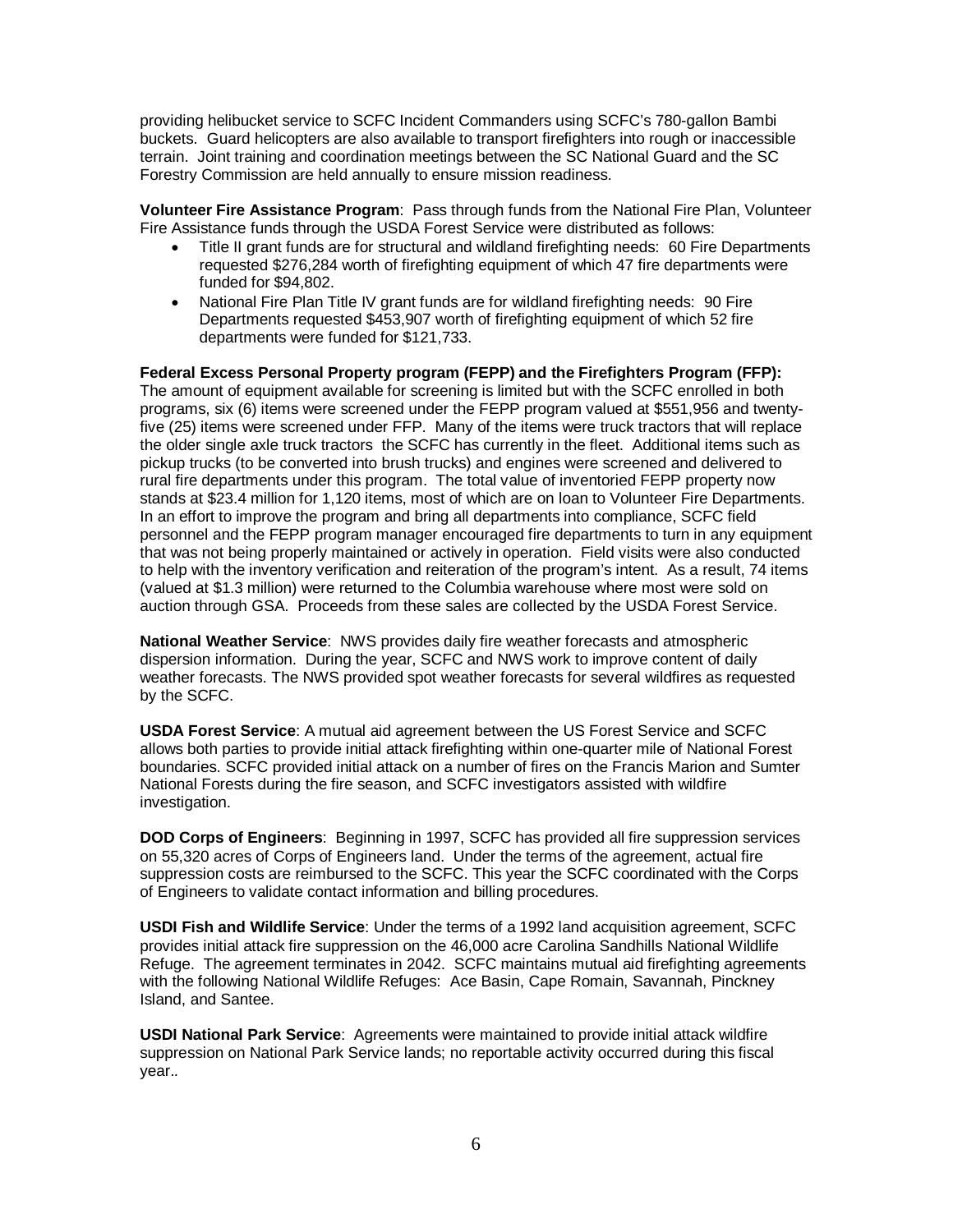**Wildland Fire Protection Partnership**: Organized in 1991, the Partnership seeks solutions to wildfire management problems in the wildland-urban interface. Membership includes the SC Forestry Commission, USDA Forest Service, SC Firemen's Association, Department of Health and Environmental Control, SC Division of Emergency Preparedness, SC Fire Marshal, SC Fire Academy, and SC Forestry Association (ex officio).

**Prescribed Fire Council:** Organized in 2003, the goal of the Prescribed Fire Council is to increase the amount of prescribed burning in SC. The Council is working on increasing the capacity to get burning done in SC and in educating the public on the benefits of burning. The SCFC is a charter member and active participant in the council.

**Homeland Security:** Through a grant from the Department of Homeland Security (DHS) and the South Carolina Law Enforcement Division (SLED), the SCFC continued to train incident management teams (IMT) to improve the effectiveness of response to large incidents. Forestry Commission IMTs were staffed, training was conducted for individual team members and teams, and team members participated in training assignments to complete taskbooks to validate their training. Grant funds continued to support an Incident Management Team (IMT) Coordinator position to facilitate the development of nationally-qualified IMTs from within the Forestry Commission and to ensure consistency among four multi-disciplinary (non-SCFC) Type 3 IMTs located in each region of the State.

#### **Fire Weather**

**Weather Stations:** The Forestry Commission, USDA Forest Service, USDI National Park Service, Department of Defense (Ft. Jackson), and USDI Fish and Wildlife Service share a network of 12 Automated Weather Stations across the state. Data from these stations is used in daily calculations for the National Fire Danger Rating System. Weather readings from these stations are available 24 hours a day for wildfire and prescribed fire management purposes.

| <b>Month</b>                          | <b>Precipitation</b>          |
|---------------------------------------|-------------------------------|
| July, 2011                            | 4.09                          |
| August                                | 4.31                          |
| September                             | 4.28                          |
| October                               | 2.29                          |
| November                              | 2.68                          |
| December                              | 1.88                          |
| January, 2012                         | 2.19                          |
| February                              | 2.17                          |
| March                                 | 3.49                          |
| April                                 | 2.52                          |
| May                                   | 6.07                          |
| June                                  | 4.69                          |
| <b>Total</b><br>$\overline{a}$<br>. . | 40.66<br>$\sim$<br>. .<br>- - |

## **Inches Precipitation: FY 2012\***

**\***Source – National Climatic Data Center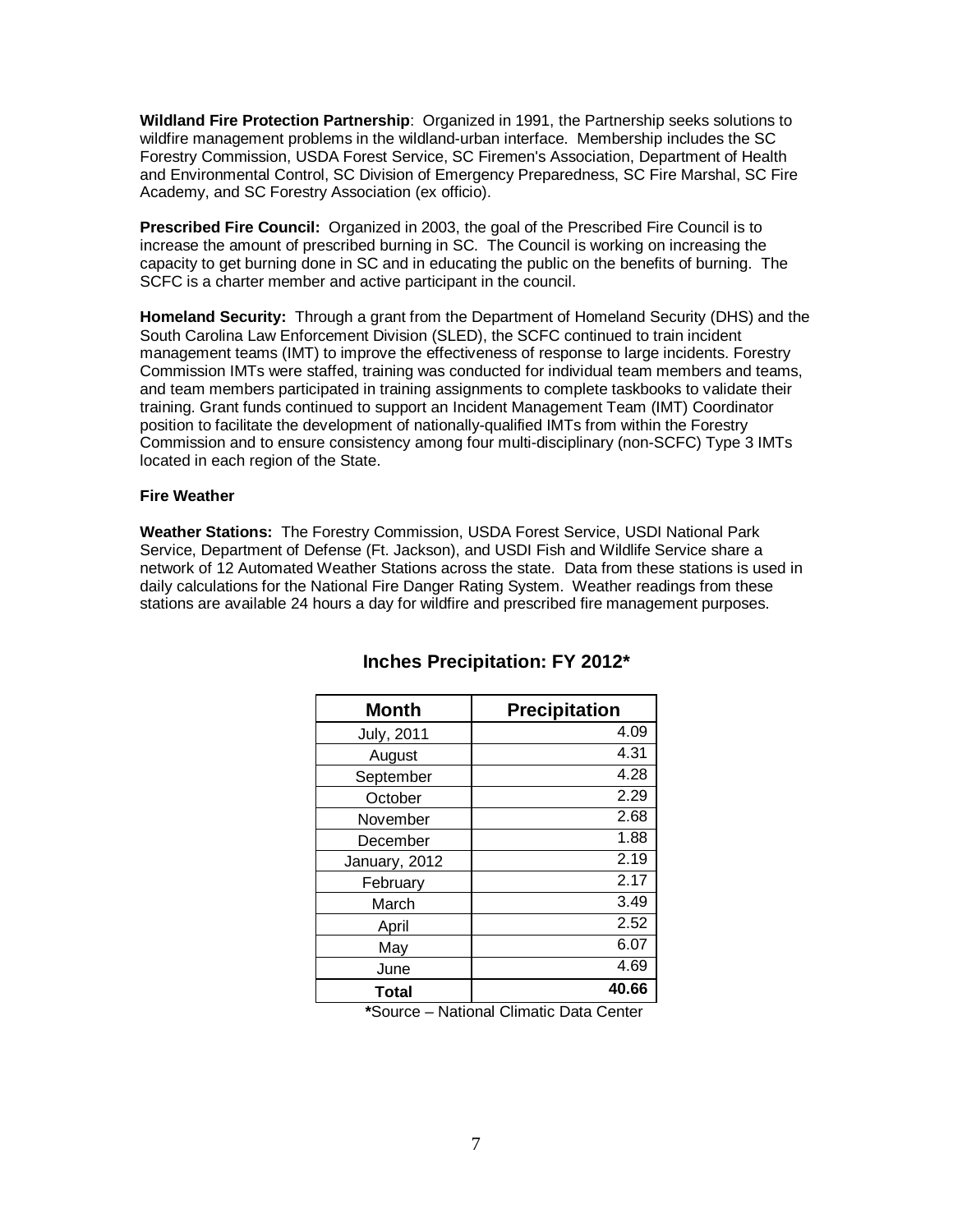| <b>Fiscal</b> |                      |                  |
|---------------|----------------------|------------------|
| Year          | <b>Precipitation</b> | <b>Departure</b> |
|               |                      | from             |
|               | (inches)             | Normal**         |
| 2007-08       | 37.53                | $-10.67$         |
| 2008-09       | 50.53                | 2.66             |
| 2009-10       | 50.51                | 2.60             |
| 2010-11       | 39.81                | $-8.41$          |
| 2011-12       | 40.66                | $-7.35$          |

## **Precipitation Last 5 Years\***

**\***Source – National Climatic Data Center \*\*Statewide normal, based on previous 30 years

**Readiness Plan:** The daily readiness level of Forestry Commission firefighters is based on fire danger data, available number of firefighters, and status of firefighting equipment. Average readiness levels for each of the three regions for FY 2012 are as follows:

| Region                                    | Coastal  | Pee Dee  | <b>Piedmont</b> |
|-------------------------------------------|----------|----------|-----------------|
| Readiness 1 (No wildfire danger)          | 2 days   | 0 days   | 0 days          |
| Readiness 2 (Low wildfire danger)         | 138 days | 41 days  | 212 days        |
| Readiness 3 (Moderate wildfire<br>danger) | 220 days | 303 days | 150 days        |
| Readiness 4 (High wildfire danger)        | 6 days   | 22 days  | 4 days          |
| Readiness 5 (Extreme wildfire<br>danger)  | 0 days   | 0 days   | 0 days          |

**Burning Ban and Red Flag Fire Alert:** A Red Flag was in effect from February 10-14, 2012 due to high winds, low relative humidity, and high fire occurrence.

#### **Dispatch and Air Operations**

**Dispatch:** Forestry Commission dispatch is by closest available resource, regardless of political or administrative boundaries. Dispatching was handled by regional dispatch centers located in Walterboro, Florence, and Newberry.

**Aviation** – During the year, SCFC pilots flew 11 different Federal Excess Property aircraft for a total of 358 missions for 954 hours. Reduced aviation budgets have curtailed aerial detection flights and have limited flights to moderate to high fire danger days when aircraft are needed for wildfire suppression assistance.

During the year, SCFC pilots flew a total of 954 hours (Coastal- 271 hours, Pee Dee-425 hours, Piedmont-258 hours).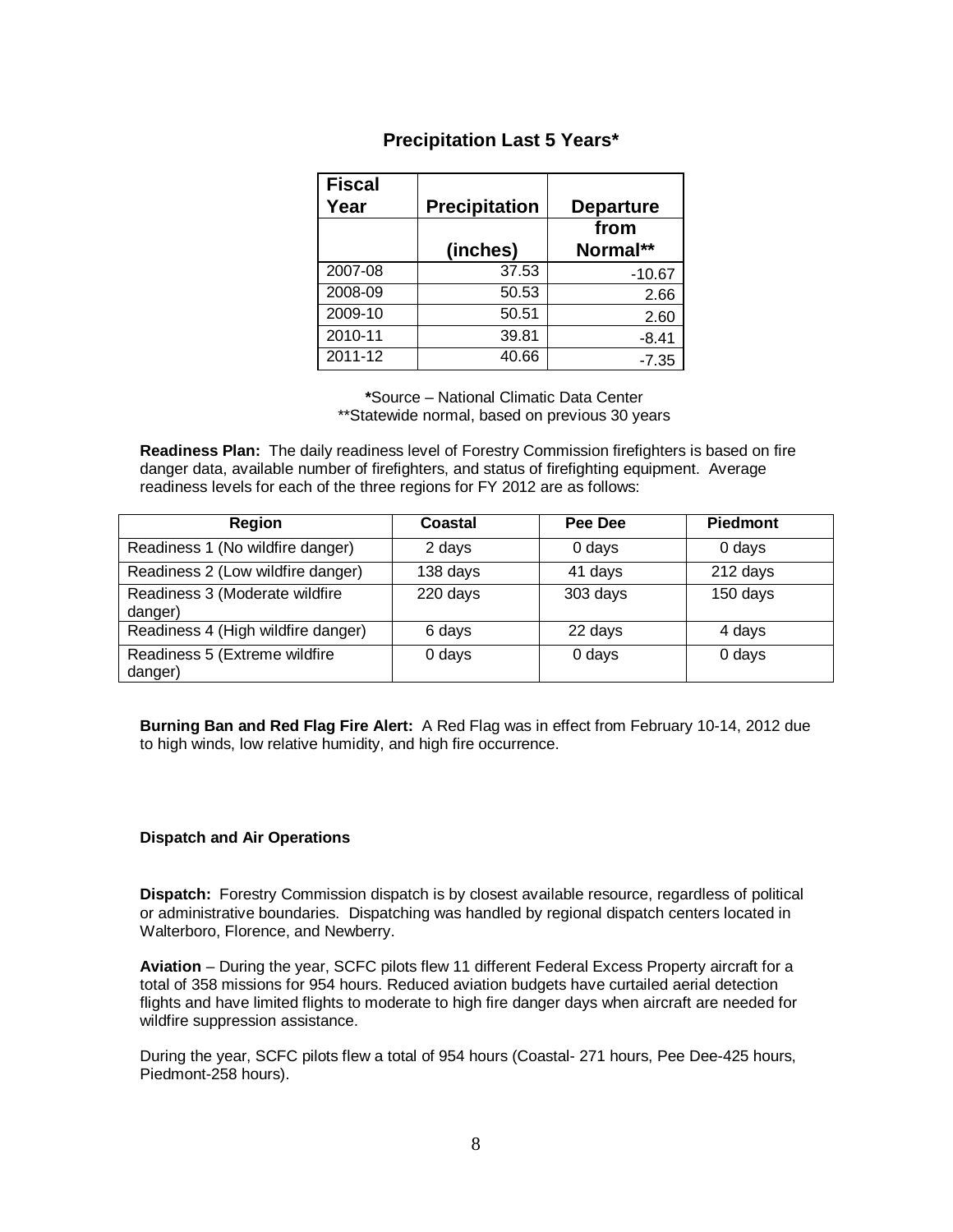#### **Prescribed Fire**

**Certified Prescribed Fire Manager Program:** Three Certified Prescribed Fire Manager Programs were conducted during the year with 127 participants. This course focuses of planning prescribed burns to comply with mandated air quality standards.

## **Prescribed Burning for Forestry, Wildlife, and Agriculture FY12**

|                    |                    | <b>Forest Understory</b> |               | <b>Forestry Site Prep</b> |               | <b>Wildlife</b> | <b>Agriculture</b> |              |  |  |
|--------------------|--------------------|--------------------------|---------------|---------------------------|---------------|-----------------|--------------------|--------------|--|--|
| <b>REGION</b>      | <b>Number</b>      | <b>Acres</b>             | <b>Number</b> | <b>Acres</b>              | <b>Number</b> | <b>Acres</b>    | <b>Number</b>      | <b>Acres</b> |  |  |
| Coastal            | 2.234              | 185.774.9                | 2.082         | 13,403.5                  | 748           | 76.535.7        | 2.218              | 33,004.3     |  |  |
| Pee Dee            | 1.078              | 44,339.0                 | 1.091         | 5.057.1                   | 634           | 43.607.9        | 2.293              | 39,496.0     |  |  |
| <b>Piedmont</b>    | 656                | 74,738.3                 | 1.412         | 5.018.0                   | 111           | 5.913.6         | 459                | 5,112.8      |  |  |
| <b>State Total</b> | 3.968<br>304,852.1 |                          | 4,585         | 23,478.5                  | 1.493         | 126,057.1       | 4.970              | 77,613.1     |  |  |

**Total Forestry, Wildlife & Agriculture Burns: 15,016 for 532,000.8 acres** 

#### **Fire Prevention Information**

**Wildland-Urban Interface (WUI):** Work continued on assessing wildland-urban interface communities' risks to wildfire throughout the state. Primary areas of concern involve communities in Horry and Georgetown Counties with increased interest in Spartanburg, York and Chester Counties. The communities within the Keowee Fire District of Oconee County continue to thrive with Keowee Key leading the way. The goal of the Firewise program is to increase the awareness of homeowners to their responsibility in helping to reduce the risk of their homes from burning in a wildland fire. This is accomplished by conducting Firewise workshops such as 'How *to Have a Firewise Home'* (3-wkshps for 91 people) and various Firewise-related presentations/meetings (4) to interested communities and community leaders. The Firewise mobile exhibit and the table top Firewise Home exhibit were used on 9 different occasions demonstrating how homeowners can mitigate those risks to wildfire. The exhibit was also used in cooperation with the USDI F&WS. Fuels mitigation plans, workdays and assessments were conducted throughout the state. The SCFC has conducted a total of 768 community assessments to date with 709 of those rating at moderate to extreme in regards to wildfire risk. Twenty (20) new assessments were completed covering seventy-nine (79) communities. Community Wildfire Protection Plans were written for four (4) communities with a few at the fire department's request to address their entire coverage area. To date 123 Community Wildfire Protection Plans have been written in which 241 communities have benefitted.

Cooperative Firewise efforts are also occurring within communities around the Sumter and Francis Marion National Forests with Forest Service personnel. Community Wildfire Protection Plans are being written for communities around USF&WS Refuges in Jasper County with Fish and Wildlife personnel. The Nature Conservancy has also participated in the CWPP development.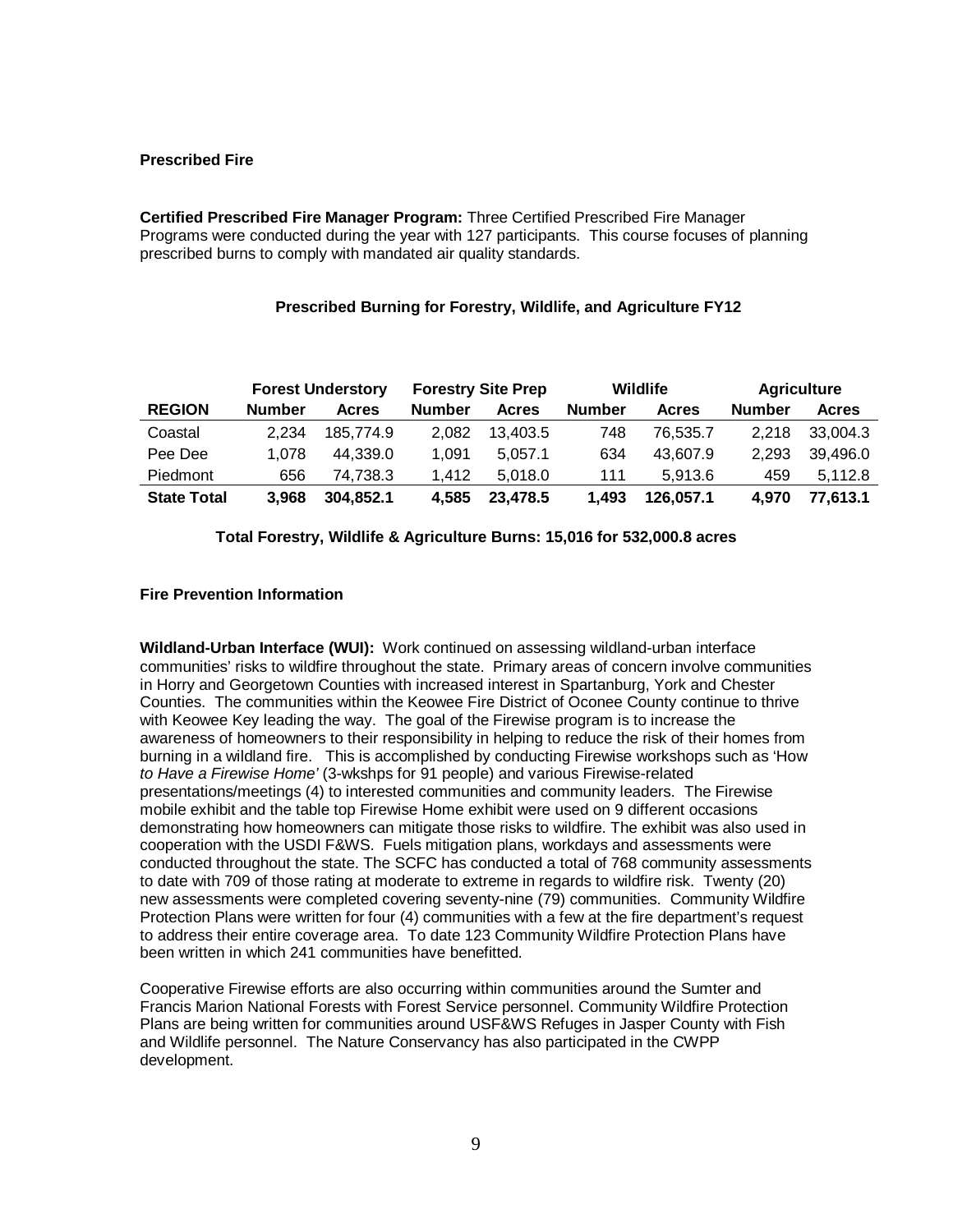**Wildfire Prevention:** A statewide wildfire prevention awareness effort was made across the state prior to the spring 2012 wildfire season to promote safe debris burning; the number one cause of wildfires in the state. Field personnel utilized trap lines in counties known to have high numbers of escaped debris burns, the number one cause of wildfires in the state. Also, these types of wildfires are also commonly found near communities putting them at risk (i.e. wildland urban interface). In cooperation with local fire departments and some Clemson Extension Agents, SCFC field personnel throughout the state distributed "Think Before You Burn" (TBYB) promotional materials to 775 schools, businesses and public buildings. The distribution of materials included 24,000 TBYB brochures, 425 TBYB posters and about 10,000 magnets with the county 1-800 burn numbers. The posters were posted in rural stores and businesses throughout the rural countryside. Burning notification magnets were also placed on the counters for customers to pick up so they would have the appropriate county outdoor burning notification phone number handy.

Interviews were conducted with local media, public service announcements were distributed and billboards placed in areas where debris burns occur to increase public awareness.

| <b>Fires by Cause</b> |              |                               |                  |                                   |  |  |  |  |  |  |  |
|-----------------------|--------------|-------------------------------|------------------|-----------------------------------|--|--|--|--|--|--|--|
|                       |              |                               | Average<br>Acres | <b>Percent of</b><br><b>Total</b> |  |  |  |  |  |  |  |
| Cause                 | <b>Fires</b> | <b>Acres</b><br><b>Burned</b> | per Fire         | Fires FY10                        |  |  |  |  |  |  |  |
| <b>LIGHTNING</b>      | 106          | 1,718.6                       | 16.2             | 4.84%                             |  |  |  |  |  |  |  |
| <b>CAMPFIRE</b>       | 18           | 75.8                          | 4.2              | 0.82%                             |  |  |  |  |  |  |  |
| <b>SMOKING</b>        | 42           | 118.7                         | 2.8              | 1.92%                             |  |  |  |  |  |  |  |
| <b>DEBRIS BURNING</b> | 907          | 5,477.5                       | 6.0              | 41.38%                            |  |  |  |  |  |  |  |
| <b>INCENDIARY</b>     | 521          | 5,341.4                       | 10.3             | 23.77%                            |  |  |  |  |  |  |  |
| <b>EQUIPMENT USE</b>  | 133          | 532.6                         | 4.0              | 6.07%                             |  |  |  |  |  |  |  |
| <b>RAILROAD</b>       | 26           | 415.8                         | 16.0             | 1.19%                             |  |  |  |  |  |  |  |
| <b>CHILDREN</b>       | 126          | 381.4                         | 3.0              | 5.75%                             |  |  |  |  |  |  |  |
| <b>MISCELLANEOUS</b>  | 188          | 1,145.7                       | 6.1              | 8.58%                             |  |  |  |  |  |  |  |
| <b>FIREWORKS</b>      | 27           | 1,247.3                       | 46.2             | 1.23%                             |  |  |  |  |  |  |  |
| <b>POWER LINE</b>     | 59           | 409.9                         | 6.9              | 2.69%                             |  |  |  |  |  |  |  |
| <b>STRUCTURE</b>      | 39           | 95.4                          | 2.4              | 1.78%                             |  |  |  |  |  |  |  |
| Totals                | 2,192        | 16,960.1                      | 7.7              | 100.00%                           |  |  |  |  |  |  |  |

**Five-Year Summary: All Fires**

| <b>Fiscal Yr.</b>         | <b>Acres Protected</b> | $#$ Fires | <b>Acres Burned</b> | Avg.              | % Area Burned |
|---------------------------|------------------------|-----------|---------------------|-------------------|---------------|
|                           |                        |           |                     | <b>Acres/Fire</b> |               |
| 2007-08                   | 13,657,033             | 3,678     | 21,945.7            | 6.0               | 0.16%         |
| 2008-09                   | 13,657,033             | 2,001     | 30,739.6            | 15.4              | 0.23%         |
| 2009-10                   | 13,657,033             | 1,639     | 8,443.9             | 5.2               | 0.06%         |
| 2010-11                   | 13,657,033             | 3,100     | 22,770.6            | 7.3               | 0.17%         |
| 2011-12                   | 13,657,033             | 2,192     | 16,960.1            | 7.7               | 0.12%         |
| <b>Five Year Averages</b> |                        | 2,522     | 20,172.0            | 8.3               | 0.15%         |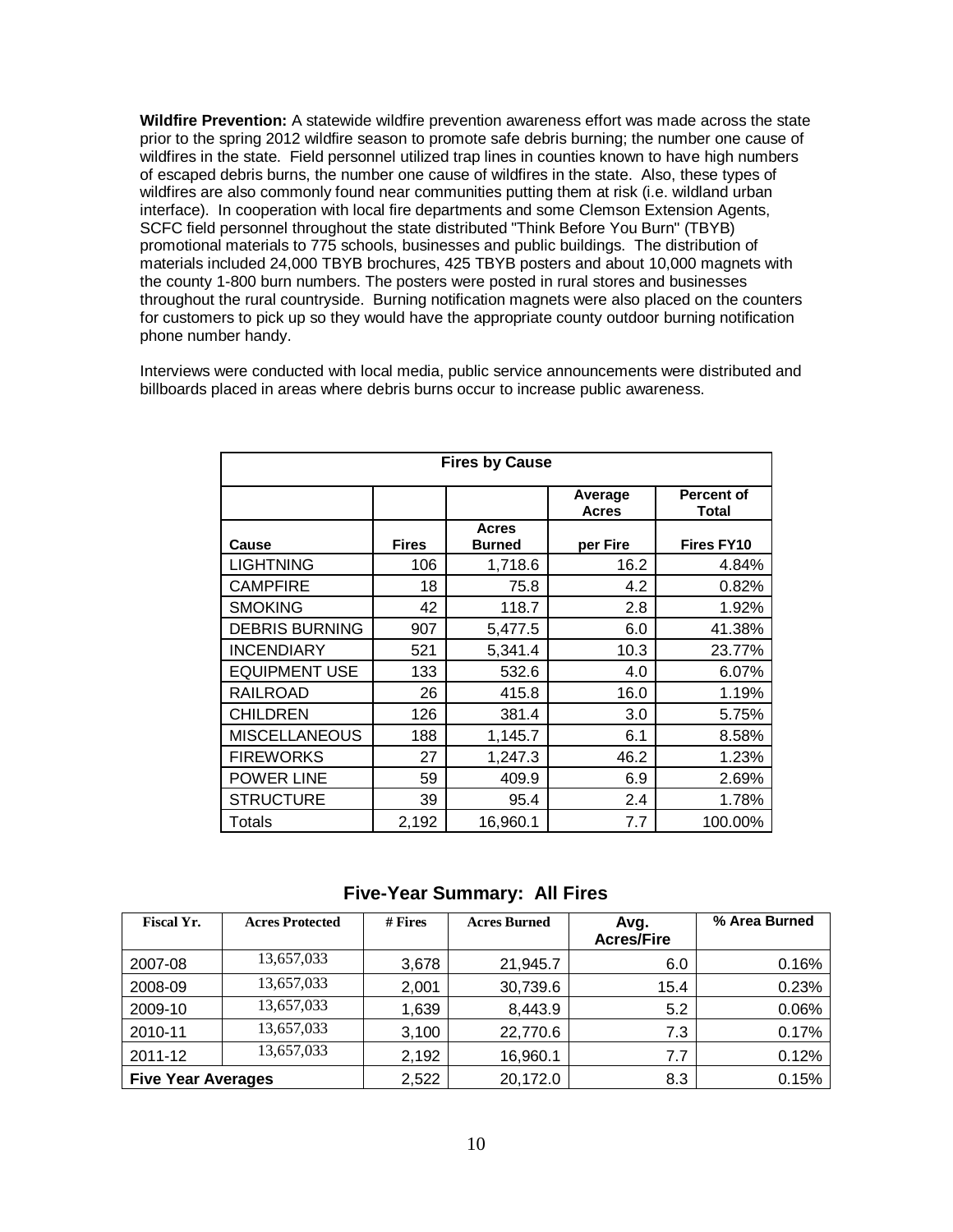## **Acres Protected and Total Burning Notifications by County, Fiscal Year 2012**

| County           | <b>Acres Protected</b> | <b>Smoke Mgt. Notifications</b> | <b>Other Notifications</b> |
|------------------|------------------------|---------------------------------|----------------------------|
| Abbeville        | 248,551                | 108                             | 2,732                      |
| Aiken            | 524,743                | 484                             | 16,182                     |
| Allendale        | 199,005                | 322                             | 902                        |
| Anderson         | 216,023                | 189                             | 14,794                     |
| Bamberg          | 202,862                | 486                             | 2,083                      |
| Barnwell         | 266,959                | 435                             | 3,677                      |
| <b>Beaufort</b>  | 130,448                | 365                             | 8,454                      |
| <b>Berkeley</b>  | 595,291                | 767                             | 20,043                     |
| Calhoun          | 151,294                | 253                             | 3,290                      |
| Charleston       | 318,526                | 302                             | 8,305                      |
| Cherokee         | 168,077                | 99                              | 4,502                      |
| Chester          | 315,565                | 84                              | 3,165                      |
| Chesterfield     | 416,239                | 351                             | 8,242                      |
| Clarendon        | 238,952                | 444                             | 5,798                      |
| Colleton         | 560,896                | 1,024                           | 14,770                     |
| Darlington       | 176,333                | 268                             | 10,906                     |
| Dillon           | 163,935                | 190                             | 3,188                      |
| Dorchester       | 272,524                | 438                             | 11,037                     |
| Edgefield        | 279,433                | 200                             | 2,577                      |
| Fairfield        | 408,433                | 129                             | 2,240                      |
| Florence         | 308,707                | 572                             | 13,656                     |
| Georgetown       | 400,136                | 527                             | 9,761                      |
| Greenville       | 296,082                | 89                              | 12,772                     |
| Greenwood        | 205,593                | 94                              | 3,431                      |
| Hampton          | 303,663                | 830                             | 3,448                      |
| Horry            | 493,012                | 578                             | 22,101                     |
| Jasper           | 341,036                | 602                             | 3,753                      |
| Kershaw          | 376,376                | 198                             | 15,880                     |
| Lancaster        | 291,845                | 100                             | 5,024                      |
| Laurens          | 337,499                | 105                             | 5,404                      |
| Lee              | 121,735                | 272                             | 1,899                      |
| Lexington        | 256,939                | 297                             | 31,170                     |
| Marion           | 226,896                | 220                             | 6,777                      |
| Marlboro         | 226,676                | 131                             | 4,567                      |
| <b>McCormick</b> | 223,394                | 90                              | 953                        |
| Newberry         | 334,566                | 178                             | 3,723                      |
| Oconee           | 292,590                | 112                             | 11,818                     |
| Orangeburg       | 446,887                | 974                             | 15,363                     |
| Pickens          | 236,029                | 89                              | 11,557                     |
| Richland         | 352,904                | 272                             | 7,918                      |
| Saluda           | 196,376                | 160                             | 1,738                      |
| Spartanburg      | 286,496                | 131                             | 9,713                      |
| Sumter           | 268,338                | 290                             | 12,847                     |
| Union            | 277,640                | 62                              | 515                        |
| Williamsburg     | 407,761                | 955                             | 8,688                      |
| York             | 293,768                | 150                             | 12,994                     |
| <b>Total</b>     | 13,657,033             | 15,016                          | 384,357                    |

**Total Smoke Mgt. & Other Notifications 399,373**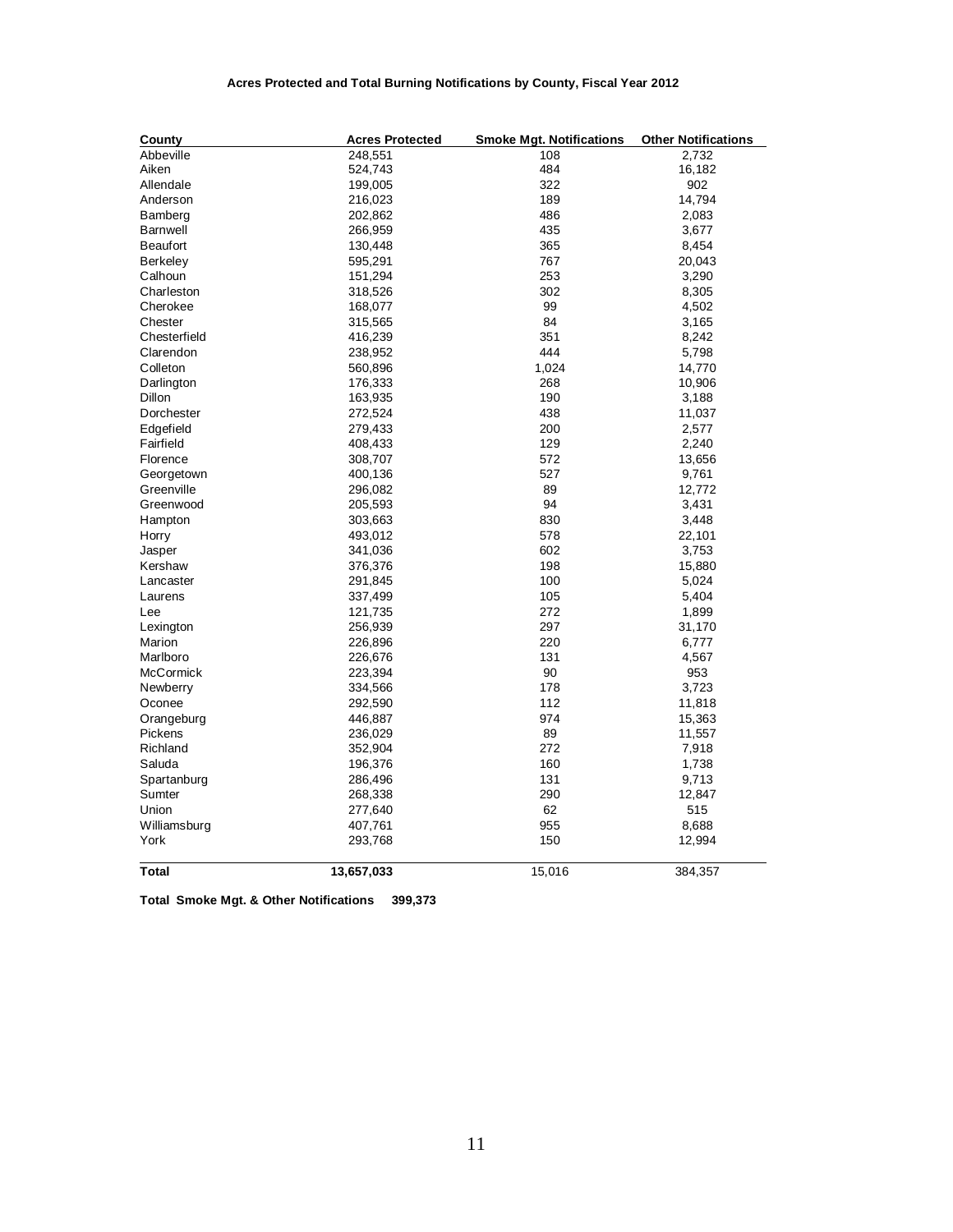#### **Total Land Fires by County & Cause – Fiscal Year 2012**

|                                     |                     | <b>LIGHTNING</b> |                | <b>CAMPFIRE</b> |                | <b>SMOKING</b> |                | <b>DEBRIS</b><br><b>BURNING</b> |                | <b>INCENDIARY</b> |                | <b>EQUIPMENT</b> |       | <b>RAILROAD</b> |                | <b>CHILDREN</b> |                | <b>MISC</b> |                | <b>FIREWORKS</b> |                     | POWER LINE  |                | <b>STRUCTURE</b> | Total          | Total         |
|-------------------------------------|---------------------|------------------|----------------|-----------------|----------------|----------------|----------------|---------------------------------|----------------|-------------------|----------------|------------------|-------|-----------------|----------------|-----------------|----------------|-------------|----------------|------------------|---------------------|-------------|----------------|------------------|----------------|---------------|
| <b>COUNTY</b>                       | <b>Fires</b>        | Acres            | Fires          | Acres           | Fires          | Acres          | Fires          | Acres                           | Fires          | Acres             | Fires          | Acres            | Fires | Acres           | Fires          | Acres           | Fires          | Acres       | Fires          | Acres            | Fires               | Acres       | Fires          | Acres            | Fires          | Acres         |
| ABBEVILLE                           | -1                  | 10.0             |                |                 |                |                | $\overline{4}$ | 19.4                            | 17             | 44.2              | $\overline{2}$ | 0.4              |       |                 |                | 0.8             | -1             | 0.2         |                |                  |                     |             |                |                  | 26             | 75.0          |
| AIKEN                               | 11                  | 188.4            | $\mathbf{1}$   | 2.0             |                |                | 41             | 216.1                           |                |                   | -5             | 56.7             |       |                 | 19             | 63.5            | 17             | 60.2        | 3              | 4.0              | 2                   | 7.0         | 6              | 9.3              | 105            | 607.2         |
| ALLENDALE                           | $\overline{2}$      | 21.2             |                |                 |                |                | 6              | 48.7                            | 6              | 7.4               | $\overline{2}$ | 8.0              |       | 285.0           |                |                 |                |             |                |                  | $\overline{2}$      | 8.0         |                |                  | 19             | 378.3         |
| <b>ANDERSON</b>                     |                     |                  |                | 20.0            |                |                | 8              | 11.8                            | -1             | 0.5               | -1             | 1.0              |       |                 |                | 0.6             | 3              | 2.2         |                |                  | 3                   | 16.1        |                | 1.0              | 19             | 53.2          |
| <b>BAMBERG</b>                      | 3                   | 75.0             |                |                 | $\Delta$       | 10.0           | 17             | 127.6                           |                |                   | 3              | 4.1              |       |                 |                | 51.2            |                | 0.1         |                |                  | $\overline{2}$      | 2.2         |                |                  | 34             | 270.2         |
| <b>BARNWELL</b>                     | $\mathcal{R}$       | 8.9              |                |                 |                |                | <sub>9</sub>   | 41.2                            | - 1            | 60.0              |                | 0.1              |       |                 | 5              | 8.5             |                | 8.0         | 2              | 13.0             | 3                   | 5.0         |                | 13.2             | 27             | 157.9         |
| <b>BEAUFORT</b>                     |                     |                  |                |                 |                |                | 6              | 27.2                            | 16             | 80.8              |                | 0.1              |       |                 |                | 1.0             |                | 5.0         | 1              | 10.0             | -1                  | 2.0         |                |                  | 27             | 126.1         |
| <b>BERKELEY</b>                     | 6                   | 105.6            |                |                 | 3              | 4.7            | 61             | 681.7                           | 41             | 378.8             |                |                  |       |                 | 5              | 69.0            | 20             | 272.5       | $\overline{2}$ | 17.8             | $\overline{2}$      | 1.6         | 4              | 4.7              | 144            | 1,536.4       |
| <b>CALHOUN</b>                      |                     | 5.0              |                |                 |                | 7.0            | 19             | 50.7                            |                |                   | 7              | 11.3             |       | 15.0            | $\mathbf{1}$   | 2.0             |                | 1.0         |                |                  |                     |             |                |                  | 31             | 92.0          |
| <b>CHARLESTON</b>                   |                     |                  |                | 1.4             |                | 0.1            | 19             | 219.2                           | 7              | 30.8              |                | 8.5              |       |                 |                |                 |                | 1.0         |                |                  | $\overline{2}$      | 1.8         |                |                  | 32             | 262.8         |
| <b>CHEROKEE</b>                     |                     |                  |                |                 |                |                | 3              | 1.7                             | $\overline{2}$ | 4.6               |                | 0.2              |       |                 | 3              | 5.0             |                |             |                |                  |                     |             |                |                  | 9              | 11.5          |
| <b>CHESTER</b>                      |                     |                  |                | 8.0             |                |                | $\overline{2}$ | 3.0                             |                |                   |                | 0.1              |       | 2.5             |                |                 |                |             |                |                  |                     |             |                |                  | 8              | 13.6          |
| <b>CHESTERFIELD</b>                 | -6                  | 115.5            |                | 3.0             | $\overline{2}$ | 13.0           | 29             | 445.7                           | -6             | 28.4              | 6              | 6.5              |       |                 | 2              | 1.0             | $\overline{2}$ | 8.0         |                |                  |                     | 2.0         |                | 0.1              | 56             | 623.2         |
| <b>CLARENDON</b>                    | $\overline{\bf{4}}$ | 505.3            |                | 2.0             | 1              | 0.5            | 43             | 168.6                           | 26             | ,559.0            |                | 15.0             |       |                 |                | 2.5             |                | 2.0         | 2              | 2.1              | 2                   | 10.5        |                |                  | 82             | 2,267.5       |
| <b>COLLETON</b>                     | $\overline{2}$      | 30.0             |                |                 |                |                | 52             | 251.2                           | 35             | 307.7             | 9              | 59.7             |       |                 | $\overline{2}$ | 4.0             | 3              | 5.6         |                |                  | 3                   | 210.0       | 3              | 7.5              | 109            | 875.7         |
| <b>DARLINGTON</b>                   | -1                  | 1.0              |                |                 | 2              | 1.1            | 33             | 186.4                           | 8              | 33.2              | 8              | 46.1             |       | 1.5             | 3              | 8.4             | 6              | 7.3         |                | 5.0              |                     | 0.1         |                | 1.0              | 65             | 291.1         |
| <b>DILLON</b>                       |                     | 5.0              |                |                 |                |                | 6              | 32.0                            | 15             | 97.9              | 3              | 2.2              |       |                 | $\overline{2}$ | 2.3             | 3              | 1.2         |                |                  |                     |             |                | 0.1              | 31             | 140.7         |
| <b>DORCHESTER</b>                   |                     |                  |                |                 |                |                | 27             | 59.6                            | 15             | 83.6              | $\mathcal{P}$  | 3.0              |       |                 | 6              | 20.3            |                | 2.0         |                |                  |                     |             |                |                  | 51             | 168.5         |
| <b>EDGEFIELD</b>                    | $\overline{2}$      | 14.0             |                |                 |                |                | 8              | 40.5                            | -1             | 2.0               |                |                  |       |                 |                |                 | 3              | 16.0        |                |                  |                     | 2.0         |                | 2.0              | 16             | 76.5          |
| <b>FAIRFIELD</b>                    | 6                   | 53.3             |                |                 |                |                | 5              | 3.9                             | - 1            | 2.0               | -5             | 11.1             |       |                 |                |                 | 6              | 24.9        |                |                  |                     | 0.6         |                |                  | 24             | 95.8          |
| <b>FLORENCE</b>                     | 6                   | 129.3            | $\overline{2}$ | 1.0             | 3              | 30.1           | 40             | 224.7                           | 53             | 329.0             | 14             | 11.8             |       |                 | 11             | 12.9            | 16             | 44.8        | $\overline{2}$ | 12.5             |                     | 4.0         | 5              | 2.5              | 153            | 802.6         |
| <b>GEORGETOWN</b>                   | 6                   | 185.5            |                |                 |                |                | 21             | 262.8                           | 17             | 168.5             | 6              | 108.1            | 3     | 45.5            | $\overline{2}$ | 0.3             | 5              | 19.5        | $\overline{2}$ | 7.1              | -1                  | 1.0         | -1             | 1.0              | 64             | 799.3         |
| <b>GREENVILLE</b>                   | $\overline{2}$      | 13.0             |                | 0.1             |                | 2.0            | $\overline{7}$ | 5.8                             | 6              | 7.5               |                |                  |       |                 | $\overline{2}$ | 1.3             | 6              | 17.8        |                | 1.0              |                     |             |                | 0.1              | 27             | 48.6          |
| <b>GREENWOOD</b>                    | $\mathbf{1}$        | 14.0             |                |                 |                | 0.5            | 12             | 19.0                            | $\overline{2}$ | 5.0               | 3              | 4.0              |       | 1.0             |                |                 | 2              | 1.3         |                |                  | 2                   | 20.5        | $\overline{2}$ | 0.9              | 26             | 66.2          |
| <b>HAMPTON</b>                      |                     |                  |                |                 |                | 1.5            | 27             | 62.6                            | 23             | 173.8             | 3              | 5.0              |       |                 |                | 0.5             |                | 2.5         |                |                  | $\overline{1}$      | 0.5         |                |                  | 57             | 246.4         |
| <b>HORRY</b>                        |                     | 0.2              | $\overline{2}$ | 1.2             |                |                | 39             | 364.4                           | 23             | 72.2              | 6              | 27.9             |       |                 | 11             | 28.3            | 5              | 183.2       | 3              | 1,162.0          |                     |             |                |                  | 90             | 1,839.4       |
| <b>JASPER</b>                       | $\overline{2}$      | 62.0             |                |                 | 3              | 5.1            | 36             | 417.9                           | 26             | 176.2             | 6              | 13.7             |       |                 |                | 6.8             |                | 43.0        |                |                  |                     | 0.5         |                |                  | 82             | 725.2         |
| <b>KERSHAW</b>                      | $\overline{7}$      | 30.6             |                | 5.0             | $\overline{2}$ | 2.2            | 18             | 161.9                           | 7              | 36.4              | 3              | 4.1              |       |                 |                | 6.0             | 6              | 19.5        |                |                  |                     | 2.0         |                | 1.0              | 47             | 268.7         |
| LANCASTER                           |                     | 24.0             |                |                 |                |                |                | 4.2                             | $\overline{4}$ | 7.1               | $\overline{2}$ | 2.5              |       |                 |                |                 | 3              | 1.0         |                |                  |                     | 1.5         |                |                  | 19             | 40.3          |
| <b>LAURENS</b>                      |                     | 7.5              |                |                 |                | 2.0            | -1             | 0.8                             | $\overline{2}$ | 8.5               | $\overline{2}$ | 39.0             |       |                 |                |                 |                |             |                |                  | $\overline{2}$      | 7.5         |                |                  | 9              | 65.3          |
| <b>LEE</b>                          |                     | 7.0              |                | 0.1             |                |                | 25             | 93.8                            | 12             | 165.7             |                | 2.2              |       |                 |                |                 | 8              | 22.7        |                |                  |                     | 0.8         |                |                  | 50             | 292.3         |
| <b>LEXINGTON</b>                    | $\overline{7}$      | 25.0             |                | 5.0             |                |                | 14             | 18.6                            | 6              | 6.5               | $\overline{4}$ | 7.8              |       | 0.4             | 9              | 12.5            | 12             | 10.9        |                | 3.5              | 4                   | 15.7        | 3              | 3.5              | 62             | 109.4         |
| <b>MARION</b>                       |                     |                  |                |                 |                |                | $\overline{4}$ | 103.7                           | 5              | 68.2              | $\overline{2}$ | 2.0              |       |                 |                | 1.5             |                | 3.5         | $\overline{2}$ | 3.2              | $\overline{2}$      | 2.0         |                |                  | 17             | 184.1         |
| <b>MARLBORO</b>                     |                     | 0.1              |                |                 |                | 0.5            | 12             | 50.3                            | 8              | 57.1              | 5              | 10.5             |       | 3.0             | $\overline{2}$ | 2.5             | $\overline{2}$ | 5.0         |                |                  |                     | 6.0         |                |                  | 33             | 135.0         |
| <b>MCCORMICK</b>                    |                     | 4.2              |                |                 |                | 4.0            | $\overline{4}$ | 42.8                            |                |                   |                |                  | 6     | 25.2            |                |                 |                | 5.5         |                |                  |                     | 1.9         |                | 1.0              | 18             | 84.6          |
| NEWBERRY<br><b>OCONEE</b>           |                     | 0.1              |                |                 |                |                | 3              | 1.8                             | $\overline{2}$ | 21.6              |                | 5.0              |       |                 |                |                 |                | 0.6         |                |                  |                     |             | 3              | 0.1<br>1.3       | 10             | 29.2          |
|                                     |                     | 0.3              | 2              | 8.0             |                | 2.0            | 10             | 250.5                           | $\overline{2}$ | 0.3               | -1             | 1.5              |       |                 |                |                 |                | 4.8         |                | 1.0              | 5                   | 9.4         |                |                  | 31             | 279.1         |
| <b>ORANGEBURG</b><br><b>PICKENS</b> | 3                   | 5.6              |                | 18.0            | 6              | 24.5           | 60<br>3        | 221.6<br>2.6                    | 13<br>-1       | 127.6             | 6              | 32.7             |       |                 | 8<br>3         | 26.7            | $\overline{2}$ | 15.0<br>0.1 |                | 1.5              | $\overline{1}$<br>2 | 35.0<br>3.0 |                |                  | 101<br>13      | 508.2<br>11.9 |
| <b>RICHLAND</b>                     | 3                   | 0.1<br>5.6       |                | 1.0             |                |                | 14             | 30.1                            | 5              | 1.5<br>41.5       |                |                  | 2     | 27.5            | 6              | 3.5<br>9.3      | 8              | 99.8        |                | 0.1              |                     |             |                |                  | 38             | 213.8         |
| <b>SALUDA</b>                       |                     |                  |                |                 |                | 5.0            | 11             | 9.7                             |                |                   | $\overline{2}$ | 1.2              |       |                 |                | 0.2             |                | 0.2         |                |                  | $\overline{2}$      | 1.7         |                |                  | 18             | 18.0          |
| <b>SPARTANBURG</b>                  |                     |                  |                |                 |                | 1.0            | 3              | 3.5                             | -1             | 1.5               |                |                  |       |                 |                |                 | 3              | 5.0         | 2              | 3.5              | $\overline{2}$      | 7.0         |                | 0.3              | 13             | 21.8          |
| <b>SUMTER</b>                       | -3                  | 41.7             |                |                 | $\overline{2}$ | 0.8            | 42             | 134.1                           | 19             | 38.2              |                |                  | 2     | 2.2             | 3              | 6.0             | 10             | 12.0        |                |                  |                     |             |                |                  | 81             | 235.0         |
| <b>UNION</b>                        | 3                   | 9.6              |                |                 |                |                | -1             | 0.2                             |                |                   |                | 1.5              |       |                 |                | 0.8             |                |             |                |                  |                     |             |                | 44.8             | $\overline{7}$ | 56.9          |
| <b>WILLIAMSBURG</b>                 | $\overline{2}$      | 13.0             |                |                 | 3              | 1.1            | 92             | 347.8                           | 86             | 1.106.6           |                | 13.0             | 3     | 7.0             | 3              | 21.2            | 8              | 179.8       |                |                  |                     | 20.0        |                |                  | 202            | 1,709.5       |
| <b>YORK</b>                         |                     | 2.0              |                |                 |                |                | 3              | 6.1                             |                |                   |                | 5.0              |       |                 |                | 1.0             | $\overline{2}$ | 31.0        |                |                  |                     | 1.0         |                |                  | 9              | 46.1          |
| <b>State Total</b>                  | 106                 | 1,718.6          | 18             | 75.8            | 42             | 118.7          | 907            | 5.477.5                         | 521            | 5.341.4           | 133            | 532.6            | 26    | 415.8           | 126            | 381.4           | 188            | 1.145.7     | 27             | 1.247.3          | 59                  | 409.9       | 39             | 95.4             | 2.192          | 16.960.1      |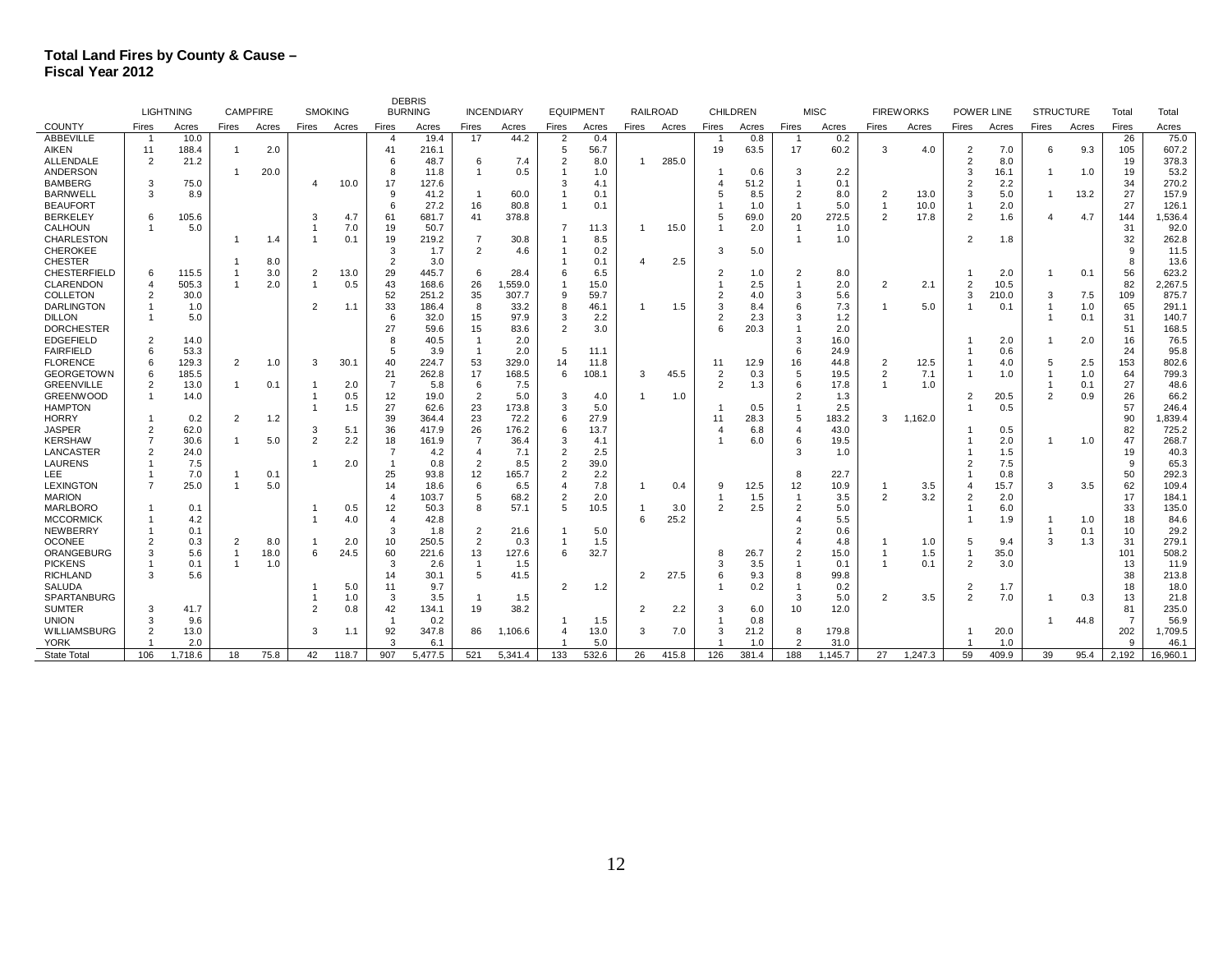|                            |                      | July        |                                  | Aug          |                | Sept       |                | Oct        |                     | Nov        |                            |            | Dec                |             | Jan                    |             | Feb                  | March        |                         |             | April          | May     |                | June       | <b>Total</b>   | <b>Total</b>    |
|----------------------------|----------------------|-------------|----------------------------------|--------------|----------------|------------|----------------|------------|---------------------|------------|----------------------------|------------|--------------------|-------------|------------------------|-------------|----------------------|--------------|-------------------------|-------------|----------------|---------|----------------|------------|----------------|-----------------|
| <b>COUNTY</b>              | Fires                | Acres       | <b>Fires</b>                     | Acres        | <b>Fires</b>   | Acres      | <b>Fires</b>   | Acres      | Fires               | Acres      | Fires                      | Acres      | <b>Fires</b>       | Acres       | Fires                  | Acres       | <b>Fires</b>         | Acres        | Fires                   | Acres       | <b>Fires</b>   | Acres   | <b>Fires</b>   | Acres      | Fires          | Acres           |
| ABBEVILLE                  | $\overline{1}$       | 6.5         | 10                               | 43.7         | 3              | 1.8        |                |            |                     |            |                            |            |                    |             |                        | 1.0         | 5                    | 10.7         | $\overline{4}$          | 7.3         |                | 0.7     |                | 3.3        | 26             | 75.0            |
| <b>AIKEN</b>               | 17                   | 152.6       | 14                               | 33.0         | 10             | 92.3       | 8              | 31.2       | 5                   | 15.3       | 6                          | 13.1       | 11                 | 104.0       | 13                     | 30.4        | 8                    | 63.7         | 3                       | 3.0         | 8              | 58.3    | $\overline{2}$ | 10.3       | 105            | 607.2           |
| ALLENDALE                  | $\overline{2}$       | 12.0        |                                  |              |                | 14.2       |                |            |                     | 3.0        |                            |            | $\overline{2}$     | 0.3         | $\mathbf{3}$           | 28.0        | $5\phantom{.0}$      | 313.5        | 3                       | 1.3         |                | 2.0     |                | 4.0        | 19             | 378.3           |
| ANDERSON                   | 3                    | 36.5        | 3                                | 3.1          |                | 0.7        |                |            |                     |            |                            |            |                    |             | $\mathfrak{p}$         | 2.5         | 6                    | 7.8          |                         | 1.0         |                |         | 3              | 1.6        | 19             | 53.2            |
| <b>BAMBERG</b>             | $\overline{2}$       | 87.0        | -1                               | 2.0          | 3              | 10.4       |                | 0.1        | $\overline{1}$      | 0.2        | 5                          | 29.1       | $\overline{2}$     | 21.0        | 6                      | 47.1        | $\overline{3}$       | 9.0          | $\overline{2}$          | 2.1         | - 5            | 52.0    | -3             | 10.2       | 34             | 270.2           |
| <b>BARNWELL</b>            | 1                    | 0.2         | $\overline{2}$                   | 13.5         | $\overline{2}$ | 0.3        |                | 4.0        | -3                  | 10.2       | $\mathbf{1}$               | 1.0        | 8                  | 42.2        | $\overline{2}$         | 18.5        | $\overline{4}$       | 6.0          | 3                       | 62.0        |                |         |                |            | 27             | 157.9           |
| <b>BEAUFORT</b>            |                      |             |                                  |              |                | 0.1        |                |            | $\Delta$            | 14.0       |                            |            | $\overline{7}$     | 33.2        | 10                     | 47.5        | $\overline{4}$       | 21.3         |                         |             |                | 10.0    |                |            | 27             | 126.1           |
| <b>BERKELEY</b><br>CALHOUN | 18<br>$\overline{2}$ | 291.2       | $\overline{4}$<br>$\overline{2}$ | 6.7          |                | 7.5        | -3             | 7.1        | $\overline{7}$<br>2 | 36.2       | $\overline{4}$<br>$\Delta$ | 9.1        | 26<br>$\mathsf{R}$ | 155.3       | 44                     | 653.4       | 12<br>$\overline{2}$ | 70.1         | 16<br>$\overline{2}$    | 215.8       | 6              | 84.0    | $\mathcal{P}$  |            | 144            | 1,536.4<br>92.0 |
| CHARLESTON                 | 5                    | 3.5         |                                  | 6.0          |                | 2.7        | $\overline{2}$ |            |                     | 2.5        |                            | 4.0        | 6                  | 24.4        | 3<br>$\overline{7}$    | 17.3        | 5                    | 15.5<br>57.7 | 3                       | 15.5        | $\overline{2}$ |         |                | 0.6        | 31             | 262.8           |
| CHEROKEE                   |                      | 15.1        |                                  | 0.2          |                |            | $\overline{2}$ | 1.5<br>3.6 |                     | 2.9<br>1.5 |                            |            |                    | 42.0<br>0.2 |                        | 28.7<br>2.0 | $\overline{1}$       | 1.0          | $\overline{1}$          | 76.9<br>2.0 |                | 36.5    |                | 1.5<br>1.0 | 32<br>-9       | 11.5            |
| CHESTER                    |                      | 8.0         |                                  |              |                | $1.0$      |                | 0.1        |                     |            |                            |            |                    | 2.0         |                        |             |                      |              |                         |             | 3              | 2.0     |                | 0.5        | 8              | 13.6            |
| CHESTERFIELD               | 9                    | 78.0        |                                  |              |                | 3.1        |                | 31.5       | 3                   | 8.0        | 3                          | 2.6        | 5                  | 4.3         | 6                      | 57.0        | 14                   | 415.6        | $\overline{4}$          | 5.9         | 3              | 7.2     |                | 10.0       | 56             | 623.2           |
| CLARENDON                  | 15                   | 165.6       | 5                                | 3.0          |                | 36.6       |                | 0.5        | $\overline{4}$      | 64.1       | 9                          | 77.1       | $\overline{4}$     | 7.6         | 13                     | 1,300.6     | 12                   | 98.1         |                         | 7.1         | $\overline{4}$ | 402.2   |                | 105.0      | 82             | 2,267.5         |
| COLLETON                   | 10                   | 172.1       | $\overline{2}$                   | 10.5         | 3              | 6.2        |                | 1.0        | -6                  | 65.5       | 5                          | 6.6        | 19                 | 62.1        | 25                     | 239.4       | 15                   | 176.1        | 8                       | 46.7        | 12             | 86.0    | -3             | 3.5        | 109            | 875.7           |
| <b>DARLINGTON</b>          | 9                    | 28.8        | 3                                | 0.8          | 5              | 5.2        | $\overline{2}$ |            | 3                   | 0.8        | 3                          | 16.5       | 10                 | 17.9        | 11                     | 61.7        | 11                   | 122.4        | $\overline{2}$          | 2.0         |                | 1.5     | 5              | 13.0       | 65             | 291.1           |
| <b>DILLON</b>              | 4                    | 36.1        | 4                                | 3.5          |                |            |                | 2.0        |                     | 0.5        | 5                          | 11.1       | 3                  | 0.8         | 3                      | 1.6         | 5                    | 76.2         |                         | 0.1         |                | 0.3     | 3              | 8.5        | 31             | 140.7           |
| <b>DORCHESTER</b>          | $\overline{2}$       | 6.0         |                                  |              |                |            |                | 3.0        |                     | 6.6        |                            | 0.1        | 15                 | 72.2        | 10                     | 30.0        | 6                    | 11.7         |                         | 30.6        | 3              | 4.3     |                | 4.0        | 51             | 168.5           |
| <b>EDGEFIELD</b>           |                      |             | 6                                | 20.5         |                | 29.0       |                |            |                     |            |                            | 2.0        |                    |             |                        |             |                      | 2.0          |                         | 4.0         |                |         | -3             | 19.0       | 16             | 76.5            |
| <b>FAIRFIELD</b>           | 6                    | 28.4        | 3                                | 29.8         |                | 0.6        | -3             | 11.0       |                     |            |                            |            | $\overline{1}$     | 0.5         |                        |             |                      | 0.5          | $\overline{4}$          | 1.8         | -5             | 23.2    |                |            | 24             | 95.8            |
| <b>FLORENCE</b>            | 13                   | 40.8        | 5                                | 1.4          | $\overline{7}$ | 42.8       | $\overline{7}$ | 13.5       | 13                  | 25.2       | 15                         | 43.8       | 22                 | 164.3       | 25                     | 133.5       | 24                   | 123.2        | 10                      | 68.3        | 8              | 33.5    | $\mathbf{A}$   | 112.3      | 153            | 802.6           |
| <b>GEORGETOWN</b>          | 9                    | 135.3       | $\overline{4}$                   | 13.0         | 5              | 42.6       | -3             | 1.3        | -5                  | 27.0       | $\overline{4}$             | 10.3       | 9                  | 25.9        | 12                     | 381.8       | 6                    | 102.0        | $\mathbf{3}$            | 12.1        | -3             | 36.0    |                | 12.0       | 64             | 799.3           |
| <b>GREENVILLE</b>          | 3                    | 1.1         | $\overline{4}$                   | 6.3          |                | 8.0        | $\overline{2}$ | 4.5        |                     | 10.0       |                            | 0.2        | $\overline{4}$     | 3.5         | 4                      | 6.7         | $\overline{4}$       | 6.1          | 3                       | 2.2         |                |         |                |            | 27             | 48.6            |
| GREENWOOD                  | 3                    | 20.9        | $\overline{4}$                   | 5.3          | 4              | 8.8        | $\overline{2}$ | 1.0        |                     |            | $\overline{2}$             | 3.0        |                    |             |                        | 2.0         | $\mathbf{3}$         | 3.0          | - 3                     | 5.0         |                | 2.0     | -3             | 15.2       | 26             | 66.2            |
| <b>HAMPTON</b>             | $\overline{2}$       | 0.6         | $\overline{2}$                   | 1.5          | $\overline{2}$ | $1.5\,$    |                | 1.0        | 3                   | 8.0        | $\overline{2}$             | 2.5        | 12                 | 24.6        | 10                     | 36.5        | 8                    | 38.5         | 8                       | 113.0       | $\overline{4}$ | 14.6    | 3              | 4.1        | 57             | 246.4           |
| <b>HORRY</b>               | 16                   | 1,353.6     | $\overline{4}$                   | 0.9          |                | 3.0        | $\overline{4}$ | 8.0        |                     | 9.5        | 12                         | 44.6       | 10                 | 62.0        | 17                     | 64.7        | 6                    | 19.5         | $\overline{7}$          | $7.5\,$     | 5              | 261.0   | $\overline{2}$ | 5.1        | 90             | 1,839.4         |
| <b>JASPER</b>              | 10                   | 40.9        | $\overline{2}$                   | 54.0         |                | 108.6      | 3              | 6.0        |                     | 19.7       | 3                          | 7.3        | 9                  | 48.0        | 20                     | 321.2       |                      | 33.5         | 11                      | 70.5        | $\overline{4}$ | 11.5    | 2              | 4.0        | 82             | 725.2           |
| <b>KERSHAW</b>             | 8                    | 32.1        | $\overline{4}$                   | 13.0         | 3              | 12.0       | $\overline{4}$ | 43.5       |                     |            |                            |            |                    | 7.7         | $\overline{4}$         | 7.8         | 3                    | 13.0         | 10                      | 13.6        | 3              | 8.5     |                | 117.5      | 47             | 268.7           |
| LANCASTER<br>LAURENS       | 6                    | 26.5<br>1.5 | $\overline{\phantom{0}}$         | 0.5          | $\overline{2}$ | 0.5<br>1.6 | $\overline{2}$ | 1.5        |                     | 2.0        |                            | 0.5<br>0.8 |                    | 2.0<br>3.5  | $\overline{4}$         | 5.3         | $\overline{2}$       | 3.5          |                         | $5.0$       |                |         |                |            | 19<br>9        | 40.3            |
| LEE                        | $\Delta$             | 5.2         | 3                                | 44.9<br>77.0 | 8              | 12.3       | -3             | 6.0<br>1.3 | -3                  | 5.4        | $\overline{2}$             | 9.0        | $\Delta$           | 13.0        | 6                      | 11.3        | 11                   | 103.6        | $\sqrt{5}$              | 53.2        |                |         |                | 1.0        | 50             | 65.3<br>292.3   |
| LEXINGTON                  | 5                    | 8.1         | 9                                | 21.0         | 6              | 5.8        |                | 8.3        | 6                   | 8.2        | 3                          | 5.4        | -6                 | 13.7        | -3                     | 0.6         | $\overline{2}$       | 0.9          | -7                      | 12.4        | - 5            | 18.3    | 6              | 6.7        | 62             | 109.4           |
| <b>MARION</b>              | 6                    | 17.2        |                                  |              |                | 0.2        |                |            |                     |            | $\mathbf{1}$               | 0.2        |                    | 2.5         | $\overline{2}$         | 2.0         | $\overline{2}$       | 155.0        | 3                       | 5.5         |                |         |                | 1.5        | 17             | 184.1           |
| MARLBORO                   | 6                    | 14.1        | 6                                | 10.6         | 2              | 4.1        |                |            | -3                  | 6.0        | 3                          | 5.1        | 5                  | 71.6        | $\overline{2}$         | 9.0         | 3                    | 8.5          |                         | 3.0         |                |         | $\overline{2}$ | 3.0        | 33             | 135.0           |
| <b>MCCORMICK</b>           |                      |             |                                  |              | Δ              | 9.0        | $\overline{2}$ | 8.5        |                     |            |                            |            |                    | 27.0        |                        |             | 3                    | 6.7          |                         | 4.2         | $\overline{7}$ | 29.2    |                |            | 18             | 84.6            |
| NEWBERRY                   | 1                    | 0.1         |                                  | 0.5          |                |            |                |            |                     |            |                            |            |                    | 0.1         |                        |             | $\overline{2}$       | 21.6         | 3                       | 0.9         |                | 5.0     |                | 1.0        | 10             | 29.2            |
| <b>OCONEE</b>              | 1                    | 1.0         | $\overline{7}$                   | 7.7          |                | 0.8        |                |            |                     | 0.1        |                            |            |                    | 4.8         | $\overline{4}$         | 7.5         | $\overline{4}$       | 231.5        | 8                       | 19.7        |                |         |                | 6.0        | 31             | 279.1           |
| ORANGEBURG                 | 17                   | 37.4        |                                  | 0.1          | 5              | 15.1       | 3              | 4.1        | 5                   | 10.8       | $\overline{2}$             | 9.5        | 18                 | 91.2        | 21                     | 128.2       | 13                   | 115.9        | 8                       | 50.3        | 8              | 45.6    |                |            | 101            | 508.2           |
| <b>PICKENS</b>             | $\overline{2}$       | 1.1         |                                  |              |                | 1.0        |                | 2.0        |                     | 1.5        |                            |            |                    | 1.5         | 3                      | 3.1         | $\overline{1}$       | 0.1          | $\overline{2}$          | 0.6         |                |         |                | 1.0        | 13             | 11.9            |
| <b>RICHLAND</b>            | $\overline{4}$       | 4.3         |                                  | 4.0          |                | 29.4       | $\overline{2}$ | 10.3       | -3                  | 2.3        | 3                          | 3.5        | $\mathbf{3}$       | 30.3        | $\overline{2}$         | 75.0        | 8                    | 32.0         | $\overline{2}$          | 15.1        | -3             | 4.6     | $\mathbf{3}$   | $3.0\,$    | 38             | 213.8           |
| SALUDA                     | $\overline{a}$       | 5.6         | 5                                | 3.9          | 2              | 1.5        |                |            |                     |            |                            | 0.1        |                    |             |                        | 0.1         | $\overline{2}$       | 5.0          | $\overline{\mathbf{3}}$ | 1.8         |                |         |                |            | 18             | 18.0            |
| SPARTANBURG                | 1                    | 0.5         | $\overline{4}$                   | 6.3          | 2              | 3.0        |                |            |                     | 2.0        |                            |            | $\overline{2}$     | 6.5         |                        | 2.0         |                      |              |                         |             |                | 1.0     |                | 0.5        | 13             | 21.8            |
| <b>SUMTER</b>              | 9                    | 8.2         | $\overline{2}$                   | $1.2$        | 13             | 21.2       |                | 0.1        | 3                   | 45.2       | $\overline{4}$             | 6.5        | -9                 | 13.8        | 5                      | 14.1        | 11                   | 48.5         | 6                       | 15.3        | 13             | 24.9    | 5              | 36.0       | 81             | 235.0           |
| <b>UNION</b>               |                      | 9.0         | 3                                | 2.4          |                |            |                |            |                     |            |                            | 0.2        |                    |             |                        |             |                      |              | $\overline{2}$          | 45.3        |                |         |                |            | $\overline{7}$ | 56.9            |
| WILLIAMSBURG               | 16                   | 60.7        | 5                                | 5.1          |                | 14.3       |                | 4.0        | 16                  | 51.3       | 12                         | 72.6       | 32                 | 466.4       | 44                     | 298.2       | 40                   | 571.7        | 19                      | 135.5       | $\mathbf{q}$   | 29.2    |                | 0.5        | 202            | 1,709.5         |
| <b>YORK</b>                |                      |             |                                  |              |                | 30.0       |                |            |                     |            |                            |            |                    |             | $\boldsymbol{\Lambda}$ | 8.0         | $\overline{2}$       | 3.0          |                         |             |                | 0.1     |                | 5.0        | 9              | 46.1            |
| <b>State Total</b>         | 255                  | 2,953.4     | 139                              | 456.9        | 144            | 588.8      | 78             | 242.0      | 121                 | 465.5      | 120                        | 397.4      | 291                | 1,673.9     | 355                    | 4,085.3     | 287                  | 3,125.2      | 198                     | 1,145.1     | 132            | 1,295.2 | 72             | 531.4      | 2,192          | 16,960.1        |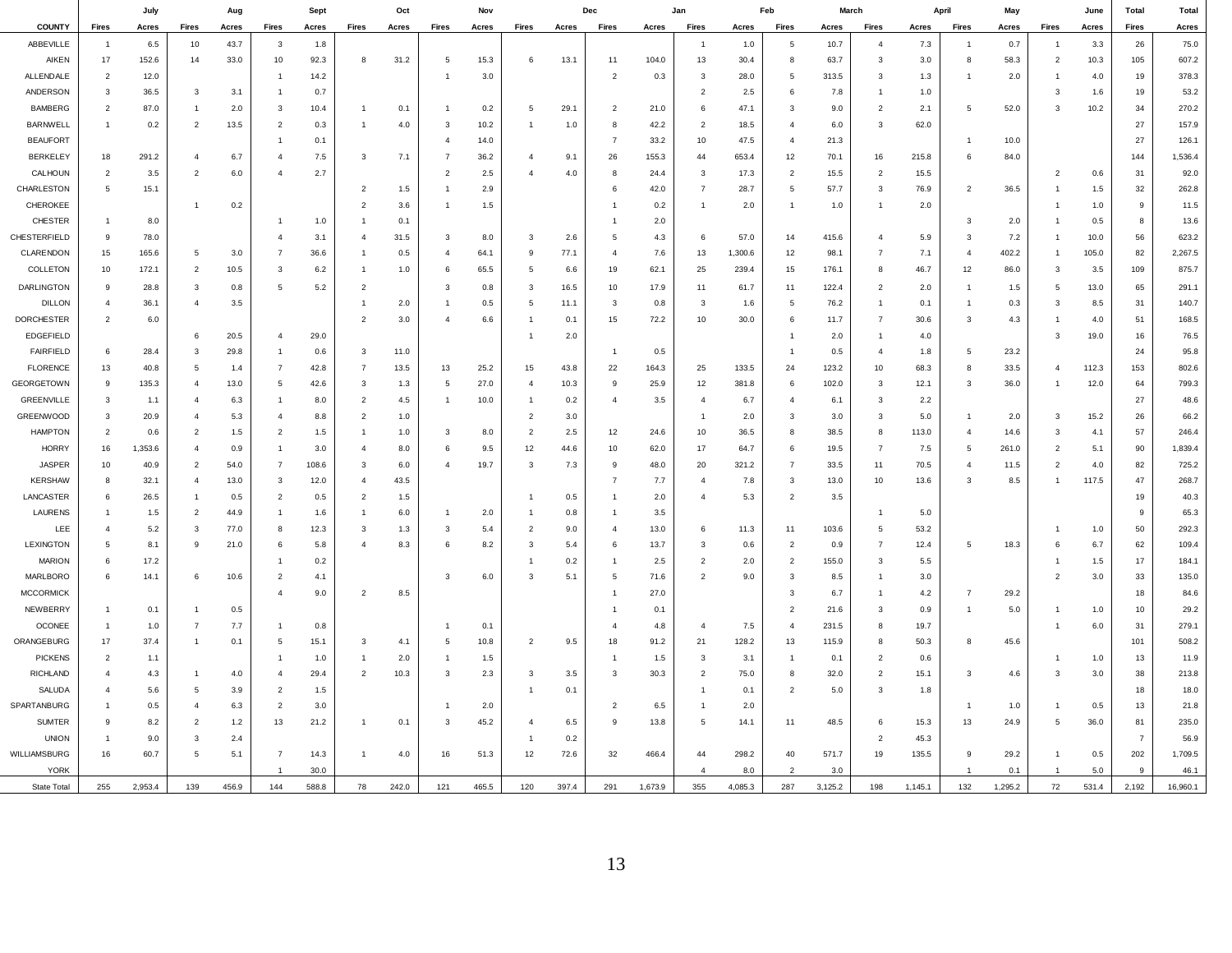#### **Forest Health**

The Forest Health Program, in cooperation with the State Division of Plant Industry and the U.S. Forest Service, maintains a program to detect, evaluate, and suppress forest pests. Through cooperative agreements, these agencies make their technical assistance and advice available to the Forestry Commission.

The current forest pest detection and reporting system involves the reporting by field foresters of forest pests that are causing abnormal losses, that require control action, or which may present new problems. Aerial surveys are made periodically for specific pests to determine occurrence and the need for suppression action.

#### **Major Insect Problems**

## **Southern Pine Beetle and Bark Beetles**

The Southern Pine Beetle outbreak that began in York County in 1997 collapsed over most of the outbreak zone by 2002. As of June 30, 2012, there were no counties in outbreak status.

The calendar year 2003 was our worst on record for losses to Southern Pine Beetle. In that period, we had over \$255 million in pines killed by the SPB.

In fiscal year 2011-2012, the losses due to the Southern Pine Beetle were minimal. During that time, aerial surveyors plotted 578 active beetle spots containing 4,264 trees. After ground checking these spots, it was found that Ips engraver beetles were responsible for the tree mortality. These trees contained a volume 242 cords and 0.17 million board feet. This timber had a green stumpage value of \$54,722.64

During the spring of 2012, 32 counties were pheromone trapped for prediction of Southern Pine Beetle population trends. No counties trapped enough beetles to predict a severe outbreak. Aerial surveys were in progress at the end of the fiscal year and little beetle activity was found statewide. Surveys will continue as needed.

The SCFC continued in a SPB Prevention and Restoration Program funded by the U.S. Forest Service. This programs' aim is to prevent or reduce the potential damage due to Southern Pine Beetle. In this program SCFC personnel make forest management recommendations for practices known to minimize future beetle damage. These include thinning, prescribed burning, planting at low density, matching planted species to site, and other known mitigation measures. This program funded approximately five full time SPB forester level positions and a coordinator.

#### **Hemlock Woolly Adelgid**

An exotic insect pest of hemlock, the Hemlock Woolly Adelgid (HWA) was discovered in South Carolina in 2001. Hemlock Woolly Adelgid is a small insect that feeds by sucking plant juices from the host hemlock tree. Unfortunately, heavy infestations of this pest can kill hemlocks and control is very difficult, especially in the general forest. Clemson University has established an insect rearing facility to raise insect predators of the Adelgid. The laboratory is currently rearing two species of predatory beetles; these beetles are released in HWA infested stands. Unfortunately, we may face the loss of hemlock as an important forest species.

Using funds from the Hemlock Woolly Adelgid Control ARRA grant, 6 temporary applicators treated (via soil injection with imidacloprid) 22,311 individual hemlock trees (both Carolina and Eastern Hemlocks) for a total of 176,487 inches of diameter that were infested with Hemlock Woolly Adelgid.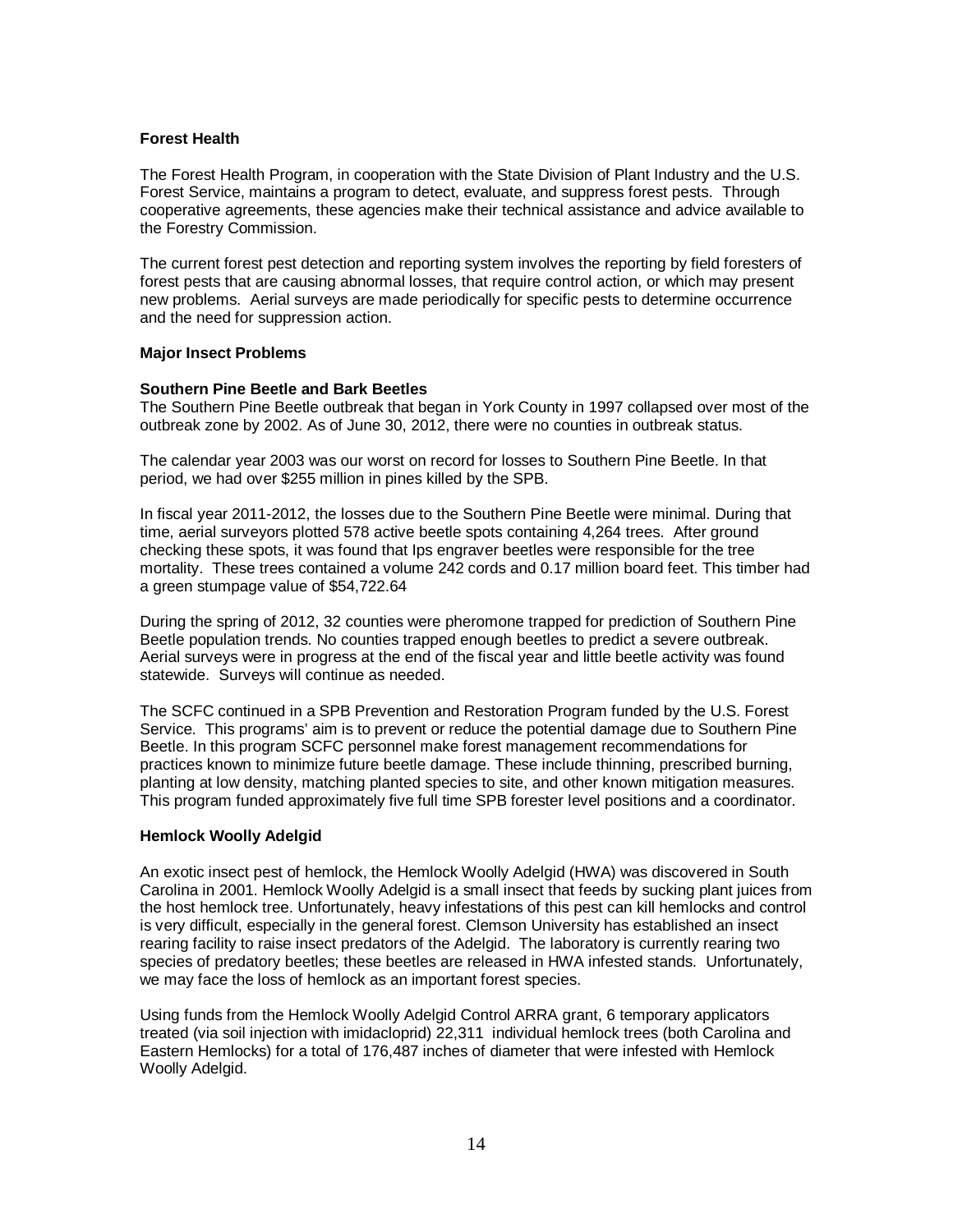## **Emerald Ash Borer**

Currently, this exotic beetle is not yet a problem in South Carolina, but it is found in Connecticut, Illinois, Indiana, Iowa, Kansas, Kentucky, Maryland, Massachusetts, Michigan, Minnesota, Missouri, New York, Ohio, Ontario, Pennsylvania, Tennessee, Quebec, Virginia, West Virginia, and Wisconsin. We preformed checks of stressed, dying, or dead Ash in South Carolina on an on-call basis to certify our lack of infestation.

#### **European (***Sirex noctilio***) Woodwasp**

The Insect and Disease section trapped for an exotic woodwasp (*Sirex noctilio*) that is currently found in several counties in New York, Pennsylvania, Michigan, Connecticut, and Vermont. This invasive species had not been found in South Carolina.

## **Redbay Ambrosia Beetle/ Laurel Wilt Disease**

In November 2004, an exotic ambrosia beetle, *Xyleborus glabratus* Eichoff, was discovered in a dead redbay tree on Hilton Head Island. The beetle attacks redbay trees and introduces a fungus (*Raffaelea lauricola*) into the tree. Since the discovery of *X. glabratus* in 2004, the beetle and its associated fungus has been found in thirteen (13) South Carolina counties: Jasper, Beaufort, Hampton, Colleton, Charleston, Bamberg, Barnwell, Allendale, Dorchester, Orangeburg, Horry, Georgetown, and Berkeley. The beetle and fungus has also been found in 34 Georgia counties, in 38 Florida counties, in one county in Mississippi, and two counties in Alabama. Unfortunately, in the areas where the beetle has been found, there is a large loss of red bay (up to 90% in some locations).

## **Major Disease Problems**

#### **Oak Wilt**

Oak wilt disease has been identified in Aiken, Barnwell, Chesterfield, Kershaw, Lancaster, Lee, Lexington, Richland, and Darlington counties. This disease appears to be static and causing losses only to low value oaks. Since there is potential for loss of valuable trees, including urban trees, surveys and on-call evaluations are made to evaluate the spread.

#### **Dutch Elm Disease**

Dutch Elm disease has been confirmed in Aiken, Anderson, Cherokee, Chester, Chesterfield, Edgefield, Fairfield, Greenville, Greenwood, Kershaw, Lancaster, Laurens, Lexington, Marlboro, Newberry, Oconee, Pickens, Richland, Saluda, Spartanburg, and York counties. It is expected to gradually spread through the state because the primary agent of spread is the smaller European elm bark beetle that occurs statewide.

#### **Dogwood Anthracnose**

In 1988 a new anthracnose disease of dogwood was noted for the first time in South Carolina. This disease is caused by the fungus, *Discula destructiva*. Symptoms include foliage blighting, canker formation, and progressive deterioration. The fungus usually kills infected trees in two to three years. At this time infected trees have been found in Anderson, Greenville, Laurens, Oconee, Pickens, and Spartanburg counties. Dogwoods in those counties will be monitored periodically to determine the rate of spread of this potentially devastating disease.

## **Sudden Oak Death (caused by** *Phytophthora ramorum***)**

Sudden Oak Death is an exotic disease caused by a fungus in the genus *Phytophthora*. It is presently known to occur only on the West Coast in the United States. This disease kills oaks and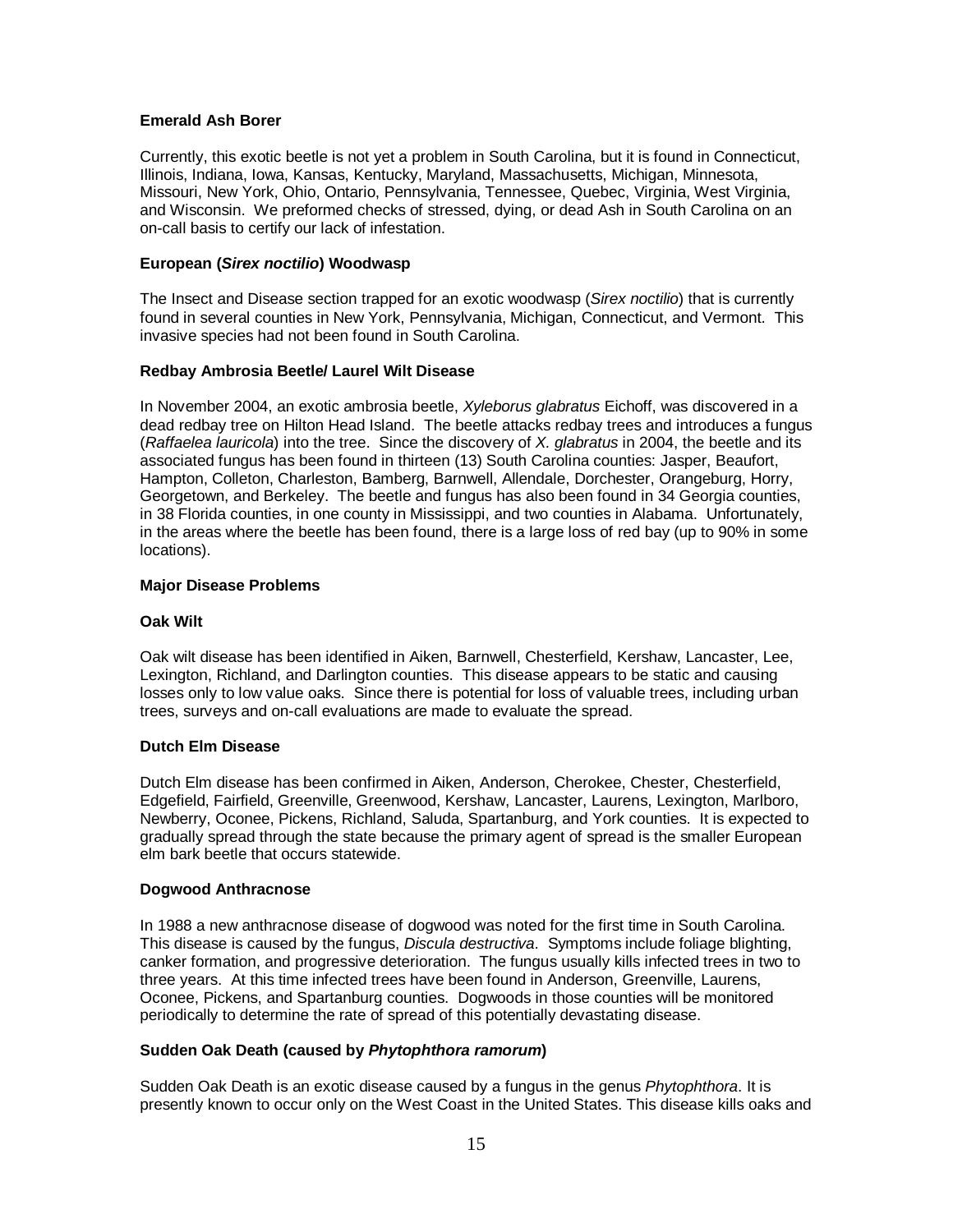causes leaf spots on many other plant species. Testing of eastern species of oaks in California has shown that they could be susceptible to this disease if the disease were to occur in the eastern United States. Unfortunately, several nursery plants infected with *Phytophthora ramorum* were shipped to South Carolina from the area of know infestation. No local spread of the disease was detected and the infected nursery stock was destroyed.

As part of a southeastern project, we are cooperating with Clemson University in a stream baiting survey to determine if the disease occurs in South Carolina. Stream baiting survey to detect the fungus that causes SOD continued in the spring of 2012. This survey was ongoing at the end of the fiscal year.

#### **Miscellaneous Insect and Disease Checks**

Commission foresters and Insect and Disease staff made approximately 203 field checks of insect and disease problems and made recommendations for prevention and control. Other inquiries were handled by telephone, mail, and personal contact.

## **Insect and Disease Laboratory**

During Fiscal Year 2011-2012, the Insect and Disease Laboratory processed 8 samples submitted by SCFC employees and private individuals. Recommendations for control of various pests identified were given where needed. In addition to these samples, 254 southern pine beetles and 16,673 clerids were counted in the lab.

## **Forest Health Surveys**

The SCFC entered into agreement with the USFS to evaluate permanent Forest Health plots throughout South Carolina. This was done by the Resource Development Section and reported there. As another part of this program, the Forestry Commission also received additional funding for off-plot activity to survey for and report on other forest insects and diseases.

In conjunction with the spring 20% beetle survey, the entire state was surveyed for defoliation, beaver damage, fire, and apparent annosus root rot damage.

During the aerial survey, the observed damage due to forest tent caterpillars (defoliators) was found across 46,675.1 acres. Beaver damages were estimated at 602.8 acres (acreage is based on 20% survey); fire-caused mortality was observed on 441.65 acres of forestland (acreage is based on 20% survey); annosus root rot was identified on 743.7 acres with an estimated value lost of \$25,657.65.

## **Equipment**

#### **Equipment Purchased**

- Nine International 7500 10-Wheel Transports, \$744,210.00
- Nine Truck Bodies for the Haul Units Manufactured by W&W Body Builders of Columbia, \$141,392.25
- Eight Caterpillar D5K LGP Dozers with Winch, \$1,115,912.00
- Two Caterpillar D5K LGP Dozers with Lift-Type Fire Plows, \$278,978.00
- Three Chevrolet Silverado 1500 Pickups for Stewardship Foresters, \$76,014.00
- Two Chevrolet Silverado 1500 Pickups for BMP Foresters, \$50,676.00
- One Dodge 2500 Ram Pickup for Piedmont Forestry Center, \$33,873.00
- Two F-350 Pickups with 200 Gallon Fire Fighting Units and Emergency Lights, \$85,168.57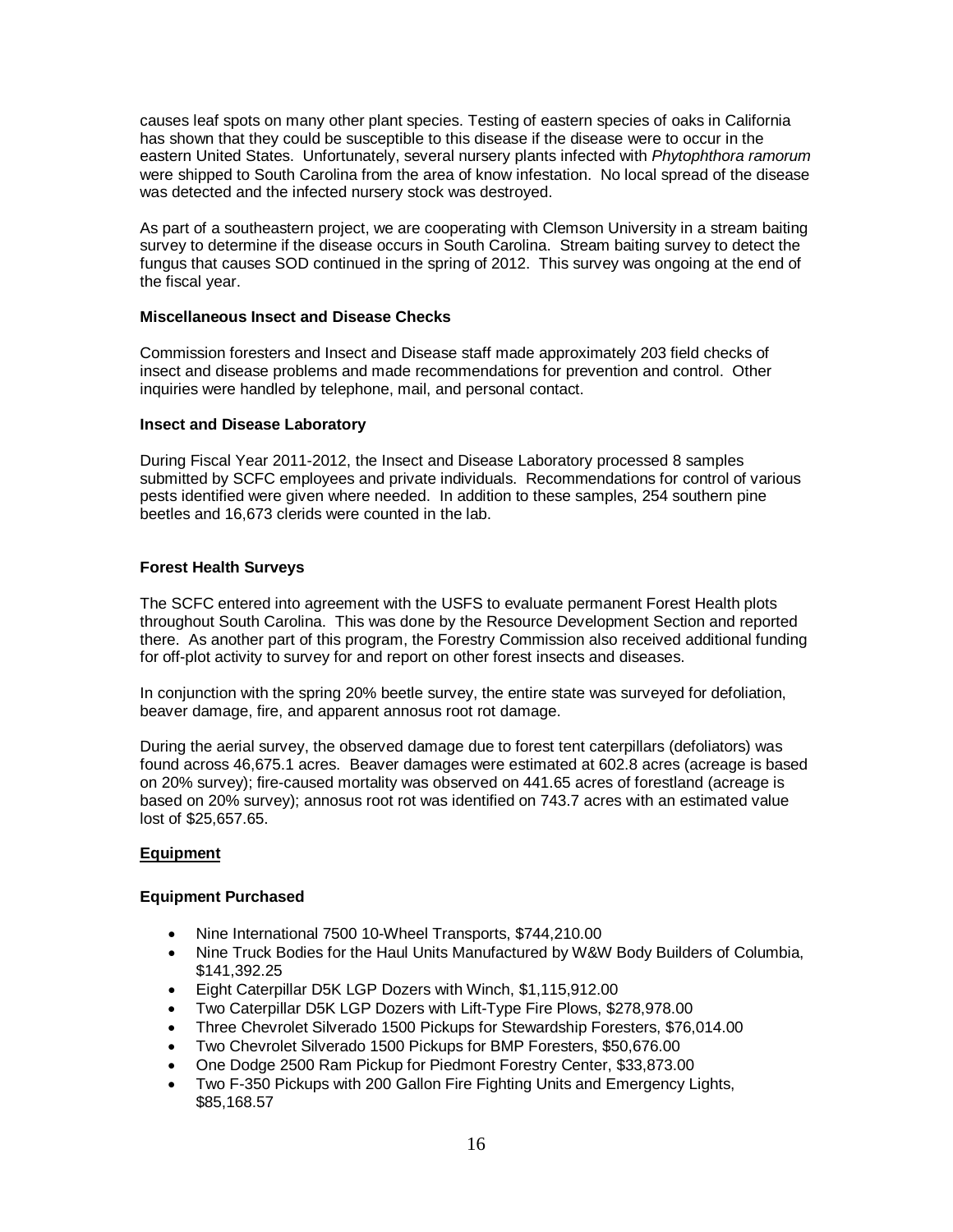- One Rubber-Tracked Vehicle, \$171,200.00
- Three Chevrolet Silverado 1500 Pickups for FIA Foresters, \$76,014.00
- One Chevrolet Equinox for Dispatch Manager, \$19,870.00
- One Chevrolet Silverado 1500 Pickup for Manchester State Forest, \$26,712.00
- One Dodge Grand Caravan for Communications Manager, \$19,574.00
- Received 10 Military Freightliner Truck Tractors at no cost to replace aging truck tractor haul units in the field. Repainting and repairing these trucks at a cost of approximately \$4000 per truck.

The Forestry Commission prepared and organized equipment for auction. The auction process now takes place exclusively online at [www.govdeals.com.](http://www.govdeals.com/) The sale of equipment netted the Forestry Commission approximately \$82,000. This money will be used to purchase equipment and supplies.

## **Law Enforcement**

During FY 2012 the Forestry Commission had 35 sworn officers statewide. Three of these were investigators that focused primarily on complex timber theft, timber fraud, and woods arson cases.

Officers prosecuted 245 fire tickets, 24 litter and environmental cases, 103 violations of state forest regulations, 1 tire disposal case, 23 game and fish cases, and 35 miscellaneous cases. Total fines collected were \$59,178.75. Fines collected from these cases are retained in the county where the offense occurred.

SCFC Law Enforcement Investigators investigated 101 timber theft / fraud cases which represented a loss of \$632,733.03 to the victims. SCFC collected and returned 55% or \$491,568.00 of that money to the affected landowners.

During the year, 12 arson fires were reported and investigated. Agents arrested 2 individuals for arson who were responsible for a total of 5 fires, including one firefighter arsonist that was responsible for four of these fires. Arson is historically hard to prove, and these arrests represent an impressive 46% arrest rate. During the year, there were 758 fire investigations conducted.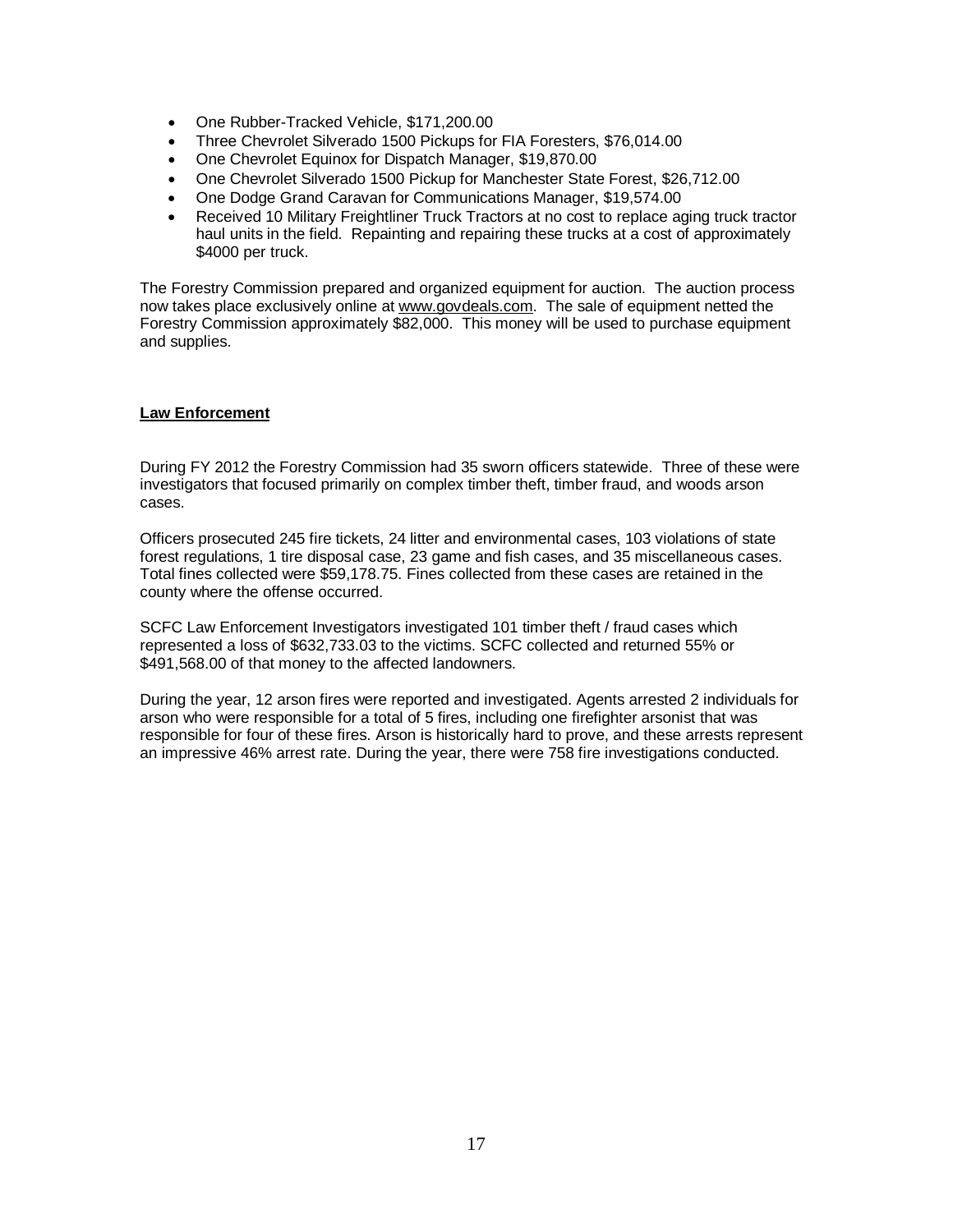#### **FOREST MANAGEMENT**

There are 13.1 million acres of commercial forestland in South Carolina. According to 2010 forest inventory data, 88% of South Carolina's forests are privately owned, 67% of private forests are family-owned, and 74% of these owners live on the land. Forest industry owns 1.2 million acres (9%), which is down 60% since 2001 and public agencies control 12% of South Carolina's forests.

The Forest Management Section assists South Carolina citizens with management and development of the forest resources of the state. Programs include woodland management assistance, reforestation assistance, forestry services, forest products utilization and marketing assistance, resource conservation and development, and urban & community forestry. These programs assist owners in growing more timber, aid industries in more efficient utilization of the timber resource, and foster conservation and multiple use of the forest resource. The urban & community forestry program strives to help local government, educational institutions, and nonprofit organizations develop and enhance the benefits provided by trees and greenspace where we live and work.

In addition to programs designed to assist private landowners and local communities, the Forest Management Section also coordinates development and management of over 90,000 acres of forestland included in the state forest system. These lands are owned by the Forestry Commission and provide forest-based recreation opportunities and serve as examples of the benefits of active forest management. The State Lands Coordinator also assists other state agencies in the management of their forest resources.

## **FOREST MANAGEMENT ASSISTANCE**

Professional foresters from the South Carolina Forestry Commission provide forest management advice and assistance to landowners. The land is examined and a written forest management plan is prepared. Recommendations for management may include such silvicultural practices as forest protection, reforestation, harvesting, prescribed burning, wildlife habitat improvement, and recreation.

This year, 1,524 management plans were prepared for 82,663 acres. Beginning in July of 1999, customer satisfaction surveys were sent to every landowner that received a forest management plan. In FY 12, 92% of the landowners that responded to the survey indicated that they were satisfied with the management plan they received. Of these landowners, 100% also indicated that they intended to complete most or all of the recommendations in their plan.Where practical, the landowner is referred to consulting or industrial foresters for assistance in carrying out management recommendations. This year 52 cases were referred to consulting foresters and 36 were referred to industrial foresters.

## COST-SHARE PROGRAMS

## **Forest Renewal Program (FRP) - State**

In 1982, the Forest Renewal Program was funded for the first time through a \$100,000 state appropriation. This permitted an assessment of \$400,000 from forest industry and created a \$500,000 Forest Renewal Fund. The state funding was doubled effective July 1, 1996. This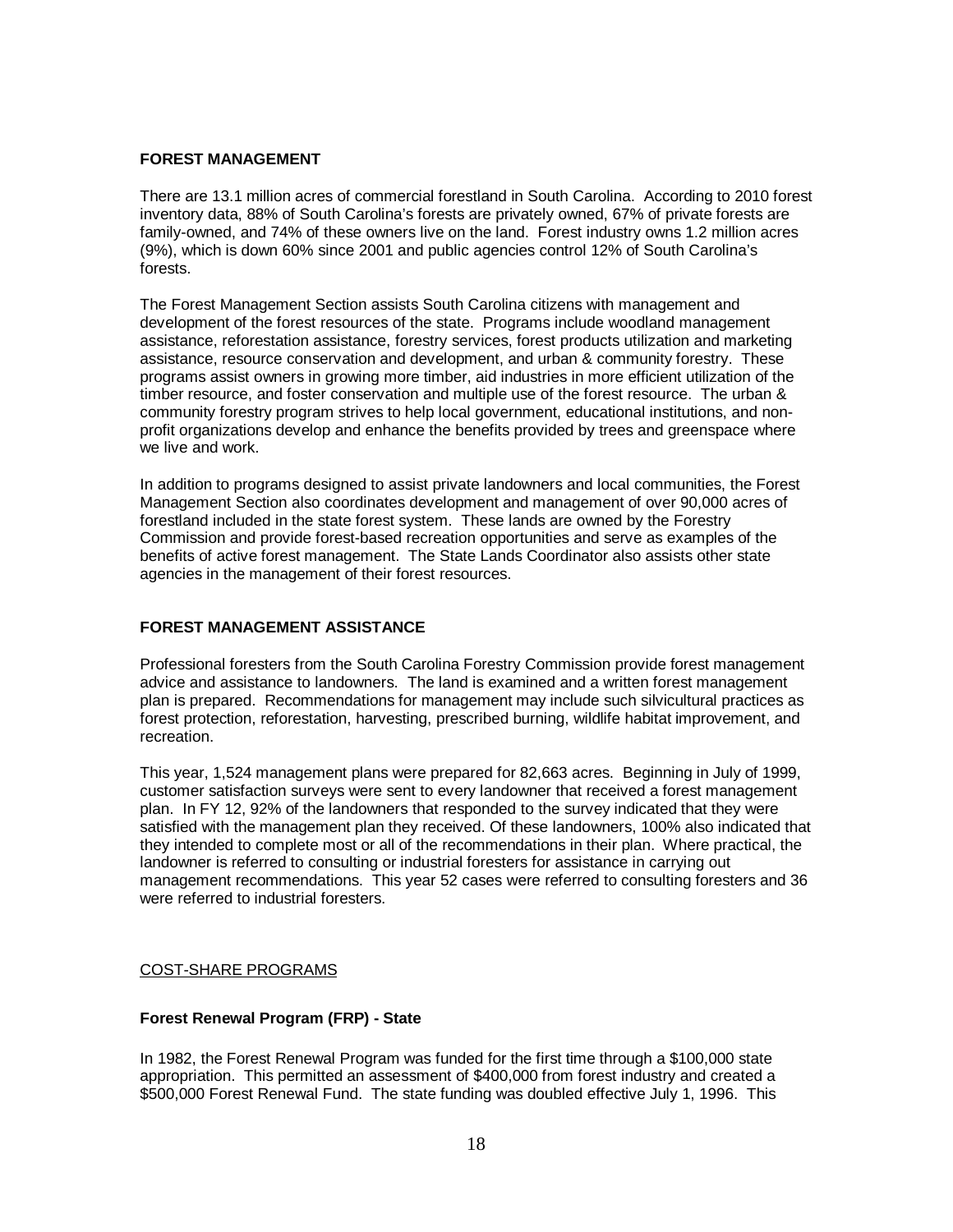increase permitted an assessment of \$800,000 increasing the program to \$1,000,000. Beginning in 2001, the objectives of the Forest Renewal Program were expanded to include providing funds to help match federal grants that provide financial support for the Forest Inventory and Analysis (FIA) program.

#### **Conservation Reserve Program (CRP) - Federal**

The Conservation Reserve Program (CRP) began with crop year 1986 and was renewed with the passage of the 2002 Farm Bill. This program provides technical and financial assistance to eligible farmers and ranchers to address soil, water, and related natural resource concerns on their lands in an environmentally beneficial and cost-effective manner. CRP reduces soil erosion, protects the Nation's ability to produce food and fiber, reduces sedimentation in streams and lakes, improves water quality, establishes wildlife habitat, and enhances forest and wetland resources. It encourages farmers to convert highly erodible cropland or other environmentally sensitive acreage to vegetative cover, such as tame or native grasses, wildlife plantings, trees, filter strips, or riparian buffers. CRP is administered by the USDA Farm Services Agency, with the SC Forestry Commission providing technical assistance for forestry practices.

## **Southern Pine Beetle (SPB) – Federal**

The SPB Prevention and Restoration Cost-Share Program (SPB Program) was created in 2006 to provide assistance to non-industrial private forest landowners. It seeks to mitigate future loss from SPB by managing pine density through prevention and restoration practices. These practices ensure that a pine stand will be of merchantable size before the stress of being overly dense develops. Receiving income and maintaining vigorous growth are usually enough incentives for landowners to thin merchantable sized pine stands and, in return, reduce the potential loss from SPB.

#### **Seedling Survival**

Survival checks were made on 10% of plantings using a row count or tenth acre plot method for determining survival. An average of all survival checks was used to determine the statewide survival of 81% for loblolly pine plantings. Survival rates for longleaf pine plantings were tabulated separately. Plantings with longleaf seedlings had a survival rate of 65% when bare root stock was used and 67% when containerized stock was used.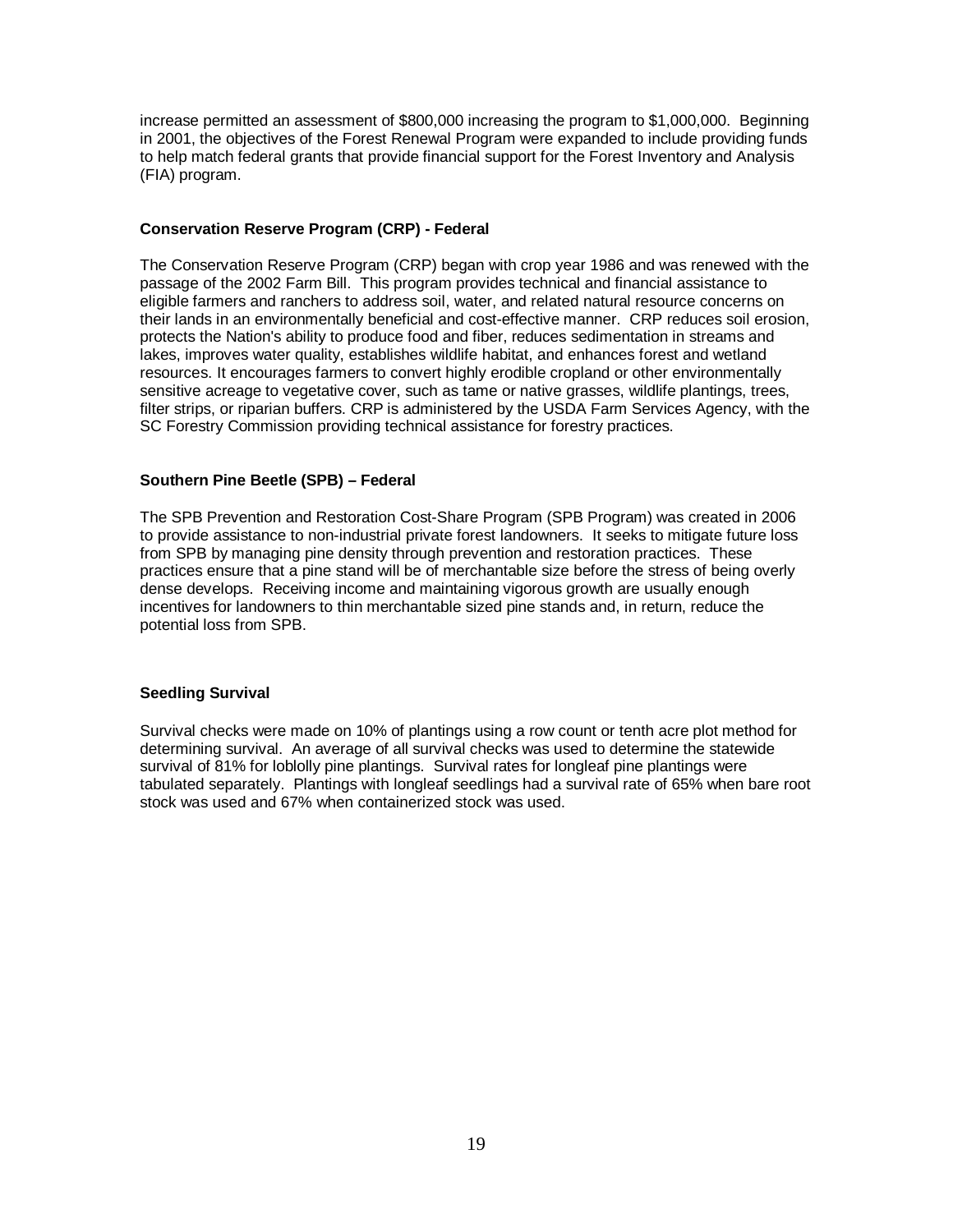# **Statewide Accomplishments For All Cost-Share Programs 2011-2012**

| Program       | Number of  | <b>Acres</b>   | <b>Prescribed</b> | TSI         | Commercial      | <b>Precommercial</b> | <b>Cost Share</b> |
|---------------|------------|----------------|-------------------|-------------|-----------------|----------------------|-------------------|
|               | Landowners | <b>Planted</b> | <b>Burning</b>    | Acres       | <b>Thinning</b> | <b>Thinning</b>      | <b>Payments</b>   |
|               |            |                |                   |             |                 |                      |                   |
| <b>FRP</b>    | 358        | 11,056         | 0                 | 598         | $\mathbf 0$     | 0                    | \$905,121         |
|               |            |                |                   |             |                 |                      |                   |
| <b>SPB</b>    | 98         | 3,337          | 0                 | 0           | 0               | 1,065                | \$381,637         |
|               |            |                |                   |             |                 |                      |                   |
| <b>CRP</b>    | 519        | 1,546          | 1,571             | $\mathbf 0$ | 3,663           | 0                    | \$408,013         |
|               |            |                |                   |             |                 |                      |                   |
| <b>Totals</b> | 975        | 15,939         | 1,571             | 598         | 3,663           | 1,065                | \$1,694,771       |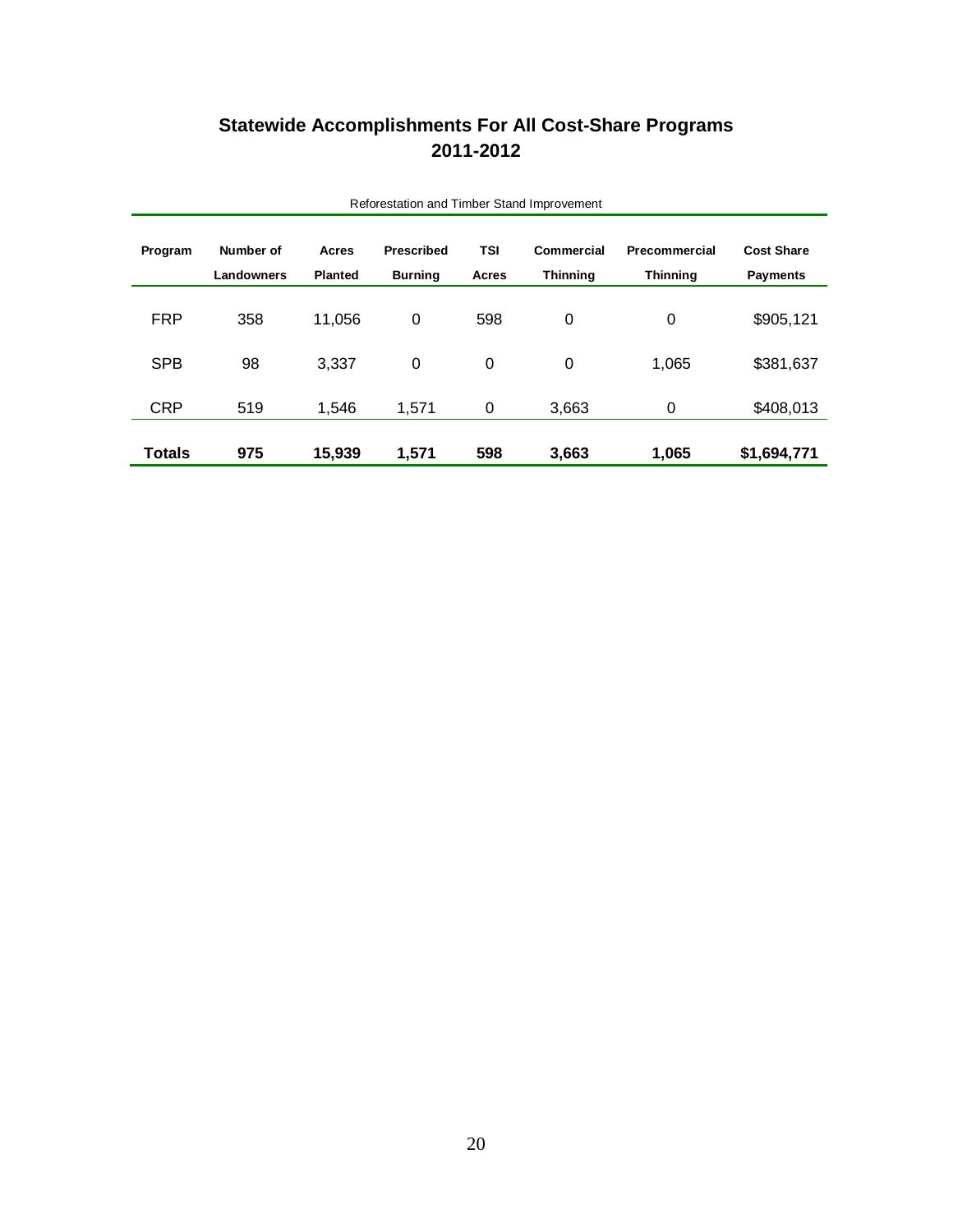|                      |                         | <b>Non Cost-Share</b> |                         | <b>Cost-Share</b> | <b>Forest Stewardship</b> |                 |  |  |  |  |
|----------------------|-------------------------|-----------------------|-------------------------|-------------------|---------------------------|-----------------|--|--|--|--|
| County               | <b>Exams</b>            | Acres                 | <b>Exams</b>            | Acres             | <b>Plans</b>              | Acres           |  |  |  |  |
| Abbeville            | 2                       | 93                    | 21                      | 862               | 5                         | 394             |  |  |  |  |
| Aiken                | 5                       | 373                   | 34                      | 1726              | $\overline{2}$            | 419             |  |  |  |  |
| Allendale            | 1                       | 60                    | 32                      | 1561              | 1                         | 293             |  |  |  |  |
| Anderson             | 30                      | 1411                  | 29                      | 1320              | 4                         | 243             |  |  |  |  |
| Bamberg              | 7                       | 188                   | 45                      | 1773              | 0                         | 0               |  |  |  |  |
| Barnwell             | $\overline{7}$          | 220                   | 46                      | 2580              | 1                         | 58              |  |  |  |  |
| <b>Beaufort</b>      | 4                       | 1224                  | 1                       | 175               | 0                         | 0               |  |  |  |  |
| Berkeley             | 6                       | 430                   | $\overline{\mathbf{4}}$ | 338               | 0                         | $\mathbf 0$     |  |  |  |  |
| Calhoun              | $\overline{\mathbf{3}}$ | 357                   | 16                      | 587               | 1                         | $\overline{32}$ |  |  |  |  |
| Charleston           | 13                      | 228                   | 8                       | 509               | 6                         | 113             |  |  |  |  |
| Cherokee             | 8                       | 404                   | 12                      | 191               | 0                         | 0               |  |  |  |  |
| Chester              | 16                      | 1515                  | 12                      | 648               | 6                         | 1677            |  |  |  |  |
| Chesterfield         | 7                       | 253                   | 51                      | 1876              | $\overline{c}$            | 836             |  |  |  |  |
| Clarendon            | $\overline{0}$          | 0                     | 12                      | 365               | $\overline{2}$            | 156             |  |  |  |  |
| Colleton             | 15                      | 1338                  | 42                      | 1350              | 1                         | 47              |  |  |  |  |
| Darlington           | $\mathbf{1}$            | 40                    | 19                      | 971               | $\mathbf{1}$              | 1337            |  |  |  |  |
| Dillon               | $\overline{3}$          | 100                   | 15                      | 581               | $\overline{2}$            | 1294            |  |  |  |  |
| Dorchester           | 5                       | 323                   | 6                       | 299               | $\mathbf{1}$              | 27              |  |  |  |  |
| Edgefield            | $\overline{0}$          | $\mathbf 0$           | 17                      | 966               | $\overline{2}$            | 112             |  |  |  |  |
| Fairfield            | 6                       | 712                   | 8                       | 477               | 1                         | 95              |  |  |  |  |
| Florence             | 10                      | 673                   | 37                      | 1366              | 4                         | 424             |  |  |  |  |
| Georgetown           | 3                       | 65                    | 3                       | 56                | $\mathbf{1}$              | 174             |  |  |  |  |
| Greenville           | 11                      | 387                   | $\bf 8$                 | 146               | 0                         | $\mathbf 0$     |  |  |  |  |
| Greenwood            | $\mathbf 0$             | 0                     | 22                      | 1145              | 0                         | $\mathbf 0$     |  |  |  |  |
| Hampton              | 15                      | 1646                  | 37                      | 2416              | 0                         | 0               |  |  |  |  |
| Horry                | 5                       | 1116                  | 24                      | 705               | 6                         | 677             |  |  |  |  |
| Jasper               | 4                       | 168                   | 12                      | 847               | 0                         | 0               |  |  |  |  |
| Kershaw              | 17                      | 967                   | 38                      | 1641              | $\overline{5}$            | 426             |  |  |  |  |
| Lancaster            | 6                       | 219                   | 9                       | 236               | 0                         | 0               |  |  |  |  |
| Laurens              | 13                      | 962                   | 10                      | 514               | $\overline{2}$            | 309             |  |  |  |  |
| Lee                  | 3                       | 78                    | 26                      | 976               | 0                         | 0               |  |  |  |  |
| Lexington            | 18                      | 865                   | 23                      | 784               | $\overline{2}$            | 251             |  |  |  |  |
| Marion               | 1                       | 4                     | 20                      | 639               | 3                         | 570             |  |  |  |  |
| Marlboro             | 5                       | 283                   | 13                      | 818               | 1                         | 371             |  |  |  |  |
| <b>McCormick</b>     | $\mathbf 0$             | 0                     | $\overline{7}$          | 287               | 0                         | $\mathbf 0$     |  |  |  |  |
| Newberry             | 6                       | 508                   | 40                      | 1303              | 0                         | $\Omega$        |  |  |  |  |
| Oconee               | 11                      | 432                   | $\overline{7}$          | 178               | 0                         | $\Omega$        |  |  |  |  |
| Orangeburg           | $\overline{7}$          | 325                   | $\overline{72}$         | 2918              | 4                         | 432             |  |  |  |  |
| Pickens              | 4                       | 155                   | 3                       | 86                | 5                         | 745             |  |  |  |  |
| Richland             | 19                      | 708                   | 16                      | 887               | 3                         | 758             |  |  |  |  |
| Saluda               | $\mathbf 0$<br>0<br>25  |                       | 1036                    | 0                 | $\mathbf 0$               |                 |  |  |  |  |
| Spartanburg          | 32<br>1833<br>391<br>13 |                       |                         | 4                 | 558                       |                 |  |  |  |  |
| Sumter               | 0                       | 0                     | 26                      | 1142              | 6                         | 532             |  |  |  |  |
| Union                | $\overline{7}$          | 372                   | $\overline{7}$          | 299               | 0                         | 0               |  |  |  |  |
| Williamsburg         | 15                      | 925                   | 120                     | 4205              | 2                         | 907             |  |  |  |  |
| York                 | 15                      | 1096                  | 11                      | 422               | 3                         | 270             |  |  |  |  |
| <b>State Totals:</b> | 366                     | 23,055                | 1,059                   | 44,597            | 89                        | 14,537          |  |  |  |  |

## *Forest Management Assistance 2011-2012*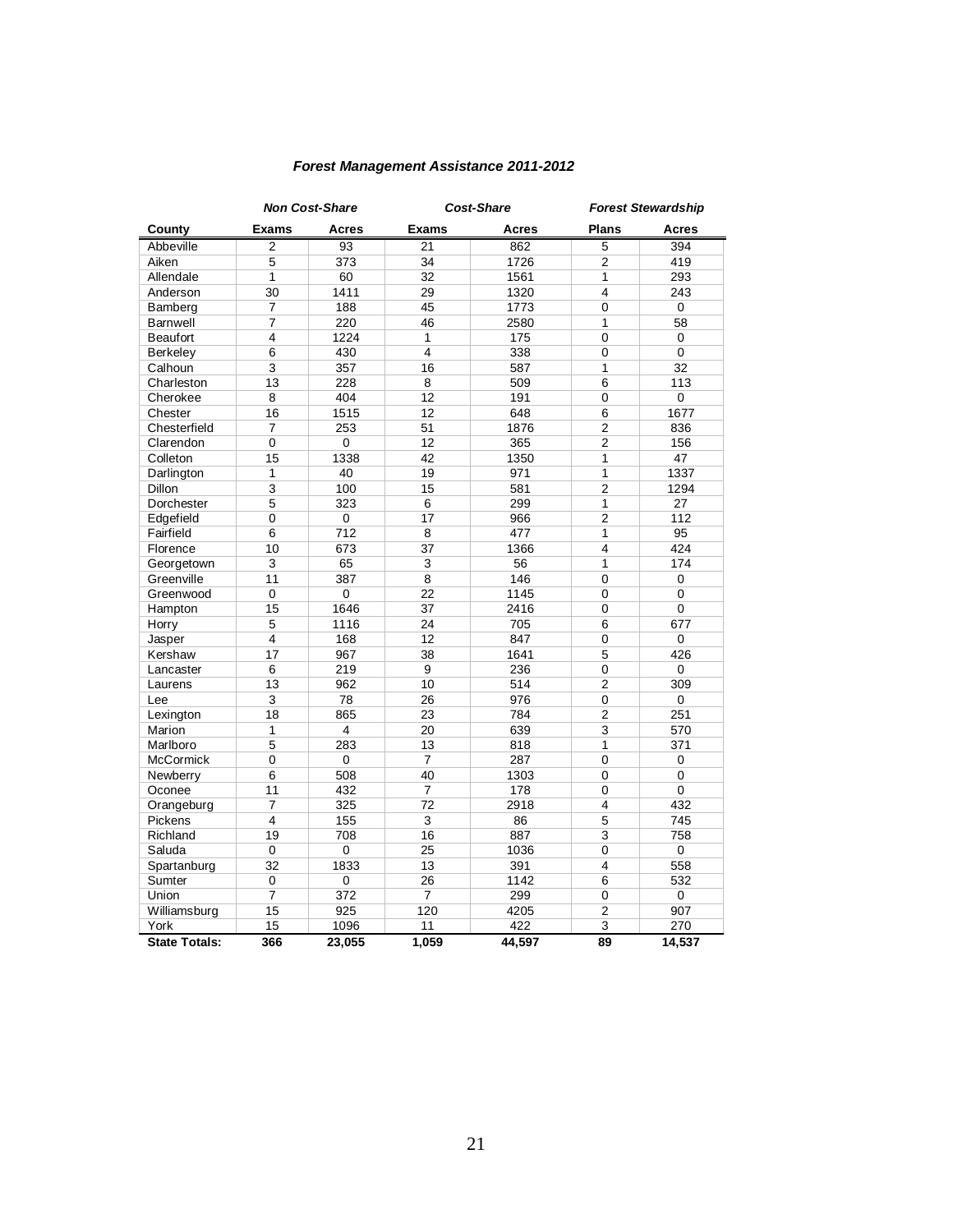#### **FOREST SERVICES**

Through this program the SC Forestry Commission provides assistance to private landowners as well as to other state agency lands with afforestation, reforestation, and maximization of production from their woodlands. The landowner is charged the cost of all services performed.

Below is a description of the services that were available to landowners during FY12:

**Firebreak Plowing** - performed by Forestry Commission employees using agency equipment for \$140 for the 1st hour and \$85 for each additional hour. For firebreaks constructed with a heavy tractor, these rates were \$160 for the  $1<sup>st</sup>$  hour and \$100 for each additional hour.

**Prescribed Burning** - performed by Forestry Commission employees using agency equipment for \$21 per acre for understory burns and \$30 per acre for site preparation burns and for understory burns in mountainous terrain. Firebreak plowing costs are not included. The minimum charge for this service was \$400 during FY12.

**Prescribed Burning Standby** - an agency tractor and employee on standby at burning site for \$80 for the 1st hour and \$30 for each additional hour while the landowner performs burning under an approved plan. The minimum charge for this service was \$110.

**Equipment Rental Program** – agency-owned tree planters and drum choppers made available to private landowners at rates of \$5 and \$20 per acre respectively. The minimum charges were \$25 and \$100.

**Timber Marking** - performed by Forestry Commission employees at the rate of \$10 per thousand board feet and \$5 per cord.

| <b>Service</b>                    | <b>Number of Tracts</b> | <b>Units of Measure</b> | <b>Receipts FY 12</b> |
|-----------------------------------|-------------------------|-------------------------|-----------------------|
| <b>Firebreak Plowing</b>          | 418                     | 895 miles               | \$160,195.00          |
| <b>Prescribed Burning</b>         | 143                     | 16,847 acres            | \$364,573.00          |
| <b>Prescribed Burning Standby</b> | 23                      | 2.841 acres             | \$5,985.00            |
| <b>Equipment Rental</b>           | 10                      | 168 acres               | \$865.00              |
| Water Bar Construction            | 10                      | 327 bars                | \$5,640.00            |
| <b>Timber Marking</b>             | $1^*$                   | 30 acres                | \$3,755.33            |
| <b>Totals</b>                     | 605                     |                         | \$541,013.33          |
|                                   |                         |                         |                       |

\*Timber marking conducted on state lands is summarized in the State Lands Management section

Beginning in July of 1999, a customer satisfaction survey was sent to all landowners that received forestry services. In FY12, 92% of the landowners who responded indicated that they were satisfied with the services they received.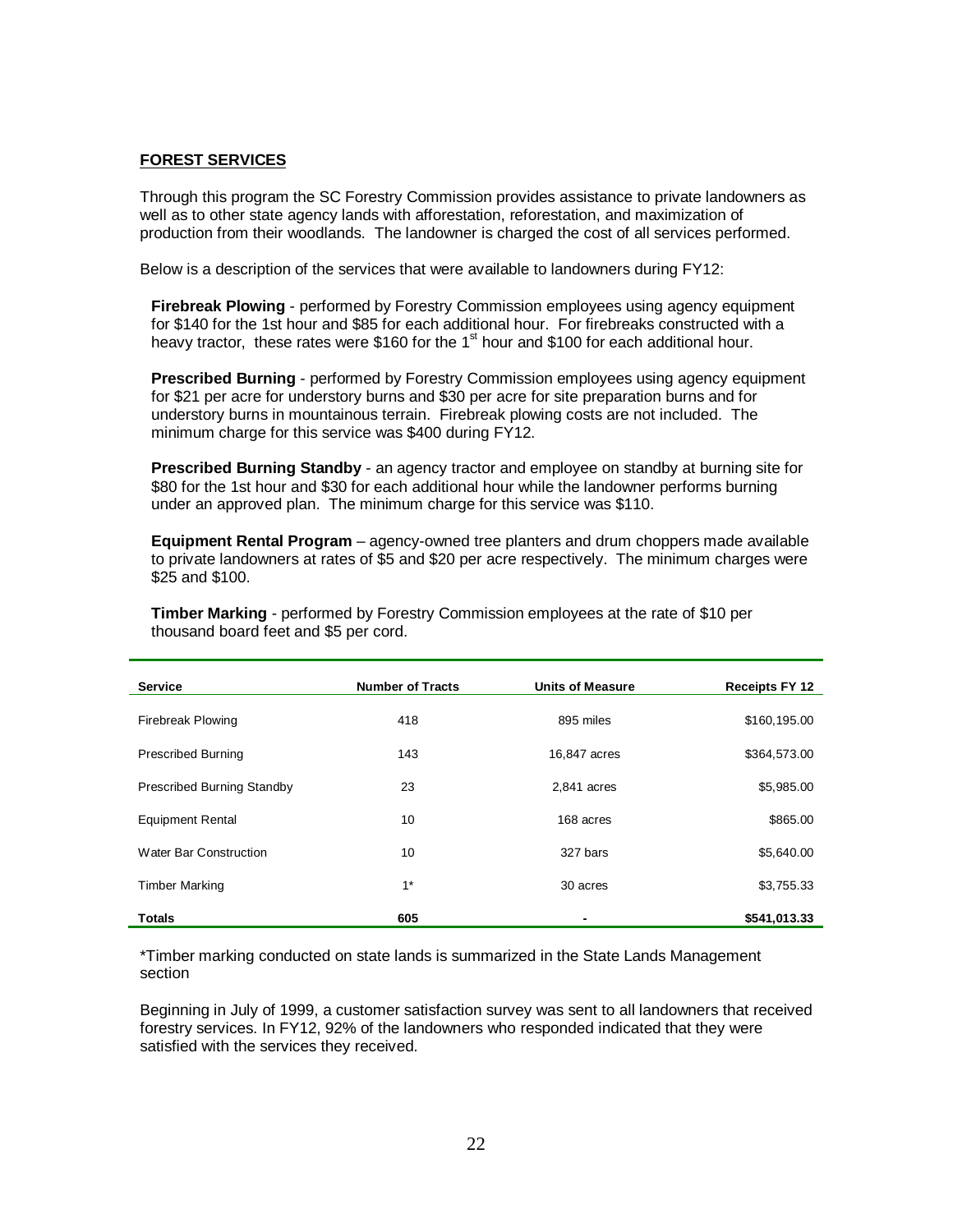#### **FOREST STEWARDSHIP**

The Forest Stewardship Program is a cooperative effort among the USDA Forest Service, SC Forestry Commission, other natural resource agencies and organizations, forest industry, and private forestry consultants in South Carolina to encourage the long-term stewardship of nonindustrial private forest lands. Landowners are provided technical assistance by having a multiple resource management plan developed for their property addressing their management objectives.

A goal of the South Carolina Forestry Commission is to conserve and manage working forest landscapes in our state to achieve multiple objectives. The Forest Stewardship Program is our primary vehicle to promote the informed management of private forestlands and to provide landowners with the technical assistance they need to successfully manage their forests. The South Carolina Forestry Commission continues to emphasize forest stewardship plan development and landowner recognition programs, focusing efforts on priority areas identified in the state's Forest Action Plan. Private forestry consultants have historically played a very active role in producing Stewardship plans for private landowners across the state. However, decreased funding for the program has not allowed the Commission to keep up with the demand for consultant written plans. Thus, the number of new and revised plans completed by consulting foresters has decreased significantly over the past few years.

On the positive side, the agency continues to develop its ability to capture and report program accomplishments. This year, a project was initiated to create a spatial database that contains polygon data for all current Forest Stewardship Plans. Polygons were digitized for all current Forest Stewardship Plans created during the period 2004 – 2008. Note that South Carolina has maintained a spatial database with polygon data for all new or revised Forest Stewardship Plans created since 2008. Thus, we now have a complete spatial database to cover the time period 2004 – 2012.

During the past year, 139 Stewardship Plans were written in South Carolina on 35,228 acres. South Carolina Forestry Commission foresters authored 87 plans covering 14,083 acres. Private forestry consultants authored 51 plans covering 19,437 acres. Forest industry Landowner Assistance Program foresters authored 1 plan covering 1,708 acres.

Five landowners (comprising 1,586 acres) were recognized as Forest Stewards during FY12.

Of the landowners who returned customer surveys during the 2011-2012 fiscal year, 100% of them indicated they were satisfied with the management plan they received and 100% of them indicated that they intended to complete most or all of the recommendations in their plan.

## **COMMUNITY FORESTRY**

The Community Forestry program exists to provide technical, financial and educational assistance to municipal and county governments and others for the purpose of creating, maintaining, and enhancing community forest conservation and management within their jurisdictions; to provide for, coordinate and/or conduct information, education and training regarding community forestry, wildland-urban interface issues, and arboricultural best management practices; and to provide grants to local governments, non-profit organizations, and institutions of higher learning to create, enhance, and support long-term local and regional community forestry programs. This assistance is accomplished through a variety of means: direct contact, diverse and cooperative partnerships, and the financial assistance grant program.

Expected results include such benefits as improved air quality; energy conservation through reduced heat island effect in downtown areas; local government recognition and management of the community tree resource; sustained financial support on the local level for community tree management; more professional public tree managers to provide safe walkways, streets and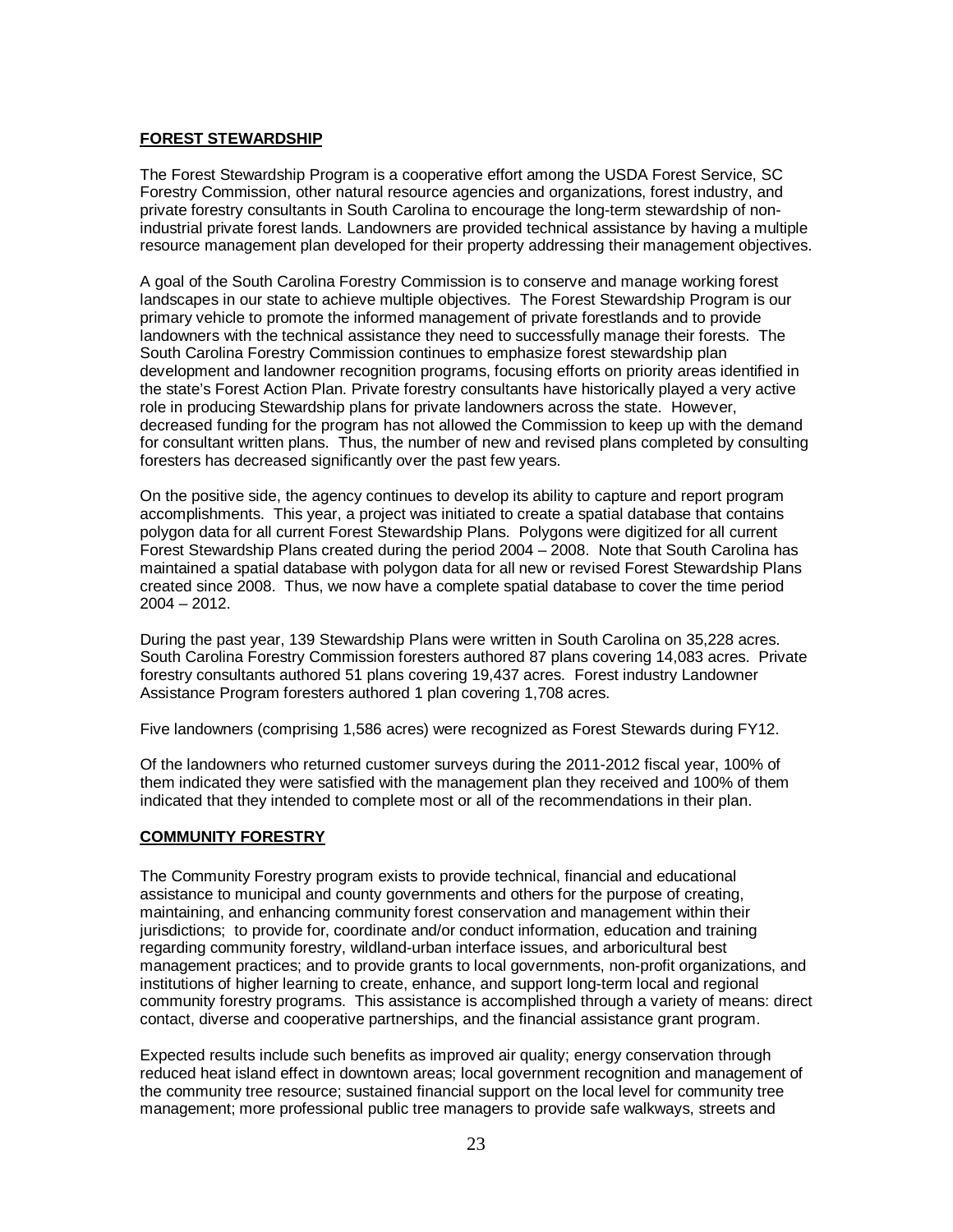parks; and more public trees planted and maintained to beautify, cool, and clean South Carolina communities. These results occur when a community or county government works toward accomplishing a natural resource inventory and management plan, employs professional urban forest staffing, adopts and implements natural resource policy, and works in partnership with local advocacy organizations.

#### **Community Forestry Financial Assistance Program**

With Federal funds limited, SCFC Urban Foresters provided technical assistance to communities through a three-level educational program and a Forest Resource Institute. At the basic level, for communities with no professional tree care or horticultural staff, a 6-hour workshop was provided on the basics of tree care. Participating communities received a reference and training library of books and electronic media covering basics of arboriculture. Thirty-one communities received this assistance. For communities with tree care staffing, a Certified Arborist Exam Preparation course was offered, with a similar reference library. The course consisted of sixteen lessons in eight, two-hour sessions. Sixteen individual representing sixteen communities participated in this course. Eleven new Certified Arborists resulted. For communities with a Certified Arborist on staff, a Tree Risk Assessment Course and Exam was offered, in partnership with the Pacific Northwest Chapter of the International Society of Arboriculture. Twenty participants from sixteen communities took part, resulting in eighteen Certified Tree Risk Assessors.

The SC Forestry Commission also conducted a three-day Forest Resource Institute for city and county planners and landscape architects, with a focus on community forestry, forestry-related economic development and wildland-urban interface issues. This event, held in February 2012, included 34 participants from 25 communities. Trees SC and several corporate sponsors partnered with the Forestry Commission to provide this conference.

#### **Tree City/Tree Line USA**

Sponsored on the national level by the Arbor Day Foundation and others, the Tree City USA program is administered in South Carolina by the SC Forestry Commission. This program seeks to stimulate and promote the management of community trees by recognizing towns and cities which meet the following criteria: (1) establishment of a municipal tree care ordinance, (2) expenditure of at least two dollars per capita on their community forestry program, (3) establishment of a legally constituted tree board or permanent staff to address tree issues, and (4) observance of Arbor Day by a mayoral proclamation and official ceremony. The SC Forestry Commission recognized and awarded 37 municipalities, 1 county, and 3 military bases under the Tree City USA program during FY 12.

The Tree Line USA program, also sponsored by the Arbor Day Foundation, seeks to stimulate and promote proper utility line clearing and safety techniques of private and public utility companies. In order to qualify as a Tree Line USA, a utility must meet three criteria: (1) perform quality tree care regarding pruning, trenching and tunneling methods; (2) provide opportunities for annual utility line worker training; and (3) sponsor an ongoing community tree planting program to include an Arbor Day celebration and at least one educational mailing to customers. The Forestry Commission recognized the Gaffney Board of Public Works as South Carolina's only Tree Line USA utility for the tenth consecutive year.

#### **Partnership Development and Educational Programs**

Through the direct technical assistance of the community forestry staff and implementation of the financial assistance projects, the program strives to develop partnerships with a variety of organizations and units of local government. Often these partnerships result in educational programs regarding the economic, ecological, and social value of community forest resources. During FY 12, twelve (12) partnerships were developed and 54 different educational sessions were presented to approximately 1,966 South Carolinians.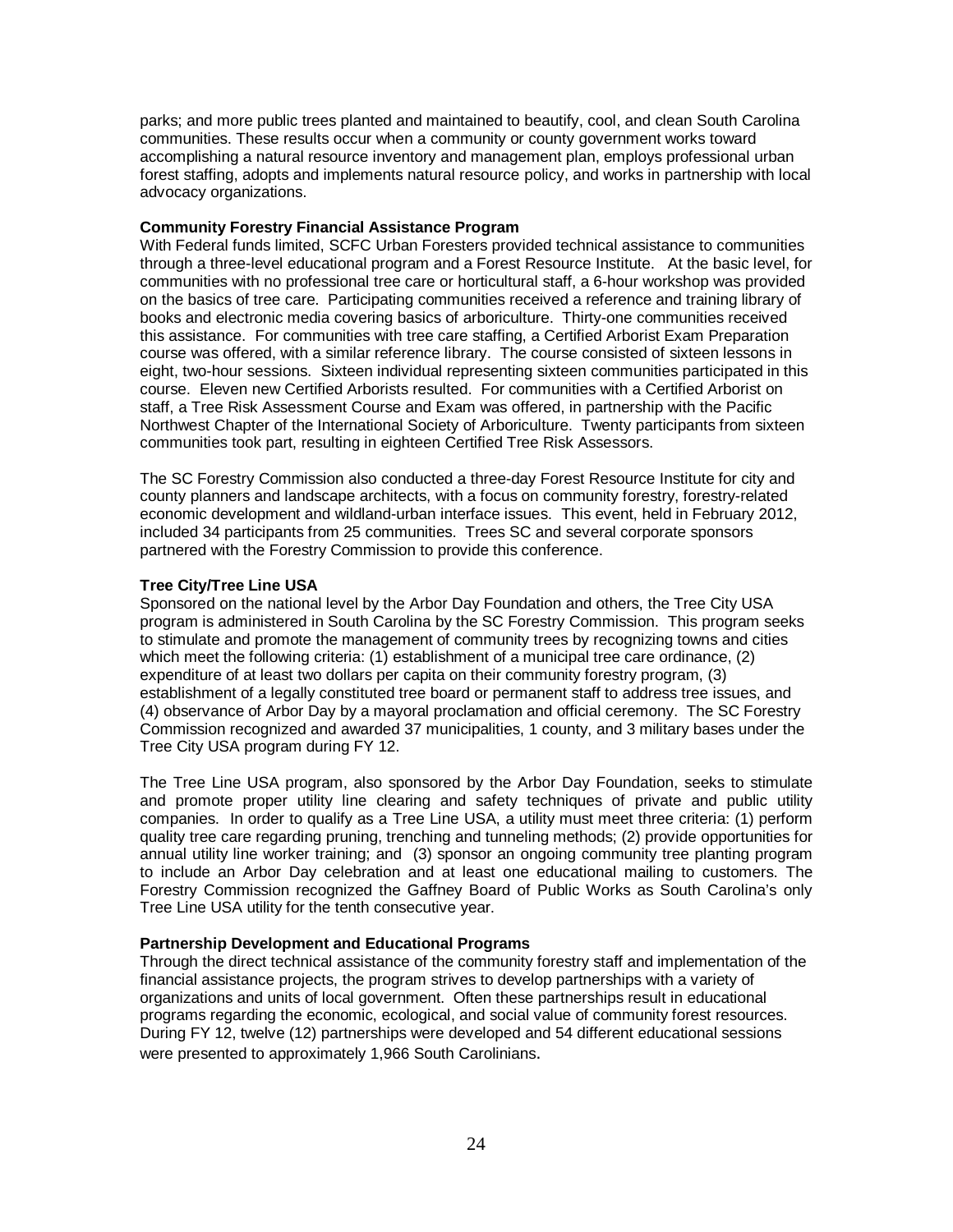| <b>Types of</b><br><b>Technical Assistance</b>           | <b>Program Accomplishments</b><br><b>Community Forestry Staff</b> |       | <b>Program Accomplishments</b><br><b>Financial Assist, Grants</b>       |                                                            |       |                |
|----------------------------------------------------------|-------------------------------------------------------------------|-------|-------------------------------------------------------------------------|------------------------------------------------------------|-------|----------------|
| Program Development/Expansion                            | # of<br># of<br><b>Entities</b><br><b>Assists</b>                 |       | # of<br>grants awarded                                                  |                                                            |       |                |
|                                                          | 74                                                                | 229   |                                                                         |                                                            |       |                |
| Municipal Government<br>Non-profit / trade organizations | 21                                                                |       | 86                                                                      | 8                                                          |       |                |
| <b>Educational Institutions</b>                          | 9                                                                 |       | 20                                                                      |                                                            | 7     |                |
| <b>County Government</b>                                 | 15                                                                |       | 35                                                                      |                                                            | 0     |                |
| <b>State Government</b>                                  | 6                                                                 |       | 19                                                                      | $\overline{2}$                                             |       |                |
| Others                                                   | 42                                                                |       | 42                                                                      | $\overline{2}$                                             |       |                |
| <b>TOTAL</b>                                             | 167                                                               | 431   |                                                                         |                                                            | N/A   |                |
|                                                          |                                                                   |       |                                                                         | 19                                                         |       |                |
| <b>Tree City USA's</b>                                   |                                                                   | 41    |                                                                         | N/A                                                        |       |                |
| <b>Public Tree Ordinances Developed</b>                  |                                                                   | N/A   |                                                                         | 2 public tree ordinances<br>written under 2 grant projects |       |                |
| <b>Public Trees Inventoried</b>                          | N/A                                                               |       | 15,167 trees inventoried<br>under<br>7 grant projects                   |                                                            |       |                |
| <b>Public Tree Management Plans</b>                      | N/A                                                               |       | 4 plans developed by 4<br>grantees                                      |                                                            |       |                |
| <b>Public Trees Planted</b>                              | N/A                                                               |       |                                                                         | 251 trees planted under 8<br>grant projects                |       |                |
| <b>Professional Certification</b>                        | N/A                                                               |       | 4 people certified as<br><b>ISA Arborists under</b><br>2 grant projects |                                                            |       |                |
| <b>Partnership Development</b>                           | N/A                                                               |       | 12 partnerships developed<br>under 5 grantees                           |                                                            |       |                |
| <b>Volunteers</b>                                        | N/A                                                               |       | 20 people volunteered a total<br>of 930 hours under 5 grant<br>projects |                                                            |       |                |
| <b>Public Information/Education</b>                      | <b>Adults</b>                                                     | Youth | <b>Totals</b>                                                           | <b>Adults</b>                                              | Youth | <b>Totals</b>  |
| # Programs                                               | 44                                                                | 3     | 47                                                                      | $\overline{7}$                                             | 0     | $\overline{7}$ |
| # People                                                 | 1,492                                                             | 96    | 1,588                                                                   | 378                                                        | 0     | 378            |
| # Seat hours                                             | 1,980                                                             | 158   | 2,138                                                                   | 3,210                                                      | 0     | 3,210          |
|                                                          |                                                                   |       |                                                                         |                                                            |       |                |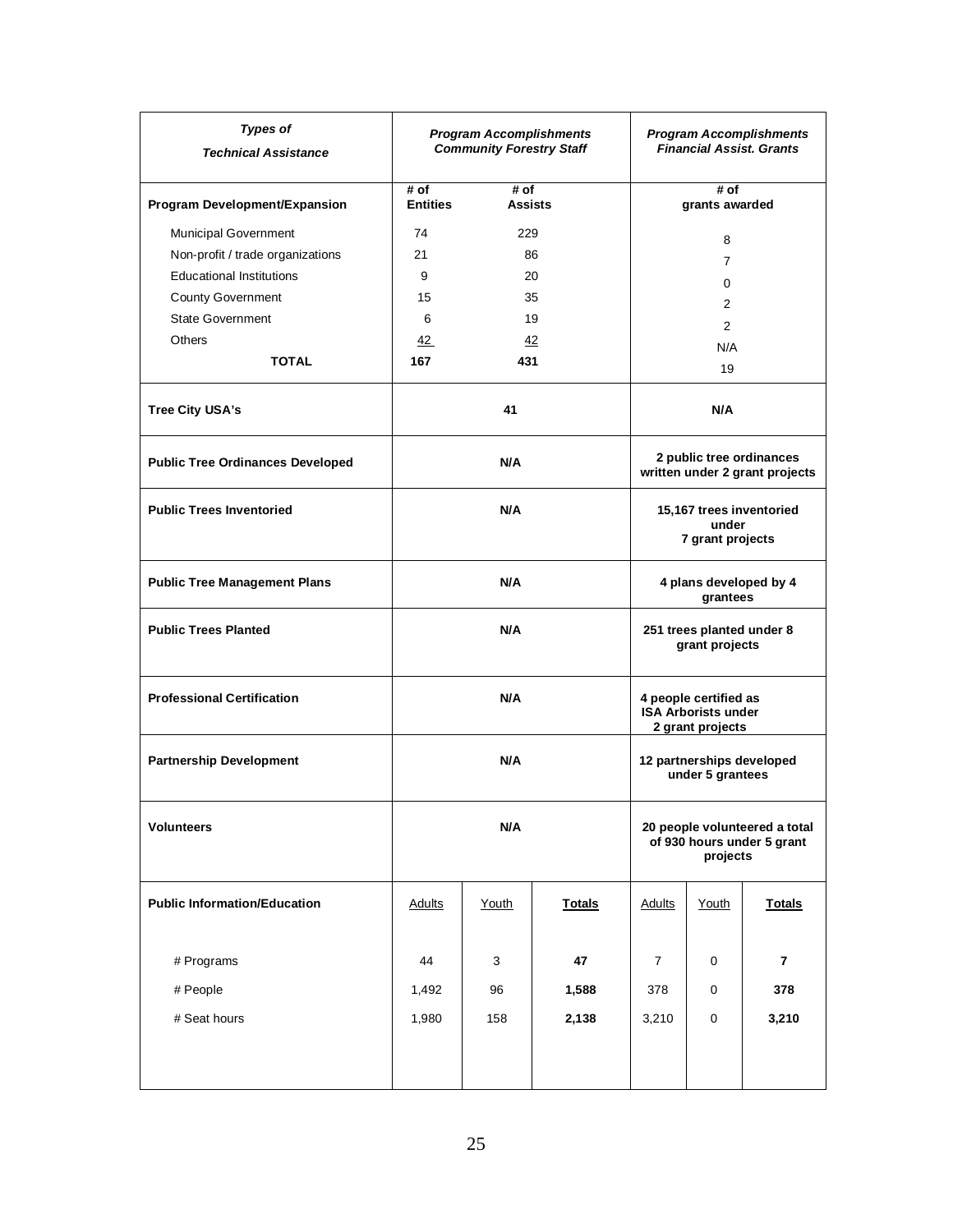## **State Forest System:**

## **HARBISON STATE FOREST**

Harbison State Forest, located approximately 9 miles from downtown Columbia, encompasses 2,176 acres. The Forest was purchased in 1945 and became the site of the agency headquarters in 1963. Following the adoption of a Master Plan in 1981, the Forest began to be developed as an Educational State Forest. Recreational use grew dramatically in the early 90's with Harbison soon gaining the reputation as a mountain biking mecca for the area.

#### **Receipts**

Parking fees were initiated in March 2004 to provide more equity with regard to user fees. Since 1997, bicyclists have been required to purchase daily or annual permits while hikers, runners, picnickers, and other forest users were not required to pay fees. Starting in the fiscal year 2009- 2010 users were required to purchase a parking permit only.

#### Receipts for Operating Budget

| <b>Activity</b>            | <b>Receipts</b> |
|----------------------------|-----------------|
| <b>Timber Sales</b>        | \$98,500.00     |
| Burn Assist Fee            | 294.00          |
| <b>Shelter Rentals</b>     | 1.360.00        |
| Conference Room Rentals    | 7,314.00        |
| Annual Permits             | 47,625.00       |
| Daily Permits              | 14.682.74       |
| <b>Special Use Permits</b> | 1,400.00        |
| <b>Campsite Rental</b>     | 540.00          |
| <b>Trail Donations</b>     | 500.85          |
| Total                      | \$172,216.59    |

**Note: 25% of all receipts are paid to the Richland County School System. This amounted to \$40,688.68 for FY 12. (Donations and rental income are not included when calculating the total to be dispersed to the school system.)**

#### **Silvicultural Practices**

One 130-acre timber harvest was sold in FY 12 and will be cut in FY 13. One prescribed burn was conducted this year of approximately 14 acres.

#### **Forest Protection**

No wildfires occurred on Harbison State Forest during this fiscal year. Trees that were considered hazardous to forest visitors and/or to buildings were felled as workload allowed.

#### **Recreation/Education**

Several events were held on the trails at Harbison during FY 12. The Friends of Harbison State Forest held their sixth annual "Take a Kid Mountain Biking" day. This event helped raise awareness of the sport to a younger generation and increased awareness of the state forest. Harbison was also the site for an Adventure Race as well as a 12k, 50k, and two half-marathon foot races.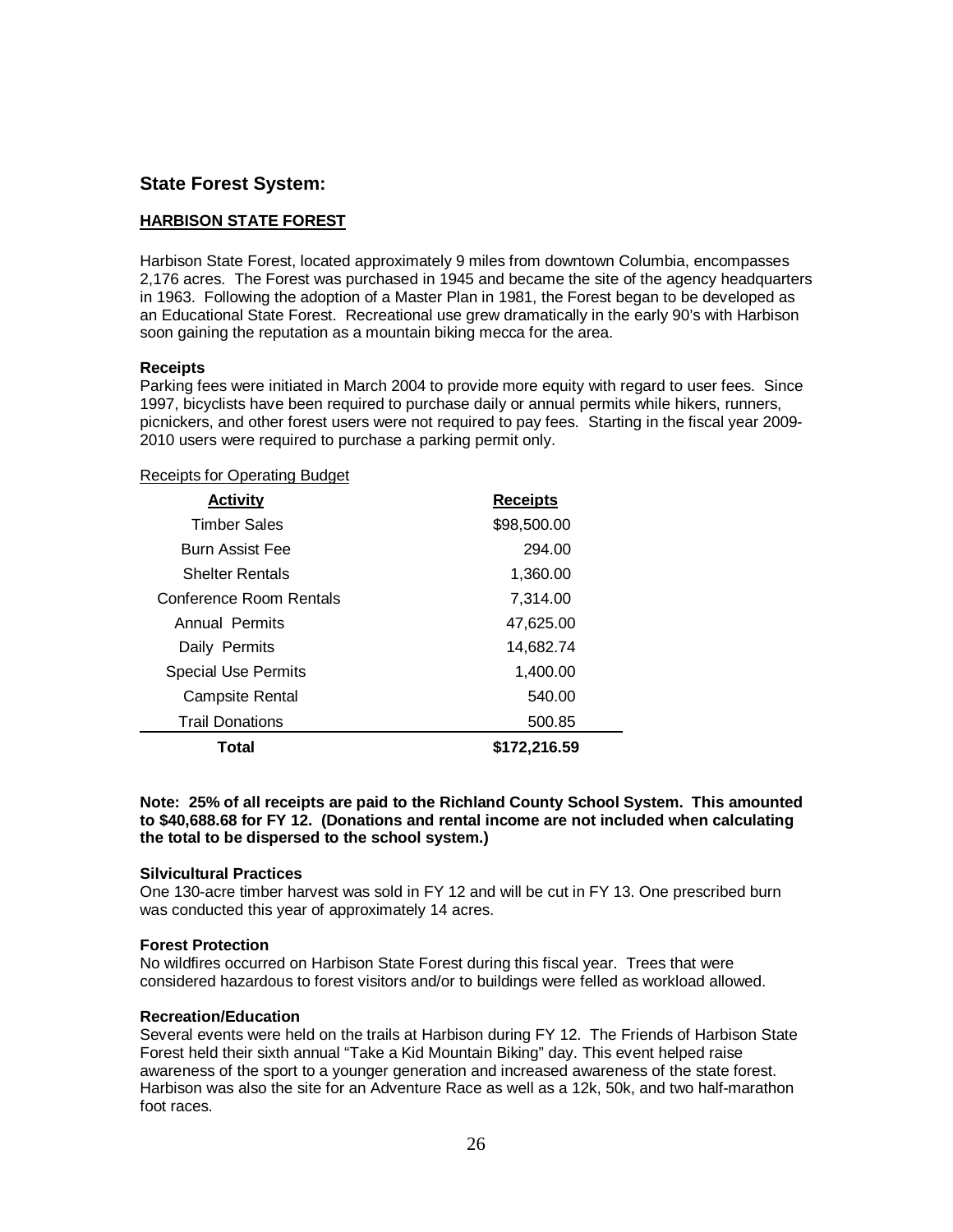In addition to these events, numerous trail work days were conducted during FY 12. These events included improving the trails by pruning overhanging branches and brush and the rehabilitation of wet areas and closed trails. Friends of the Forest members have taken on more responsibility in the care of the trail system in response to a smaller staff.

The Friends of Harbison State Forest continue to meet on a monthly basis to plan events and promote the Forest. They have received recognition from the Secretary of State as a non-profit group and have achieved 501(c)3 status from the IRS. The mission of the Friends group is to "preserve and promote the recreational and educational aspects of this urban forest resource." Current membership of this group is estimated at 75 individuals.

Boy Scouts continue to provide assistance to Harbison through Eagle Scout projects and Cub Scout activities. One Eagle Scout project was completed this fiscal year which consisted of providing four new picnic tables for the Education Center. Numerous educational programs were conducted for Scouts and others at Harbison State Forest. (See the Environmental Education section of this report for details.)

Scouts and other organized groups continue to use the four primitive camping facilities at Harbison. Harbison's camping facilities were used by 29 groups this fiscal year for a total of 749 users.

The canoe landing at Harbison State Forest provides access to the Broad River. During the 2011-2012 fiscal year, 89 groups used this facility for a total of 197 paddlers. Usage of the Canoe Landing is up more than 100% over the last two years.

#### **Wildlife Management**

Five wildlife viewing areas totaling  $2 \frac{1}{2}$  acres are maintained each year. These areas are planted in cover crops such as wheat, rye, and clover to facilitate the viewing of wildlife by forest visitors.

#### **Rare, Threatened, and Endangered Species Management**

No threatened or endangered species are known to occur on Harbison State Forest. The two vernal ponds that were established in May 2004 have become well-established. These ½-acre wetlands provide habitat for amphibians, reptiles, and many species of insects and are favorite stops on nature hikes by educational groups and other Forest visitors.

#### **Research**

Harbison State Forest is being used as a test site for a research project comparing survey quality GPS units to consumer grade GPS units.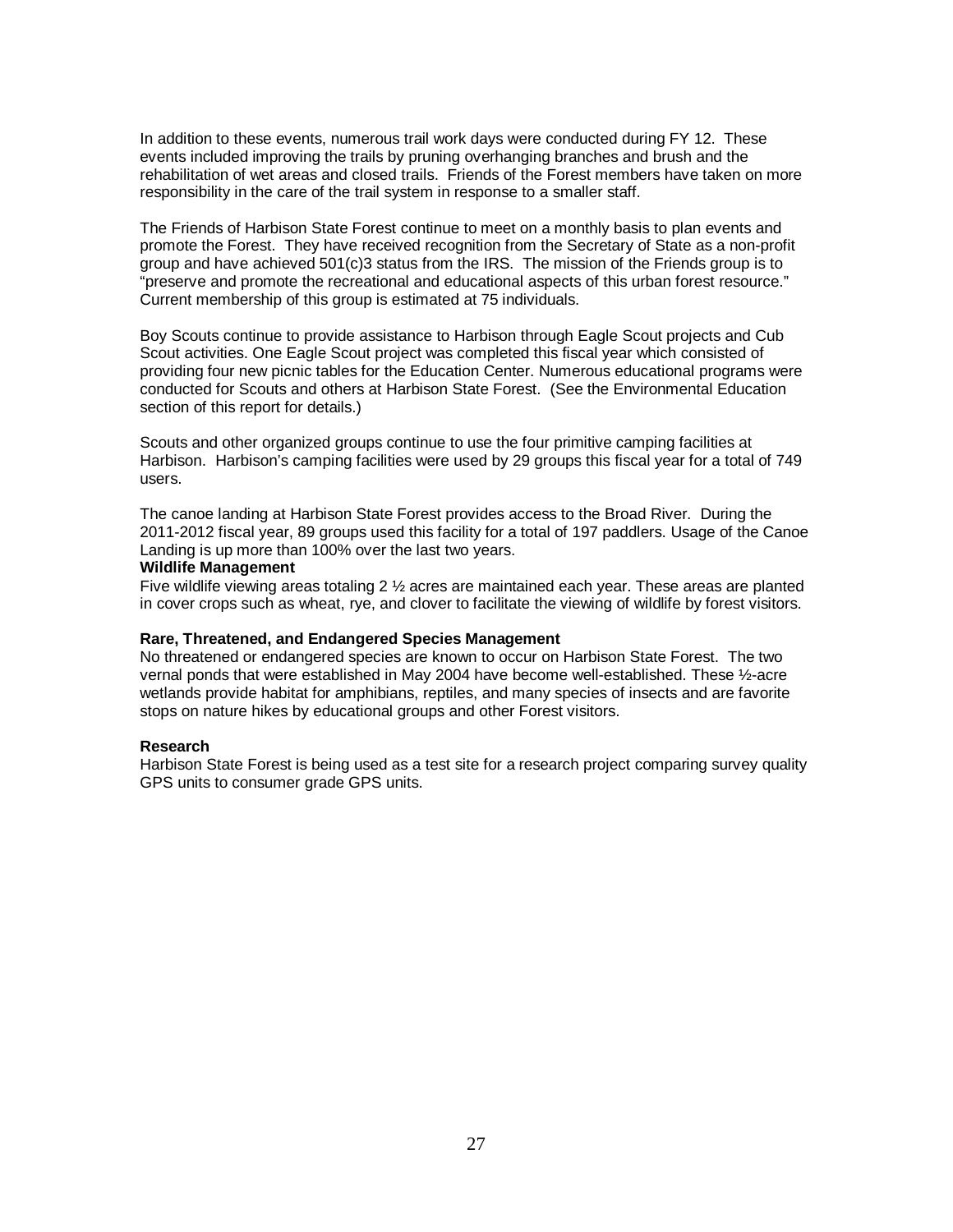## **NIEDERHOF FORESTRY CENTER**

Niederhof Forestry Center is located just north of the town of Tillman and approximately 9 miles northwest of Ridgeland in Jasper County and encompasses approximately 1600 acres. The SCFC Nurseries Section manages some of the property for tree improvement and as a production seed orchard. The remaining acreage is managed as a future multiple use demonstration forest with current outreach activities.

#### **Receipts:**

| <b>Revenue Sources</b> |  |
|------------------------|--|
|                        |  |
|                        |  |
| <b>Total Revenue</b>   |  |

#### **Silvicultural Practices**

During FY 12, approximately 51 acres of loblolly pine were spot planted, 28 acres of mid-story release treatments were carried out (10 acres of loblolly pine and 8 acres of longleaf pine), and 10 acres of overstory release were accomplished on 2-year old planted loblolly pine. Controlled burning was conducted on 82 acres (52 acres in longleaf pine stands and 30 acres of site preparation, old fields, and other areas).

#### **Forest Protection**

Controlled burning has improved the health of the young longleaf pine, stimulating height growth and reducing the incidence of brown spot needle disease.

#### **Wildlife Management**

Approximately 20 acres of food plots were planted and maintained.

#### **Rare, Threatened, and Endangered Species Management**

No rare, threatened, or endangered species are known to occur on Niederhof Forestry Center.

#### **Infrastructure**

Road access was maintained at the Niederhof Forestry Center through mowing.

#### **Research**

A grant funded the site preparation and planting of an approximately 18-acre loblolly pine flex stand to eventually be used as a study site and to conduct landowner demonstration tours.

#### **Outreach**

Major outreach activities consisted of special hunts in conjunction with several partnering organizations. Four deer hunts and 3 turkey hunts were conducted during FY 12. The Forestry Commission partnered with the Quality Deer Management Association (QDMA), National Wild Turkey Federation (NWTF), and Hunting with a Hero (HWAH) to provide these opportunities. Approximately 100 individuals participated in these hunts.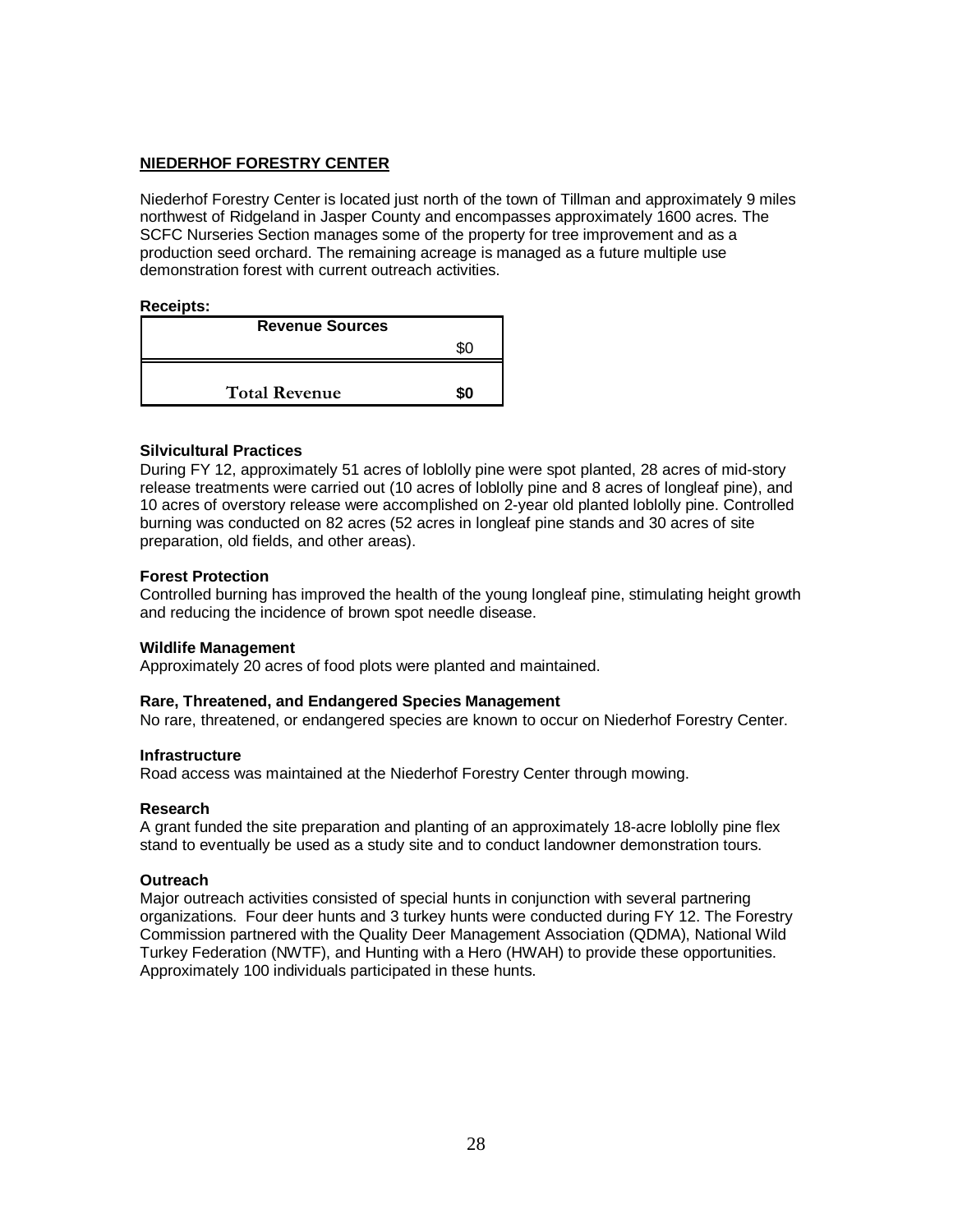| <b>Niederhof Hunts FY 2011-2012</b> |                                    |                                   |             |  |
|-------------------------------------|------------------------------------|-----------------------------------|-------------|--|
| <b>Number of</b>                    |                                    |                                   |             |  |
|                                     | <b>Hunt</b><br><b>Participants</b> | <b>Others</b><br><b>Attending</b> | <b>SCFC</b> |  |
| Deer Hunts                          |                                    |                                   |             |  |
| 4 Hunts                             |                                    |                                   |             |  |
| <b>September Youth</b>              | 8                                  | 13                                | 6           |  |
| <b>December QDMA</b>                | 11                                 |                                   | 5           |  |
| <b>November HWAH</b>                | 8                                  | 3                                 | 7           |  |
| <b>October QDMA</b>                 | 9                                  | 8                                 | 7           |  |
|                                     |                                    |                                   |             |  |
|                                     | 36                                 | 24                                | 25          |  |
| <b>Turkey Hunts</b>                 |                                    |                                   |             |  |
| 3 Hunts                             |                                    |                                   |             |  |
| <b>WITO</b>                         | 4                                  | $\overline{2}$                    | 5           |  |
| <b>April TF</b>                     | 4                                  | 1                                 | 5           |  |
| April                               | 4                                  | $\overline{2}$                    | 7           |  |
|                                     | 12                                 | 5                                 | 17          |  |
| <b>Totals</b>                       | <b>Hunts</b>                       | <b>Participants</b>               |             |  |
|                                     | 7                                  | 119                               |             |  |

## **POE CREEK STATE FOREST**

Poe Creek State Forest is composed of two tracts of land totaling approximately 2,511 acres. The Poe Creek tract is located in Pickens County adjacent to SC Highway 11 and contains 1,806 acres. The property was purchased from Crescent Resources, Inc. on April 6, 1999. Approximately 800 acres is under forest management with 610 acres of planted pine and 190 acres that have been clearcut and allowed to regenerate naturally to native hardwood species. The remaining 1,006 acres are in natural upland hardwood type and a mixture of white pine and hardwoods. The steep terrain in this area limits the forest management activities that can be implemented. The Piedmont Forestry Center tract, located 5 miles north of Salem in Oconee County, encompasses 705 acres. It includes a conference center, picnic shelter, and two houses that are available for rental groups. The timber on this property is managed along with that on Poe Creek.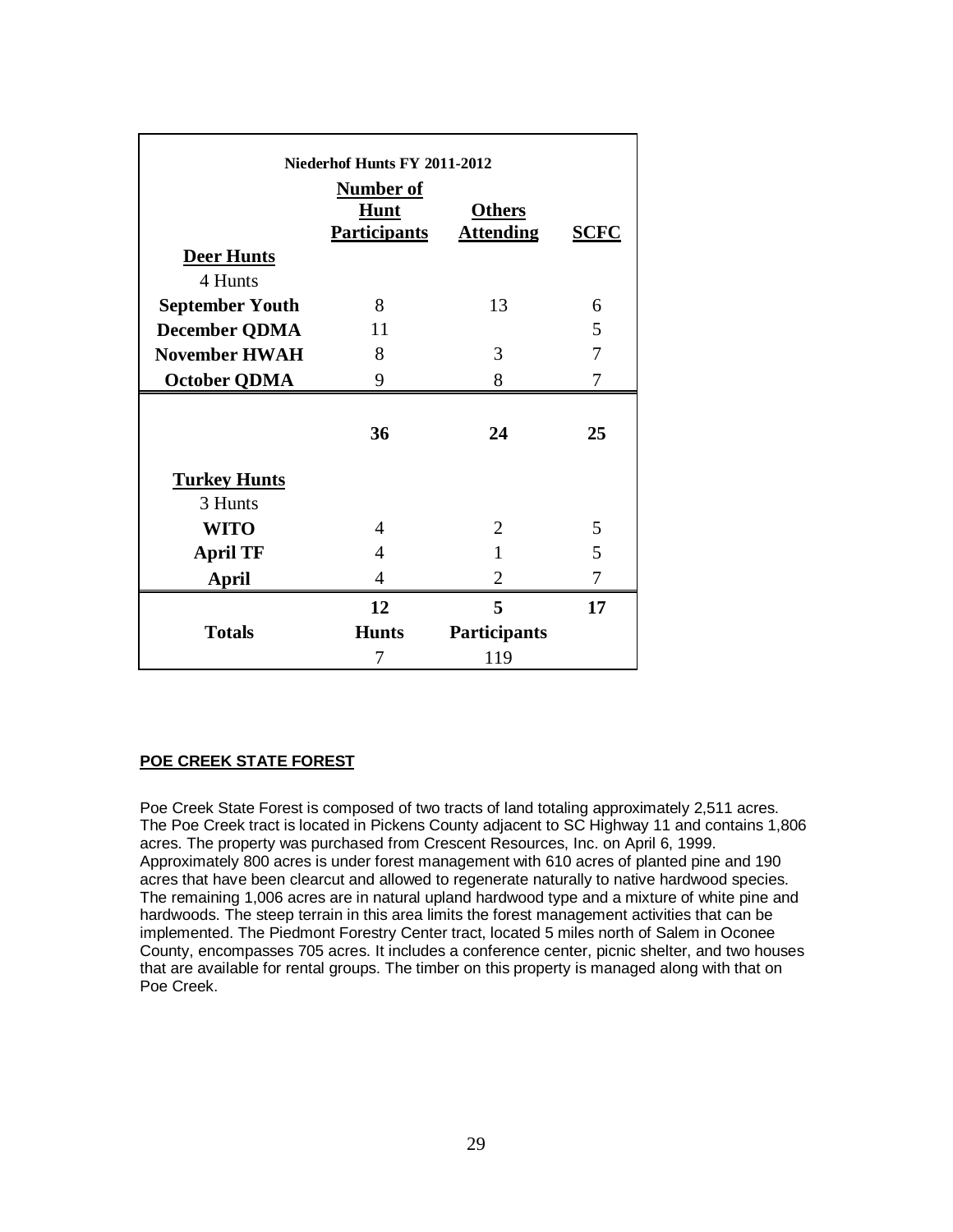| <b>Receipts:</b> |
|------------------|
|------------------|

| <b>Revenue Sources</b>            |           |  |
|-----------------------------------|-----------|--|
| Timber Sales                      | $\$0$     |  |
| Wildlife Management Area          | \$17,852  |  |
| Rental state property             | \$85,000  |  |
| Cabin / conference center rentals | \$6,130   |  |
| <b>Total Revenue</b>              | \$108,982 |  |

*Note: 25% of all forest receipts were paid to Pickens and Oconee County Schools for a total of \$25,713*

#### **Silvicultural Practices**

No timber sales occurred on Poe Creek State Forest during FY 12. Two prescribed burns were conducted during the past year on the Piedmont Forestry Center property. These burns were designed to control hardwoods, reduce the risk of wildfire, and improve the aesthetics of three loblolly pine plantations and one white pine plantation. White pine and Virginia pine cones are collected from the orchards for SC Forestry Commission and NC Forest Service (NCFS) nurseries.

#### **Recreational/Education**

Use of the Piedmont Forestry Center during FY 12 was heavy, with numerous individuals and groups taking advantage of this beautiful facility. Over 400 scouts and 350 high school and middle school students utilized the facilities in differing capacities. The grounds were also made available for the Salem Fire and Rescue Annual Picnic. The Conference Center and grounds were used for the second wedding held there with 250 in attendance. The Center was also used for a Fire Law Violation School attended by SCFC and NCFS personnel and taught by SCFC and Georgia Forestry Commission instructors. The Cabin and Gate House are also used by people hunting and/or fishing and by SC DNR personnel for various surveys.

#### **Forest Protection**

Harvesting on Poe Creek and on the Piedmont Forestry Center has reduced density in overstocked loblolly pine plantations. This harvesting has improved forest health and has reduced the hazard of wildfire and infestation by bark beetles.

#### **Wildlife Management**

The SC Forestry Commission and the Department of Natural Resources cooperate on the planting and management of a 40-acre dove field at the Piedmont Forestry Center. During FY 12, this field and 14 other food plots were maintained to improve the wildlife habitat on Poe Creek. The Piedmont Forestry Center and Poe Creek State Forest are both in DNR's Wildlife Management Area program and are open to public hunting. DNR fisheries also stocks one mile of Cheohee Valley Creek that runs through the Piedmont Forestry Center property.

#### **Rare, Threatened, and Endangered Species Management**

Poe Creek State Forest continues to provide habitat for several populations of federally endangered plants. These areas are being protected from human encroachment. Dr. Patrick McMillan, professor at Clemson University, continues to conduct research and provide protection of these species.

The Cheohee Valley stream reclamation project was finished, but a few issues still remain. These issues include repair work on two structures in the creek and mowing between rows in the hardwoods that still needs to be done.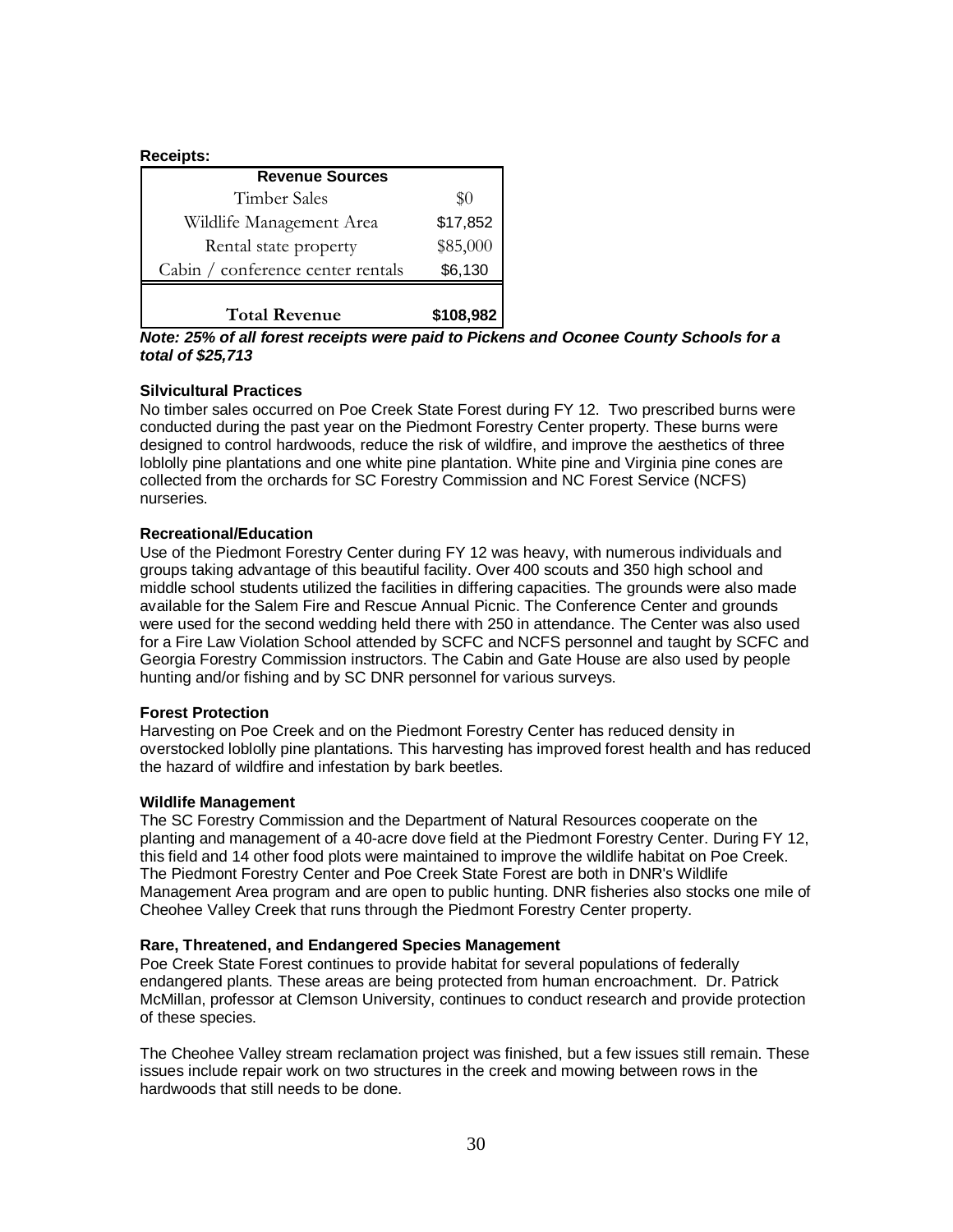#### **Infrastructure**

Road access at both the Piedmont Forestry Center and at Poe Creek State Forest was maintained during FY 12 through mowing of road shoulders and grading where needed. The south end of the pole barn is now housing a new Type 6 Pumper. A Fire Cache of tools and water handling equipment are kept for mountain fires in the Chemical Building. The Department of Juvenile Justice still utilizes the facility, on the western edge of the property, to house and rehabilitate approximately 35 girls in the juvenile system.

## **MANCHESTER STATE FOREST**

Manchester State Forest, located in Sumter County and Clarendon County, is comprised of approximately 29,070 acres. From 1939 to 1955, Manchester was leased by the State of South Carolina from the federal government and managed by the South Carolina Forestry Commission. The State received title to the property on June 28, 1955.

#### **Receipts:**

| <b>Revenue Source</b>         |           |  |
|-------------------------------|-----------|--|
| Timber Sales                  | \$379,749 |  |
| Pine Straw Sales              | \$89,905  |  |
| Land Lease Payments           | \$28,535  |  |
| Wildlife Management Area      | \$83,294  |  |
| Trail and Special Use Permits | \$45,135  |  |
| Total                         | \$626,618 |  |

*Note: 25% of all forest receipts were paid to Sumter and Clarendon County Schools for a total of \$155,404.*

Timber sales were concentrated on thinnings in overstocked stands and conversion of older slash pine stands to longleaf plantations according to the planning model.

**Silvicultural Practices:** Due to drought conditions only one hundred and two (102) acres were prescribed burned during the fiscal year for wildlife, hazard reduction, hardwood control, aesthetic, and site preparation purposes. Three hundred sixty-four (364) acres were sold for final harvest cuts and six hundred fifty-two (652) acres were sold for improvement cuts (thinnings). Nine hundred twenty-four (924) acres were sold for pinestraw raking.

The following species and number of seedlings were planted during FY12:

|                             |     | Acres Seedlings |
|-----------------------------|-----|-----------------|
| Containerized longleaf pine | 270 | 157.000         |
| Bare root loblolly pine     | 85  | 47.000          |

#### **Forest Protection**

No wildfires occurred on Manchester State Forest during the 2011-12 fiscal year. Manchester personnel assisted regional personnel as well as the local fire departments with several fires which were adjacent to the Forest as well as on in-state and out-of-state assignments.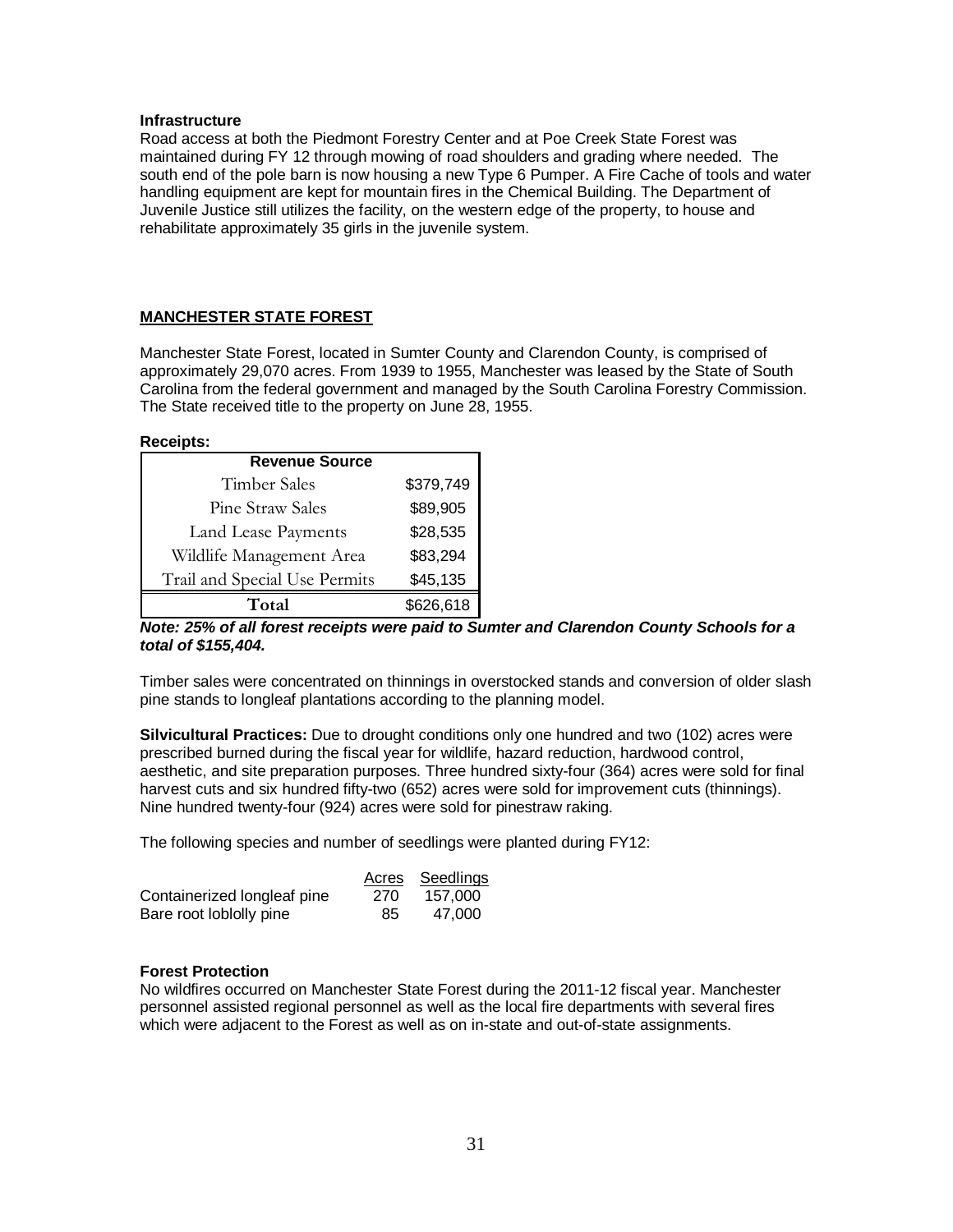#### **Recreation/Education**

Hunting, fishing, horseback riding, motorcycle/ATV riding, mountain biking, and use of the rifle/pistol range continue to be favorite activities. Manchester personnel also participated in both sessions of the Wood Magic Forest Fair. Six special use permits were issued during the year for organized events which featured bicycle, equestrian and motorcycle use.

A restroom facility was constructed at the rifle and pistol range using funds from the tax checkoff on the SC Income Tax Return. Manchester also hosted a number of field exercises with the Natural Resource curriculum students of Central Carolina Technical College, and provided for a summer internship with Central Carolina Tech.

#### **Wildlife Management**

Approximately 26,000 acres of the forest are presently included in the Wildlife Management Area program through a cooperative agreement between the Department of Natural Resources (DNR) and the South Carolina Forestry Commission. DNR provided technical assistance with dove field and game food plot establishment and monitoring. They also agreed to plant the 150-acre dove field on the Oak Lea Tract. The draw hunts at Oak Lea grew in popularity as evidenced by the increased number of applications.

Five (5) public dove fields were opened on Manchester and Oak Lea with an overall participation on opening day of three hundred twenty-nine (329) hunters. One hundred and fifty-three (153) doves were harvested on opening day with a total of 881 shots being fired.

Manchester also hosted its annual youth dove hunt on the Bland Tract, which was limited to 38 youths who were required to register in advance. Ninety-two (92) doves were harvested during this event with 1,346 shots being fired. Quail and turkey data were carefully tracked on the Bland, Tuomey, and Oak Lea tracts with a total of 42 quail harvested and 8 gobblers killed. During the year DNR also provided technical assistance with deer herd dynamics with 188 deer being harvested from Manchester and Oak Lea. They also assisted Manchester in tracking various game and non-game species including quail, turkey, and fox squirrels and with pond management. DNR also assisted in law enforcement on the forest through interagency cooperation. Planting and maintenance was conducted on 587 acres of wildlife areas. Com, popcorn, Egyptian wheat, sunflowers, sorghum-brown top-millet-benne mix, wheat, rye, clover, vetch, and bicolor were utilized to diversify the food supply. Several of the plantings were donated by the Department of Natural Resources and planted by Manchester and DNR personnel.

#### **Rare, Threatened, and Endangered Species Management**

Manchester currently maintains six (6) clusters of Red-Cockaded Woodpeckers (RCW). Colony sites continue to be monitored along with scouting for new cavity and start trees in cooperation with biologists from the neighboring Poinsett Gunnery Range (US Air Force). An agreement was reached with the Air Force that would allow them to monitor and work on the colony sites only with prior agreement with the Manchester State Forest Director. A meeting with DNR, Poinsett Weapons Range, and US Fish & Wildlife Service personnel resulted in an emergency recovery plan for the RCW.

#### **Research**

Manchester continues to cooperate with the SCFC Nursery Section by providing eight (8) sites for clone banks, seed orchards, and progeny tests.

#### **Infrastructure**

Maintenance continued on approximately 100 miles of unimproved dirt roads on Manchester including grading and mowing.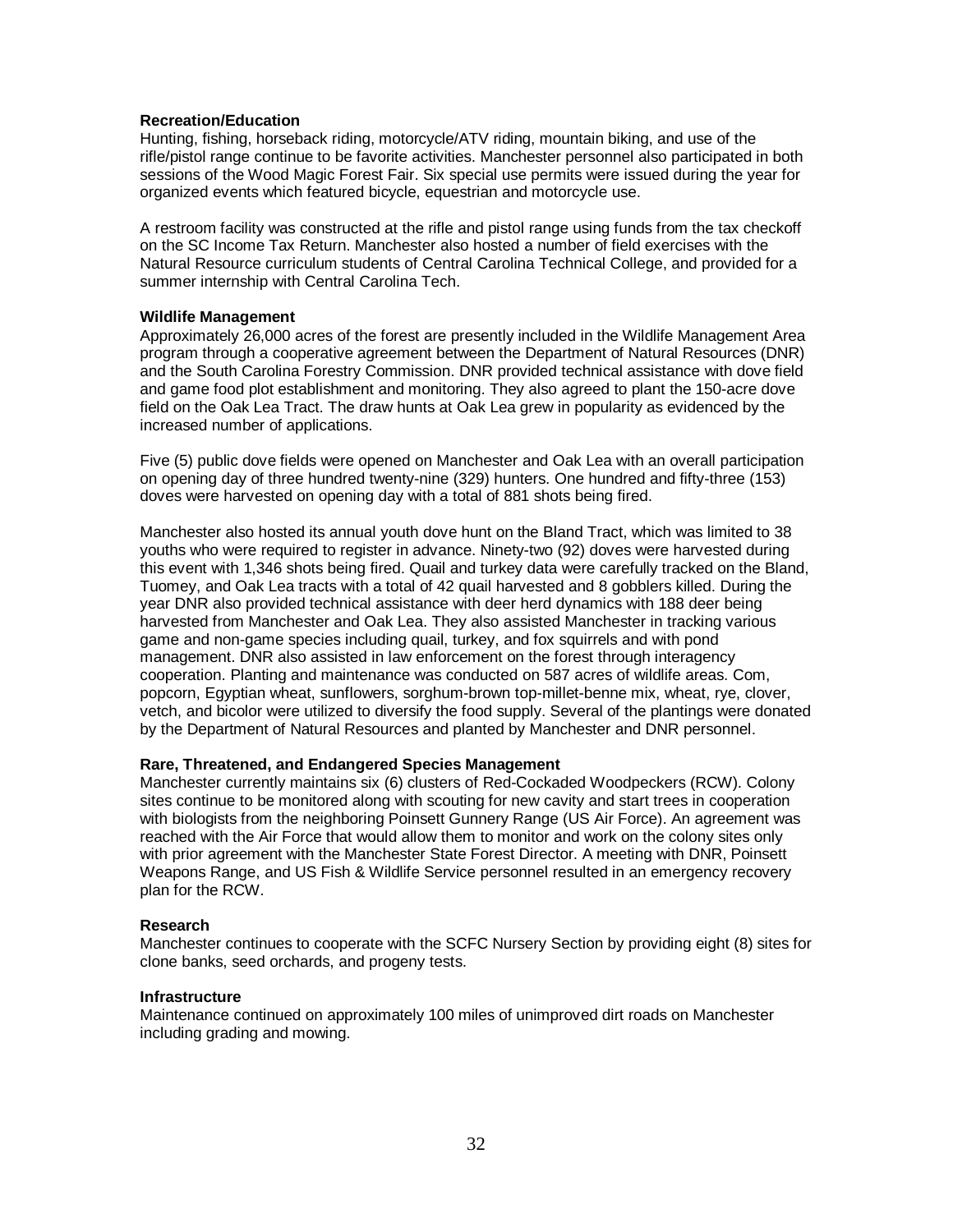## **WEE TEE STATE FOREST**

Wee Tee State Forest, located on the Santee River in lower Williamsburg and Georgetown Counties was acquired by the South Carolina Forestry Commission in November 2003 through the partnership of eight participants. These partners included the South Carolina Forestry Commission, South Carolina Department of Natural Resources, The Conservation Fund, USDA Forest Service Forest Legacy Program, U. S. Fish and Wildlife, Service, North American Wetlands Conservation Act Grant, Ducks Unlimited, National Wild Turkey Federation, and Anheuser-Busch.

Wee Tee contains 12,394 acres of which 770 acres is comprised of planted loblolly pine plantations and upland pine-hardwood types and the remaining 11,624 acres is comprised of bottomland hardwood types with the associated oxbow lakes and creeks. Being in the Santee River Focus Area of Ducks Unlimited's Lowcountry Initiative, it is a very significant, unfragmented bottomland hardwood forest. Its significance lies in its watershed and water supply protection, habitat for wildlife and a number of threatened and endangered species, and the opportunities it provides for recreation, forest practices and education.

#### **Receipts**

| \$74,740  |
|-----------|
| \$53,493  |
| \$128,233 |
|           |

*Note: 25% of all forest receipts were paid to Williamsburg and Georgetown Counties for a total of \$32,581.*

## **Silvicultural Practices**

One hundred thirty-one (131) acres of bottomland hardwoods were harvested for regeneration purposes.

## **Recreation/Education**

Fishing in the Wee Tee Lakes was opened in April 2004 on Wednesdays and Saturdays from sunup to sundown. A hunting season was planned with SCDNR and was implemented starting in September 2004. Harvest data was not collected, nor required; however, hunters indicate successful seasons for both deer and turkey. Plans have been initiated in cooperation with the Palmetto Conservation Foundation to allow canoeing and kayaking in the Wee Tee lakes in conjunction with the Berkeley County Blueways with an information center being opened in nearby St. Stephens.

#### **Forest Protection**

Gates have been constructed and placed on all known entrances into Wee Tee to control access for the protection of the property and infrastructure.

#### **Wildlife Management**

An agreement was reached in 2004-05 with SCDNR that placed Wee Tee under the WMA program according to a pre-closing cooperative arrangement. Hunting and fishing schedules were agreed upon and implemented. During the 2011-2012 fiscal year, a new agreement was made with the South Carolina Department of Natural Resources to allow the South Carolina Forestry Commission to set the fishing regulations on Wee Tee State Forest.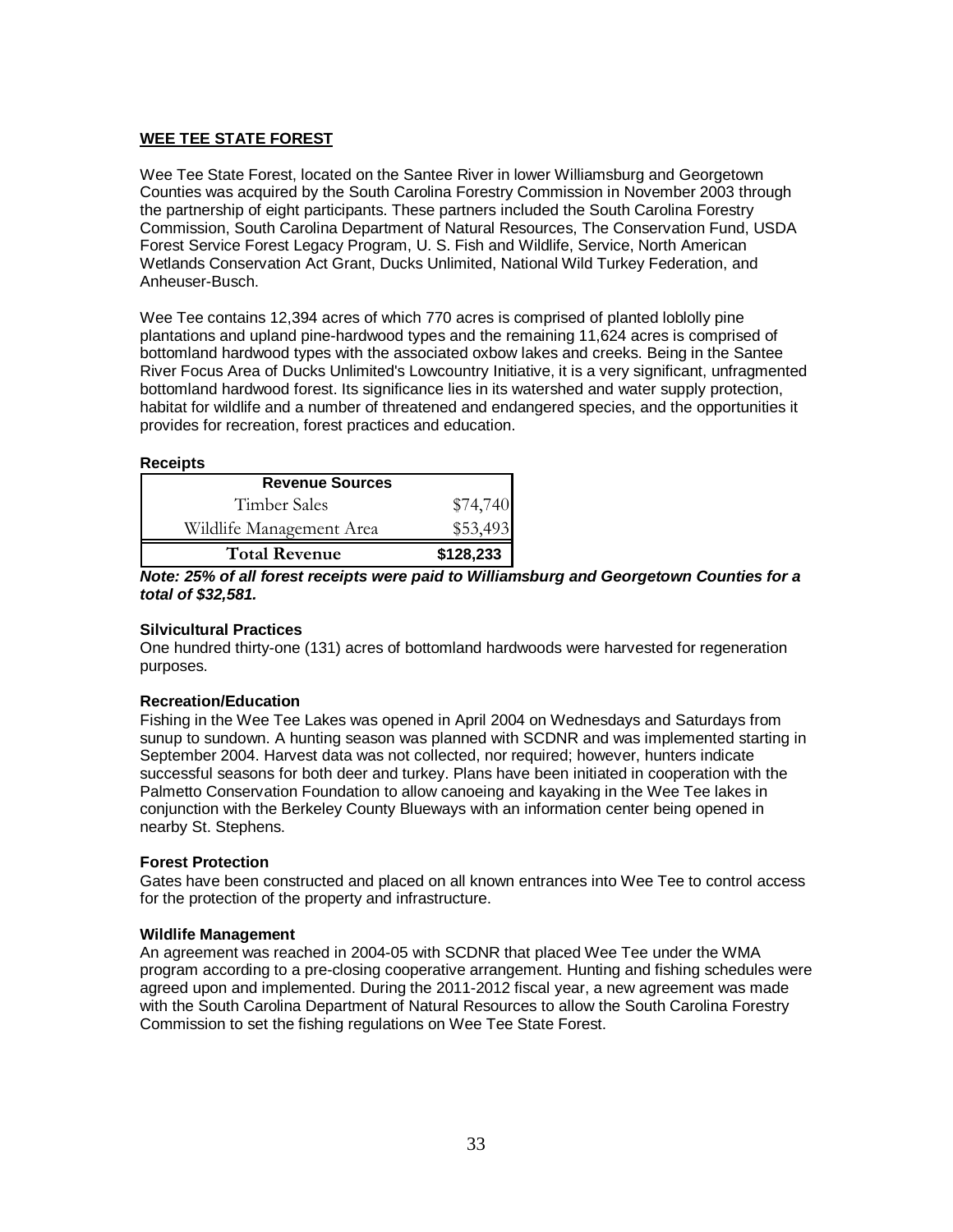### **Infrastructure**

Manchester State Forest personnel made improvements to approximately 45 miles of roads on Wee Tee during FY 12. Improvements included grading, mowing, drainage improvements due to existing beaver dams, culvert replacements, and bridge replacements.

One Manchester employee is assigned to Wee Tee State Forest full-time with primary responsibilities of infrastructure maintenance and law enforcement.

#### **SAND HILLS STATE FOREST**

Sand Hills State Forest (SHSF) covers approximately 46,500 acres with approximately 45,000 acres in Chesterfield County; 1,000 acres in Darlington County; and 500 acres in Kershaw County. The forest was operated under a use agreement with the federal government from 1939 until 1991. In July of 1991, title to Sand Hills State Forest was transferred to the South Carolina Forestry Commission.

#### **Receipts**

Since 1967, Sand Hills has been totally self-supporting.

| <b>RECEIPTS FOR SAND HILLS OPERATING BUDGET</b> |              |              |
|-------------------------------------------------|--------------|--------------|
| <b>Activity</b>                                 | <b>FY 12</b> |              |
| <b>Timber &amp; Stump Sales</b>                 | \$           | 1,006,789.13 |
| <b>Pinestraw Sales</b>                          | \$           | 781,616.34   |
| <b>WMA Payment</b>                              | \$           | 39,081.96    |
| <b>Rent State Owned Property</b>                | \$           | 3,943.75     |
| <b>Rent Farmland (CPR</b>                       |              |              |
| Payment)                                        | S            | 390.00       |
| Farm Products                                   | \$           | 1,090.00     |
| <b>Permit User Fees</b>                         | \$           | 6,009.50     |
| <b>Prior Year Refund</b>                        | \$           | 5,319.69     |
| Donation                                        |              | 5.00         |
| Total                                           |              | 1,844,245.37 |

Note: 25% of \$1,833,886.93 was paid to Chesterfield, Darlington and Kershaw County School Systems (see below). Donations, prior year refunds, and rental income are not included when calculating the total to be dispersed to the school systems.

| <b>COUNTY PAYMENT</b>             |   |            |
|-----------------------------------|---|------------|
| County<br><b>FY 12</b>            |   |            |
| Chesterfield (97.6%)              |   | 447,468.41 |
| Darlington (2.4%)                 | S | 11,003.32  |
| Kershaw (25% of sales in Comp 22) |   |            |
| Total                             |   | 458,471.73 |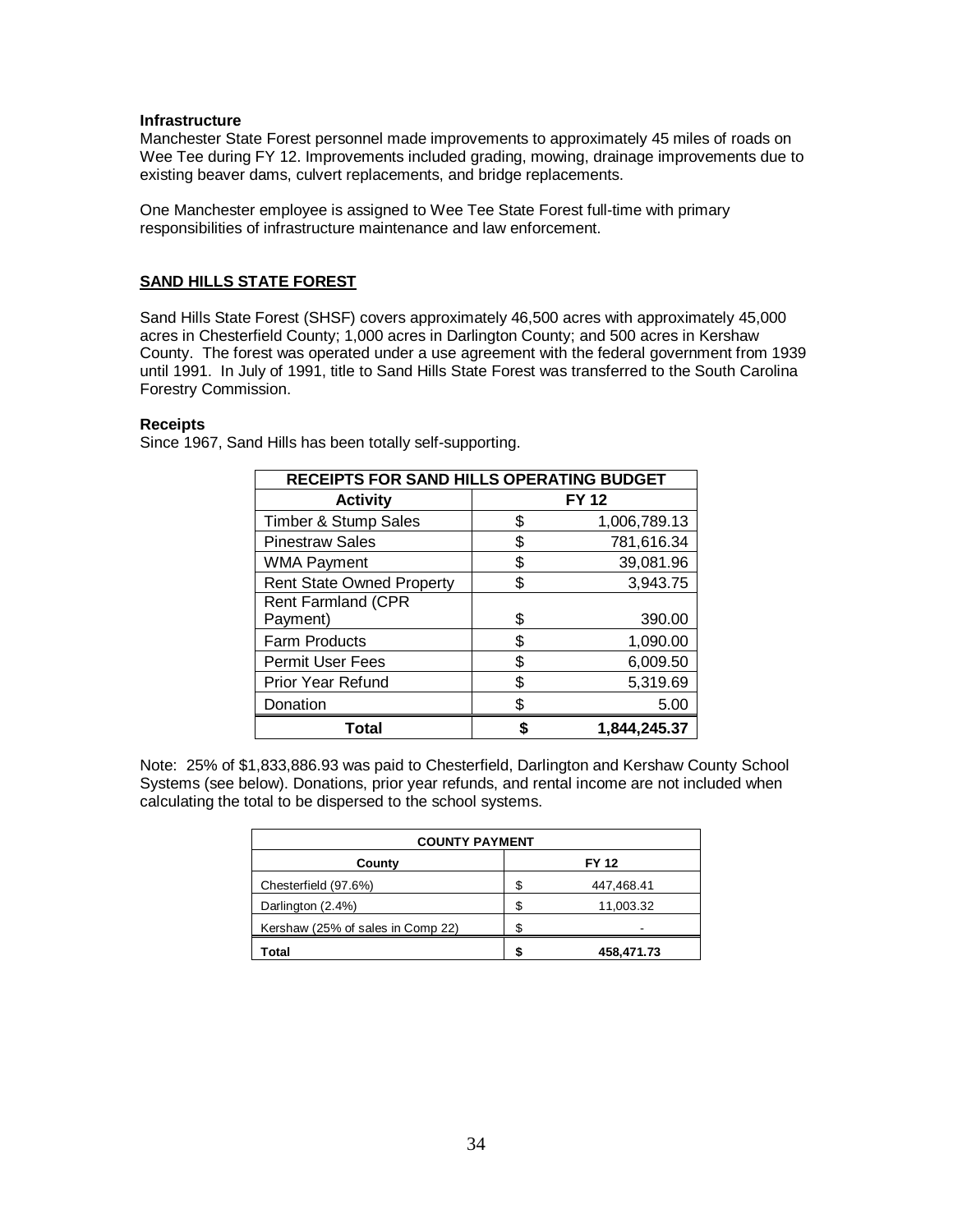Sand Hills Revenue

Product Volume (tons) and the contract of the contract of the contract of the Revenue Pine Pulpwood 6,119.50 \$56,598.91 Pine CNS 7,097.00 \$109,962.44 28,066.10 \$719,743.56<br>838 \$6.155.31 Hardwood Pulpwood Hardwood Sawlogs 106 \$1,938.79 Pine Chips 10,086.07 \$152,070.96 TOTALS 52,312.67 \$1,046,469.97

#### **Silvicultural Practices**

The following species and number of seedlings were planted:

Containerized Longleaf Pine ---29,040 Trees --- 40 Acres

#### **Forest Protection**

A total of 1,409 acres were prescribed burned for wildlife habitat enhancement, hardwood control and fuel reduction.

No wildfires occurred on Sand Hills State Forest during FY 12.

#### **Pinestraw and Timber**

In 1999 Sand Hills started a pinestraw enhancement program. Under this program, an individual from the public can enter into a multi-year contract with the Forestry Commission to rid longleaf pine stands of scrub oaks for pinestraw production. The individual agrees to eradicate 90% of all hardwoods on a tract of land using herbicides. In exchange, that person may harvest all of the pinestraw that falls during the contract period. When the contract expires, the acreage becomes part of SHSF's quality straw production program. The straw from these areas is offered for sale on a lump sum, sealed bid basis. In FY 12 Sand Hills issued 15 enhancement contracts for a total of 1,264 acres. There were a total of 5,172 active enhancement acres at the end of FY 12.

Sand Hills State Forest sells pinestraw through bid sales and negotiated sales. In FY 12 there were 4,082.7 acres sold on bid sales for \$589,697.39 and 1,407.6 acres sold on negotiated sales for \$148,795.00.

FY 2012 saw an increase in timber sales over previous years with 2,209.0 acres for a total of \$1,046,469.97. Below are the product volumes and revenue by product:

As a result of increased pinestraw activity on Sand Hills State Forest, a vehicle registration system was implemented to ensure that only licensed, insured vehicles were operating on the Forest. The registration stickers provide a visible means to those patrolling the Forest that the participant has complied with the program. Red registration stickers are used for 2-week or 60 day pinestraw sales, yellow registration stickers are used for the pinestraw enhancement program, and the green registration stickers are used for state forest users that want to access the "authorized vehicles only" truck trails. The majority of the green registration stickers are issued to hunters.

In FY 2012 Sand Hills State Forest issued 163 red stickers, 161 yellow stickers, and 246 green stickers.

#### **Recreation**

Recreational use of the Forest continues to increase. Hunting, fishing, hiking, bird watching, and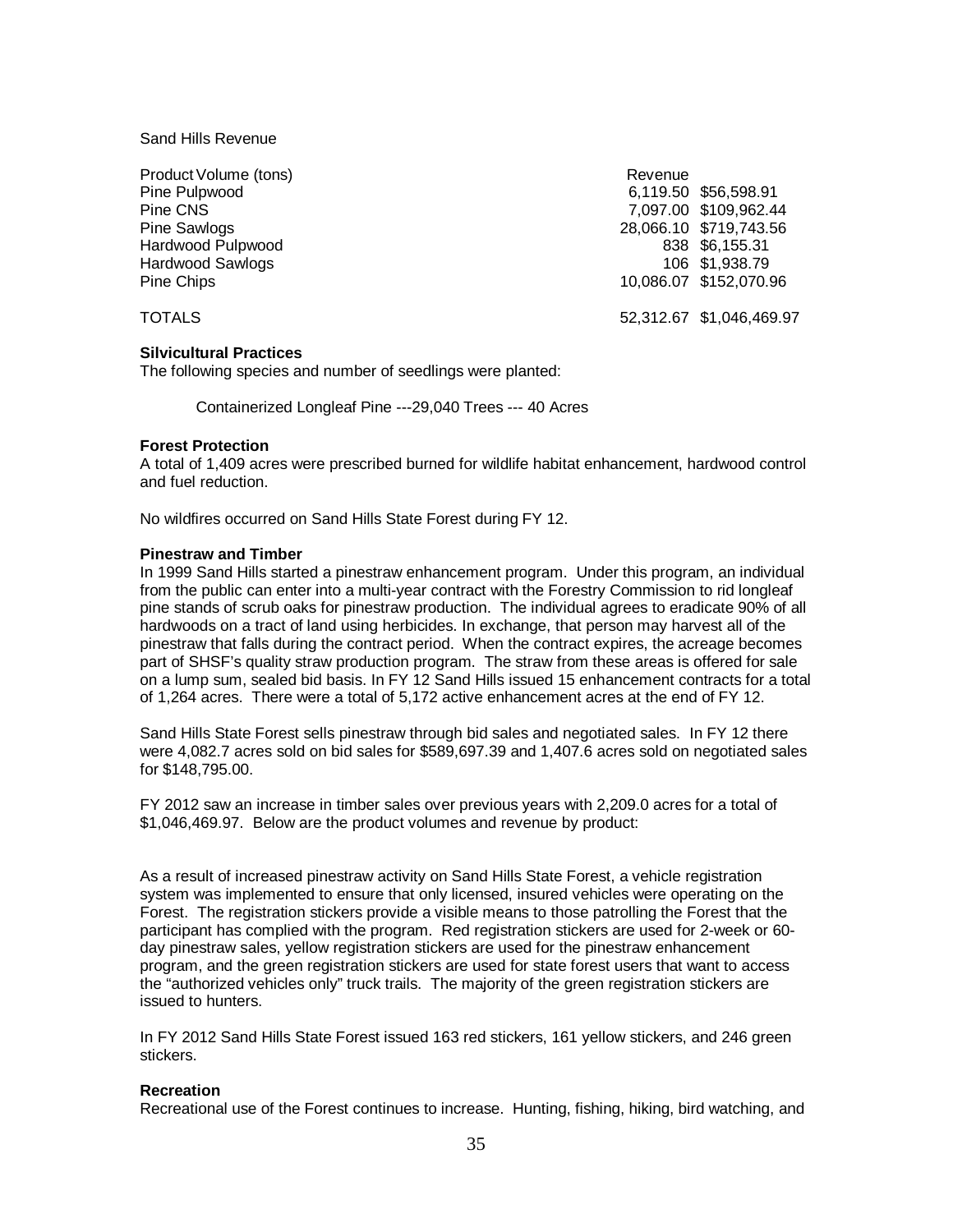camping continue to be favorite activities. Equestrian use on SHSF remains low due to the free riding that is offered at H. Cooper Black Recreational Area under the management of the SC Parks, Recreation, and Tourism Department.

Geo-caching is a new activity that is becoming popular at Sand Hills. Geo-Caching is a game of hiding and seeking treasures by entering the location using a GPS system and then putting the location online for individuals to find the geo-cache. There are 15 geo-caches on Sand Hills, 247 within 25 miles of Sand Hills and over 1,815,136 geo-caches worldwide.

At Sugarloaf Mountain, there are seven primitive camping sites for family camping and eight primitive equestrian campsites. Sand Hills personnel booked one hundred thirty five (135) reservations for these sites this year. An estimated 3,055 visitors used the campsites and trails. FY 12 fees were \$15 for sites with shelters and \$10 for sites without shelters. Sand Hills received \$3,943.75 in revenue from visitors using these facilities.

Trail use permits for horseback riding increased to three hundred three (303) permits in FY 2012. One hundred thirteen (113) permits were sold online. One hundred eighty-four permits (184) were purchased through the drop box outside the SHSF office. This year a new permit for access to all the state forests was introduced. The cost of this type of permit is \$40. There were six (6) All State Forest permits sold this year. Revenue from trail use permits totaled \$6,009.50. The permit holders came from South Carolina, North Carolina, Georgia, Tennessee, Texas, Maryland, Florida, and Canada.

Free-use permits are issued for any activity at Sand Hills State Forest that does not have a fee. SHSF personnel issued fifty-five (55) free-use permits this year. Thirteen (13) of the permits were for raking pinestraw for personal use, twenty-four (24) for gathering firewood, and eighteen (18) for picking up scrap metal.

Sugarloaf Mountain shelters accommodated Boy Scout troops, church events, family reunions, birthdays, and retreats. Sugarloaf Mountain camping areas also accommodated a large number of hunters that hunted on SHSF and on the Carolina Sandhills National Wildlife Refuge.

Three special use permits were issued for organized events.

- 1. AERC National Championship Endurance Ride on October 22, 2011: 81 riders and volunteers; received \$455 in fees.
- 2. Sand Blast Rally on February 4, 2012: 54 competitive entries with 72 people racing, 23 cars, 31 motorcycles, 135 volunteers; received \$875 in fees.
- 3. Spring Fling Endurance Ride on April 20-22, 2012: 127 Riders, volunteers; received \$625 in fees.

These events brought many visitors to Sand Hills State Forest and surrounding areas. They had an estimated economic impact of \$100,000.00 for the area. The local involvement and sponsorship have increased each year that these events have been held.

#### **Education**

SHSF had classes from the following schools visit for educational purposes: Governor's School of Science and Mathematics and Francis Marion University. SHSF personnel visited and presented programs to the following schools: Spalding Middle School  $(6<sup>th</sup>-8<sup>th</sup> Grade) - 45$  students, Petersburg Elementary School (kindergarten) - 30 students, Darlington County Institute for Technology (9<sup>th</sup>-12<sup>th</sup> Grade) - 40 students, Long Middle School (8th grade) - 150 students and Society Hill Library - 20 students. In addition to visiting classrooms, SHSF personnel also spoke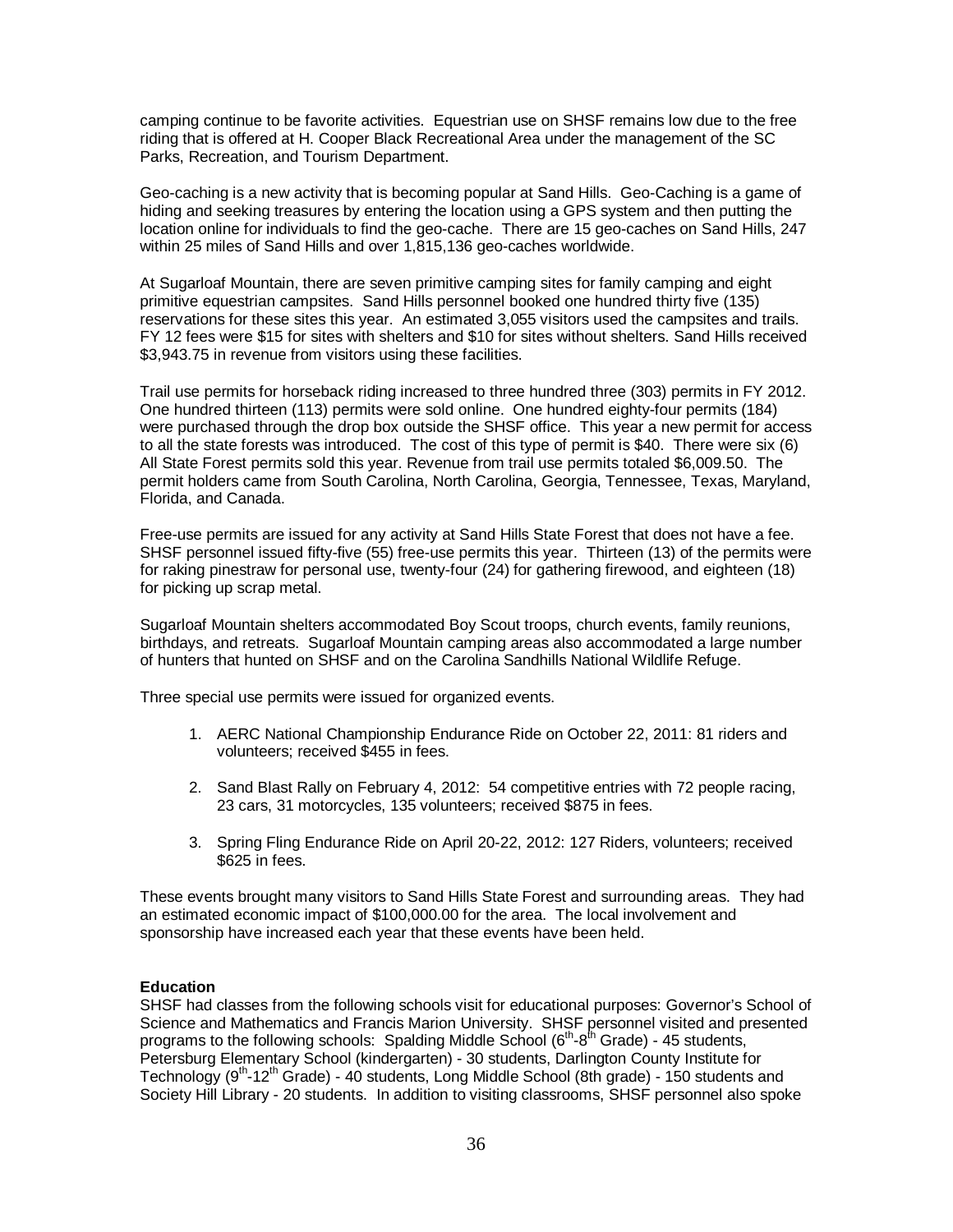to several civic clubs and participated in the Wood Magic Forest Fair.

#### **Wildlife Management**

Approximately 40,000 acres of the Forest is included in the Wildlife Management Area program. This is a cooperative agreement between the Department of Natural Resources (DNR) and the SC Forestry Commission. SHSF has two public dove fields. The Wilkes Chapel field is 57 acres in size and is planted in corn, sunflowers, and lespedeza. The Davis field is 40 acres in size and is planted in corn, sunflowers, and lespedeza. Both the Wilkes Chapel field and the Davis field were recognized by the SC Sportsman Magazine as being in the top five public dove fields in the state for the number of birds harvested per hunter.

Eighty one acres (110 plots) were planted as wildlife food plots. These plots were planted in wheat, corn, sunflower, spring game mix, dove mix, dove proso, wild turkey mix, quail mix, and sorghum. All plantings were fertilized and limed at the recommended rates. All manageable bicolor patches in Compartments 11, 12, 13, 14, 19 and 20 were bush hogged, fertilized, and limed.

SHSF continues to conduct surveys for DNR. Ducks, turkey, and quail were surveyed to track population trends.

#### **Rare, Threatened, and Endangered Species Management**

Population Trends: There are currently 81 managed Red-Cockaded Woodpecker clusters on SHSF. During FY 12, 72 clusters were active with one new cluster being found in an area being marked for harvest. Of those 72 active groups, 69 can be considered potential breeding groups. Seventy-eight nesting attempts were made by 65 groups in 2012; 51 of those attempts fledged offspring.

Management Implications: During the 2011-2012 fiscal year, 18 inserts were installed as new areas were surveyed to assess how many inserts needed to be put in to bring new groups up to recovery standard. During FY 13 it is hoped that 25 inserts will be installed to improve some existing clusters as well as provide for recruitment areas on SHSF. Recruitment clusters are to be provided at a rate of 10% of the group number per year. A new group was found in Compartment 12 this year and may be a budded potential breeding group.

#### **Law Enforcement**

Officers issued 40 citations for various crimes on the state forest. The most prevalent was Rules & Regulations of Commission violations. Starting in May officers responded to an increase in pinestraw theft which presently continues. Officers conducted aerial surveillance for marijuana eradication with SLED in June. The use of an unmarked vehicle for law enforcement on the state forest continues to enhance surveillance of possible violators.

#### Research

A longleaf pine natural regeneration research project in conjunction with the U.S. Forest Service is still ongoing and has been in effect for 25 years.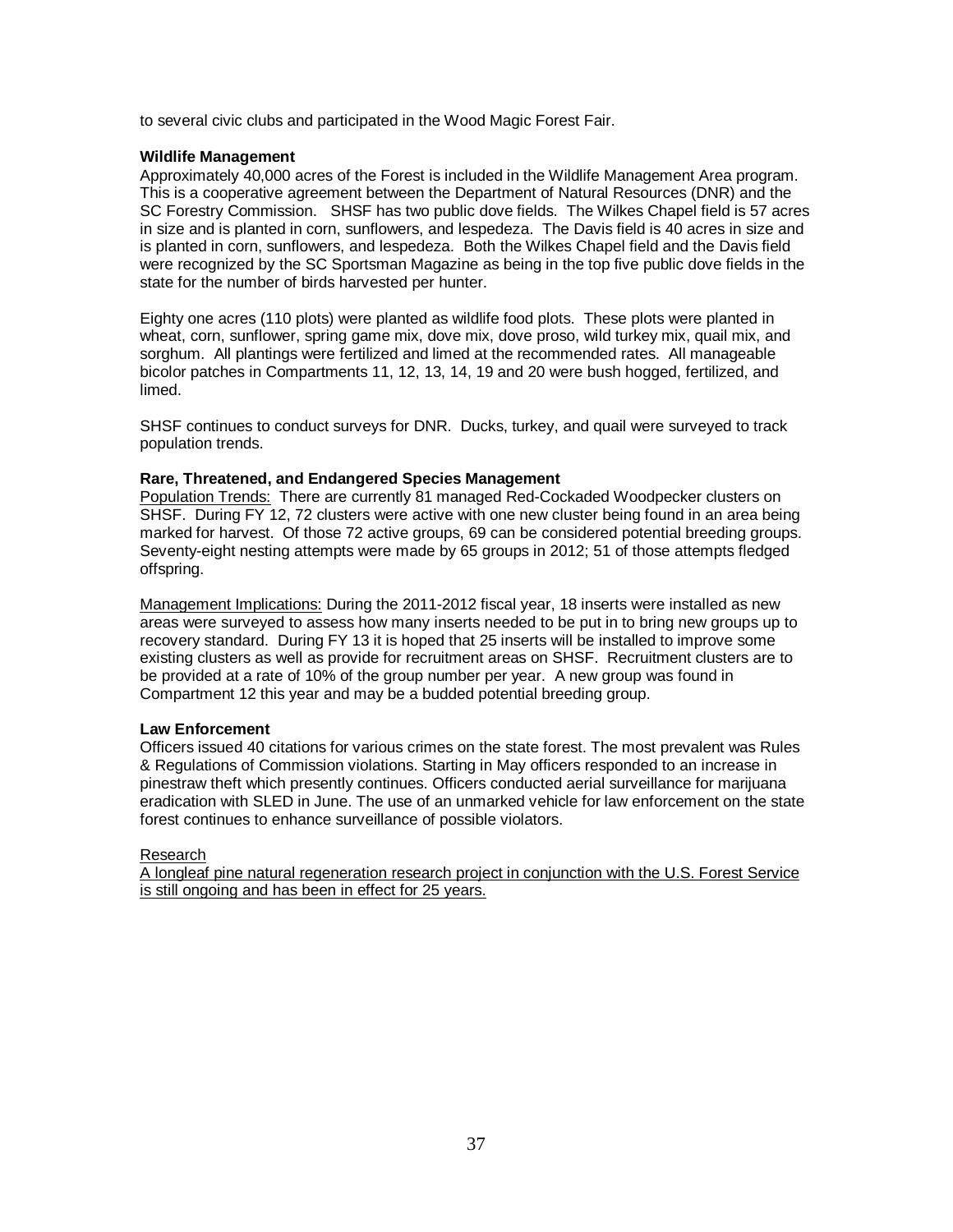## **STATE LANDS MANAGEMENT PROGRAM**

The State Lands Forest Management Program was created to provide professional forest management assistance to South Carolina state agencies that own timberlands. During the 2011- 12 fiscal year, the State Lands Coordinator provided timber sale assistance to 4 agencies on 13 different tracts consisting of ~2,020 acres. This assistance consisted of cruising, marking, and administering timber sales. The agencies and facilities assisted were as follows:

| <b>DNR Timber Sales</b>                  | <b>Acres</b> | Total<br>tons | <b>Revenue</b><br>generated |
|------------------------------------------|--------------|---------------|-----------------------------|
| Palachucola Stage<br>Coach               | 76           | 7458.34       | \$182,000.00                |
| Palachucola Turkey<br>Parker Black Swamp | 258          | 36716.3       | \$570,938.00                |
| <b>Belfast Plantation</b>                | 714          | 36578         | \$543,914.86                |
| Donnelley                                | 327          | 12441         | \$182,683.00                |
| Crosby                                   | 32           |               | \$10,304.00                 |
| Woods Bay                                | 65           | 6763          | \$110,473.00                |
| Jocassee                                 | 237          | 5674          | Not available               |
| Totals                                   | 1709         | 105631        | \$1,600,312.86              |

| <b>PRT Timber Sales</b>   | <b>Acres</b> | Total<br>tons | <b>Revenue</b><br>generated |
|---------------------------|--------------|---------------|-----------------------------|
| <b>Chester State Park</b> | 35           | 4073.9        | \$72,000.00                 |
| otals                     | 35           | 4073.9        | \$72,000.00                 |

| <b>Other State Lands</b><br><b>Timber Sales</b> | <b>Acres</b> | Total<br>tons | Revenue<br>generated |
|-------------------------------------------------|--------------|---------------|----------------------|
| DOC Wateree Corr. Inst.                         | 125          | 24500         | \$404,868.75         |
|                                                 |              |               | <b>Not</b>           |
| DOC Wateree Corr. Inst.                         | 150          | N/A           | available            |
| DOT I-26 (30 mile long                          |              |               | <b>Not</b>           |
| medium)                                         | N/A          | N/A           | available            |
| Totals                                          | 275          | 24,500        | \$404,868.75         |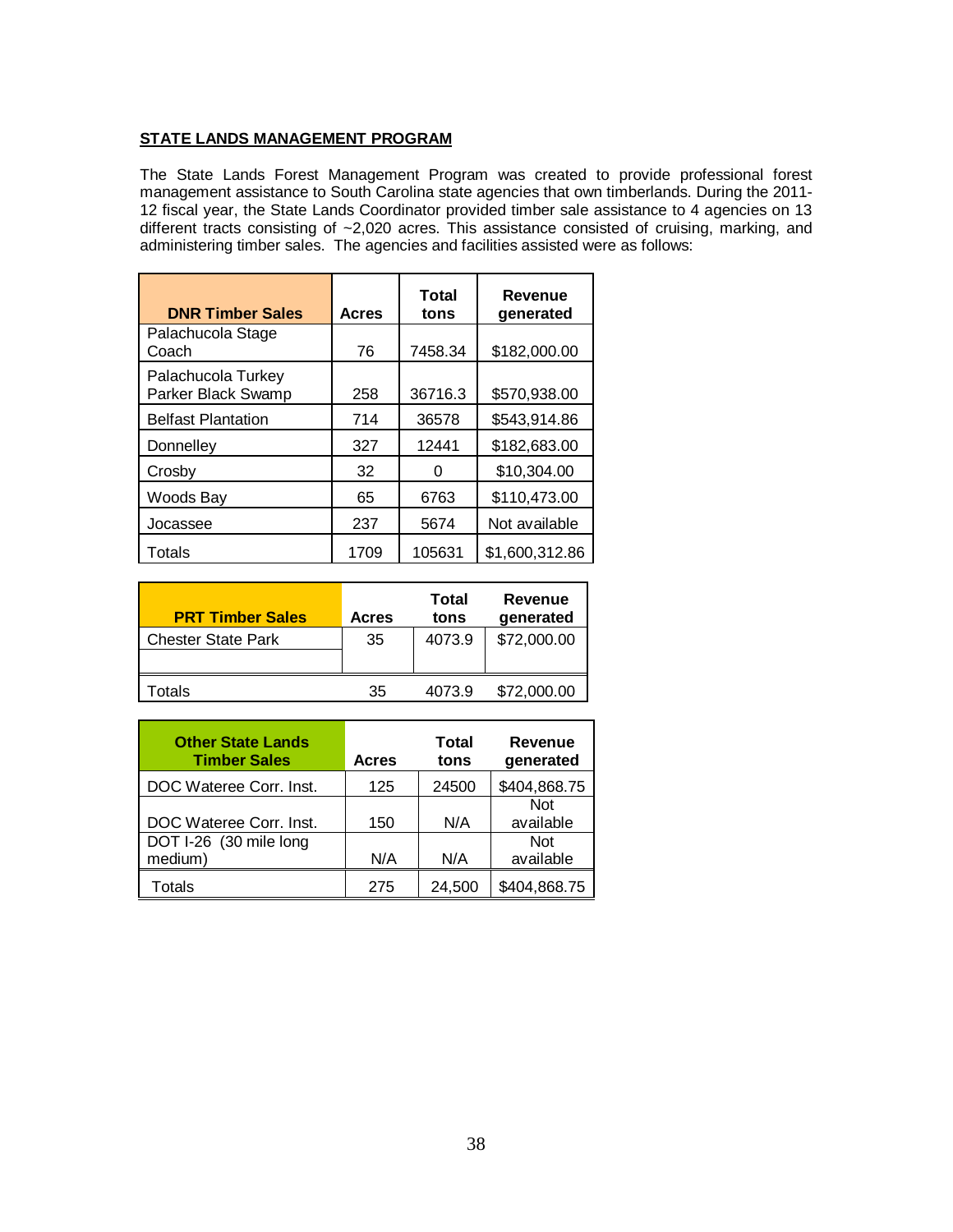| <b>Product</b>                  | <b>Total Tons</b> | <b>Bid Value/Product</b> |
|---------------------------------|-------------------|--------------------------|
| Pine Pulp                       | 76,269.2          | \$842,840.66             |
| Pine CNS                        | 20,280.0          | \$419,887.00             |
| Pine Saw                        | 14,037.7          | \$483,037.52             |
| Hwd. Pulp                       | 12,367.7          | \$124,106.12             |
| Misc. Hwd.                      |                   |                          |
| Saw                             | 11,250.0          | \$262,077.07             |
| Total:                          | 134,204.5         | \$2,077,181.61           |
| <b>Received Composite Price</b> |                   |                          |
|                                 | (\$/ton):         | \$15.48                  |

## **State Lands Timber Sales Summary**

#### **Other Activities**

In addition, the State Lands Coordinator attended meetings with the National Enduro planning committee for Manchester State Forest, attended state trails committee meetings, and facilitated timber marking with regions where possible.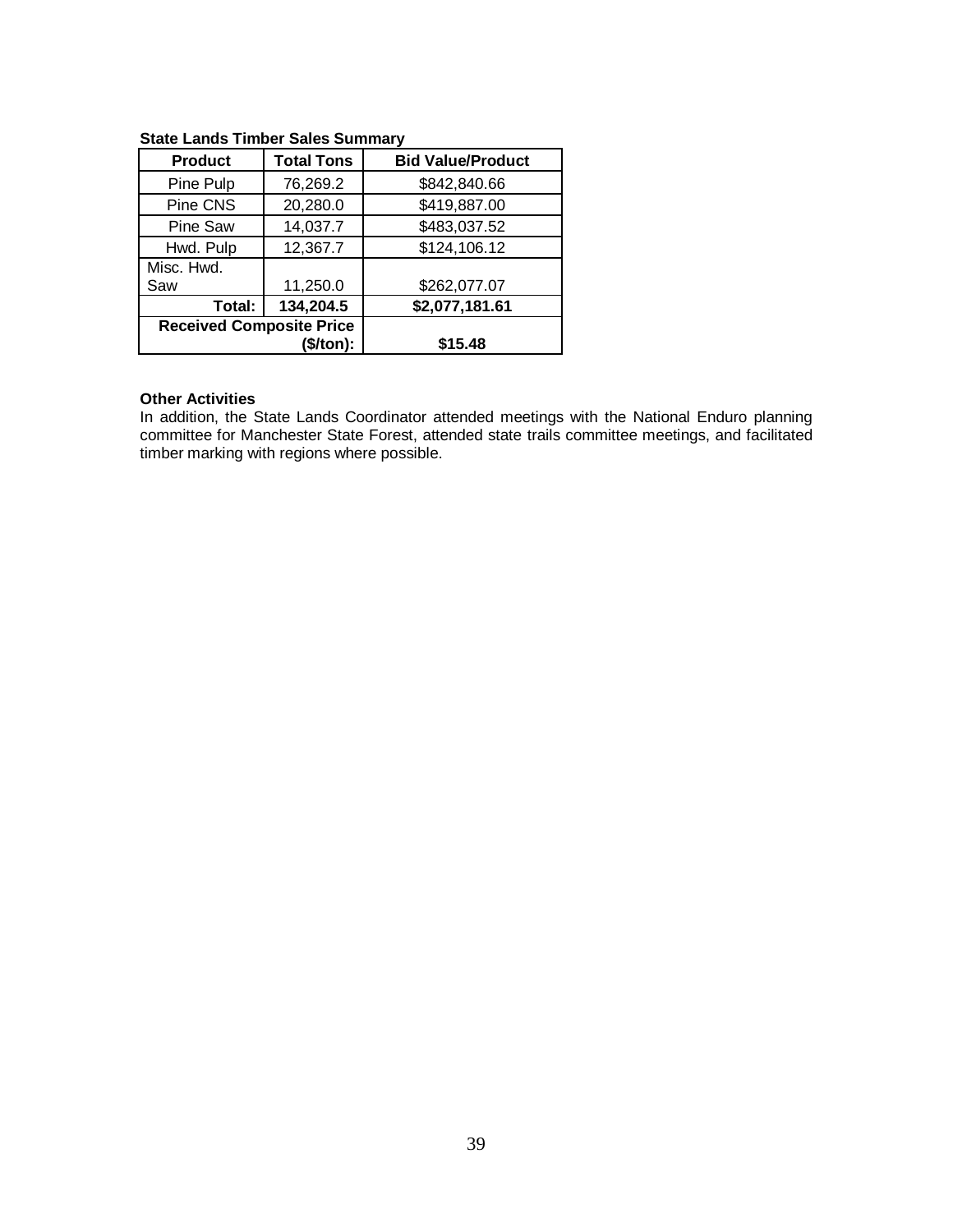#### **FORESTRY EDUCATION COORDINATOR HIGHLIGHTS**

- **Participated in two Project Learning Tree steering committee meetings**
- **Staffed an informational booth at a statewide science teacher's conference**
- **Conducted 30 education programs, reaching over 1,500 people. Each program was adapted to the needs of that group.**
- **Organized and conducted the Future Farmers of America (FFA) Statewide Forestry competition at Harbison State Forest**
- **Conducted numerous educational programs on state forests as well as at other locations.**

**Teachers' Tour**

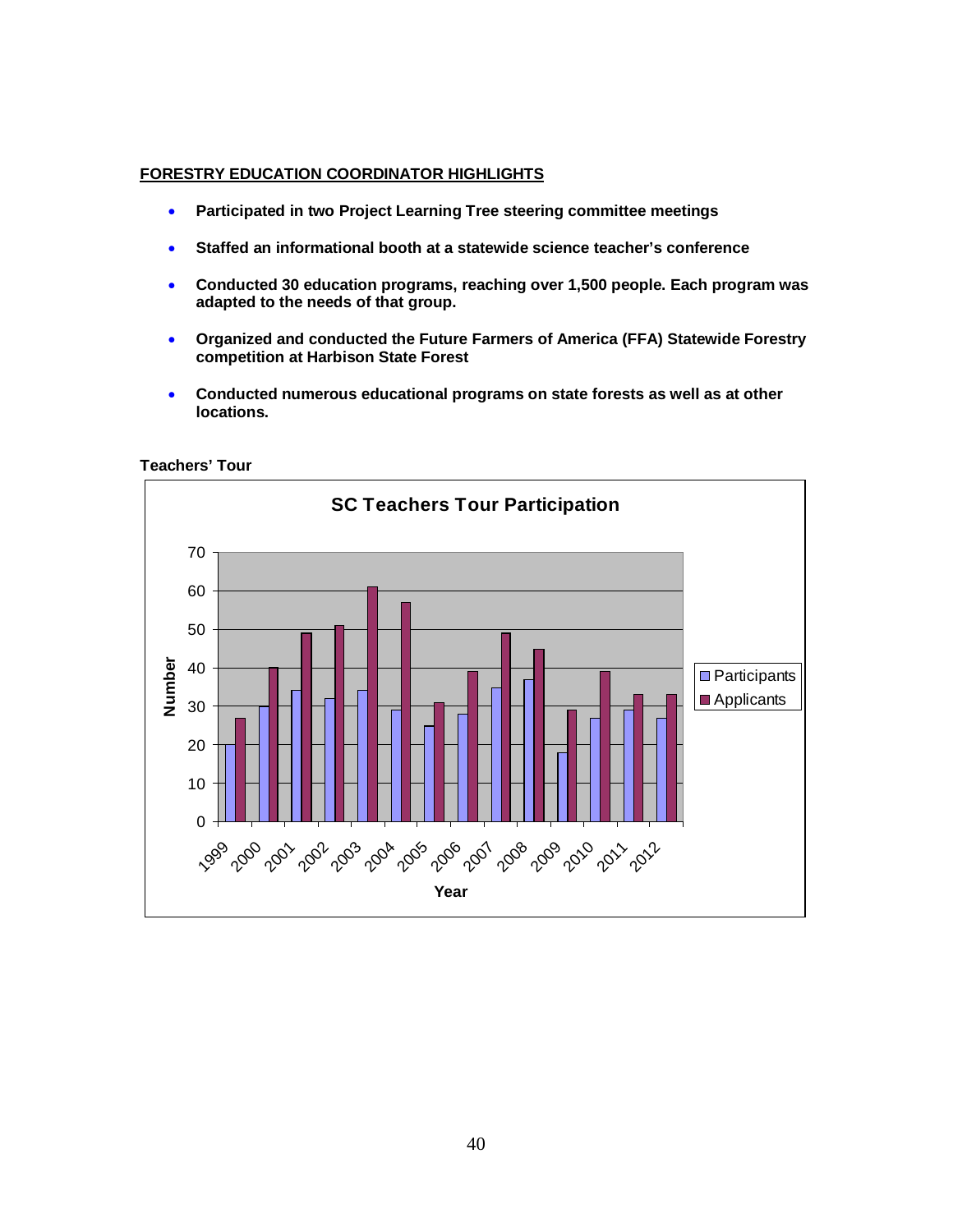

**Wood Magic Forest Fair**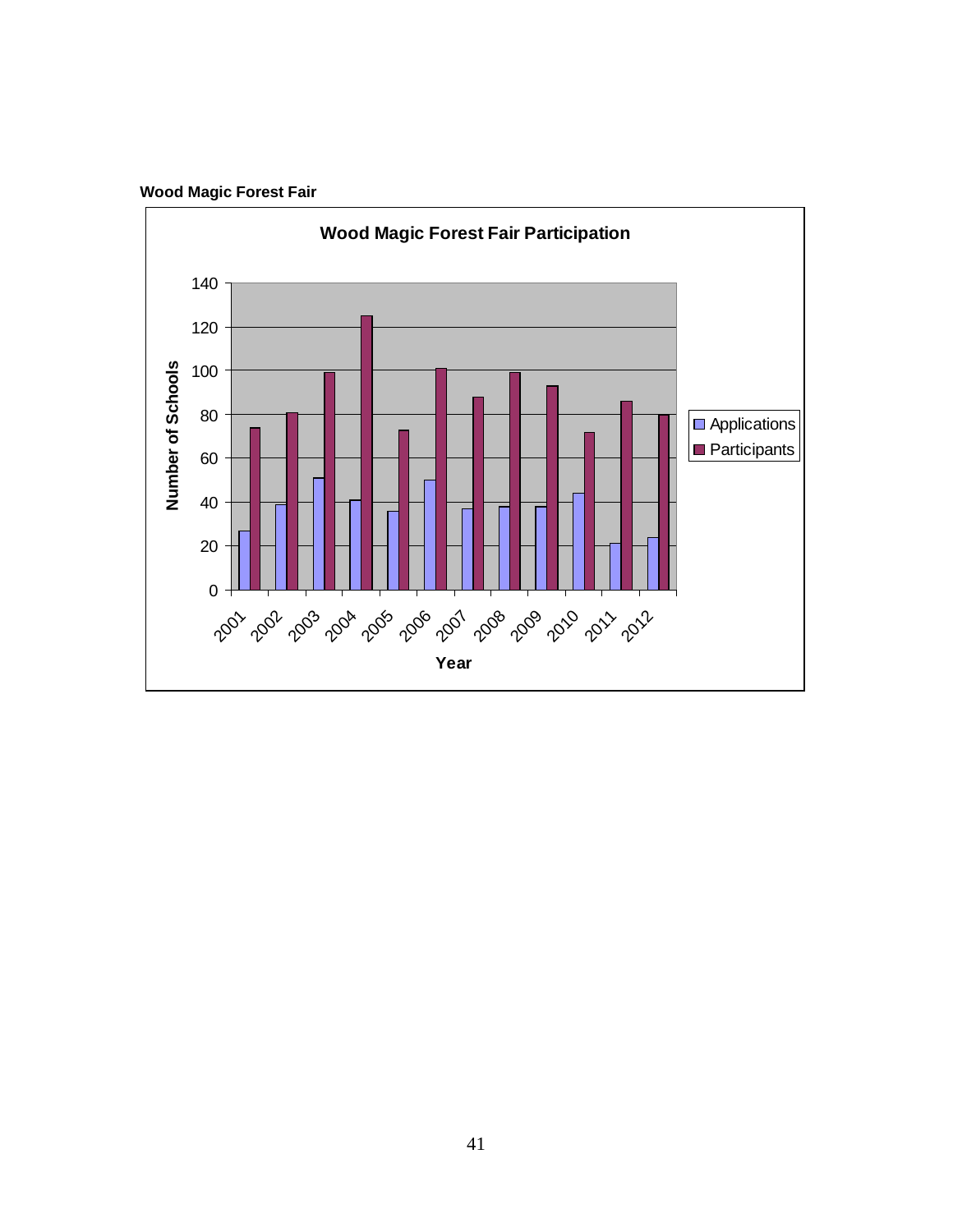#### **Educational Activities at Harbison State Forest**

| School/Organization<br>Grade<br># of<br>Level/Age<br><b>Children</b> |                                               | $#$ of<br><b>Adults</b> |                |                         |
|----------------------------------------------------------------------|-----------------------------------------------|-------------------------|----------------|-------------------------|
|                                                                      |                                               |                         |                |                         |
|                                                                      | Around the World Summer                       |                         |                |                         |
| 1                                                                    | Camp                                          | K-2nd                   | 17             | 4                       |
| 2                                                                    | Forestry Queens                               | 3-6 yr olds             | $\overline{7}$ | 10                      |
| 3                                                                    | New Heights                                   | 2nd                     | 6              | $\overline{4}$          |
| 4                                                                    | Palmetto Homeschool                           | 2nd-6th                 | 14             | 5                       |
| 5                                                                    | SC Wildlife Federation Family<br>Hike         | families                | 15             | 8                       |
| 6                                                                    | Batesburg-Leeville High                       | 9th-12th                | 11             | $\overline{\mathbf{c}}$ |
| $\overline{7}$                                                       | Spartanburg Schools<br>Gifted/Talented        | 4th-5th                 | 31             | 3                       |
| 8                                                                    | <b>Burea Junior</b>                           | K-8th                   | 10             | 4                       |
| 9                                                                    | White Knoll High                              | 11th-12th               | 31             | 8                       |
| 10                                                                   | <b>GLAD Homeschool</b>                        | preK-6th                | 12             | 6                       |
| 11                                                                   | Nursery Road Elementary                       | Κ                       | 47             | 6                       |
| 12                                                                   | Nursery Road Elementary                       | K                       | 49             | 6                       |
| 13                                                                   | Midlands Tech                                 | college                 |                | 20                      |
| 14                                                                   | Hammond                                       | Κ                       | 33             | 5                       |
| 15                                                                   | Hammond                                       | Κ                       | 32             | 5                       |
| 16                                                                   | Commissioner's School for Ag                  | 10-12th                 | 15             | $\overline{2}$          |
| 17                                                                   | Midlands Tech                                 | college                 |                | 25                      |
| 18                                                                   | Irmo Elementary                               | 1                       | 76             | 33                      |
| 19                                                                   | Longleaf Middle                               | 7th                     | 49             | 3                       |
| 20                                                                   | Midlands Tech                                 | college                 |                | 25                      |
| 21                                                                   | Heathwood Hall                                | 2nd                     | 42             | $\overline{7}$          |
| 22                                                                   | Lexington Elementary                          | 1st                     | 42             | 14                      |
| 23                                                                   | <b>River Springs Elementary</b>               | Κ                       | 38             | 14                      |
| 24                                                                   | <b>River Springs Elementary</b>               | Κ                       | 57             | 21                      |
| 25                                                                   | <b>Ballentine Elementary</b>                  | 1st                     | 60             | 21                      |
| 26                                                                   | <b>Ballentine Elementary</b>                  | 2nd                     | 60             | 24                      |
|                                                                      | <b>TOTALS</b>                                 |                         | 754            | 285                     |
|                                                                      |                                               |                         |                |                         |
|                                                                      | <b>Total Participating (Adults +children)</b> | $\equiv$                | 1039           |                         |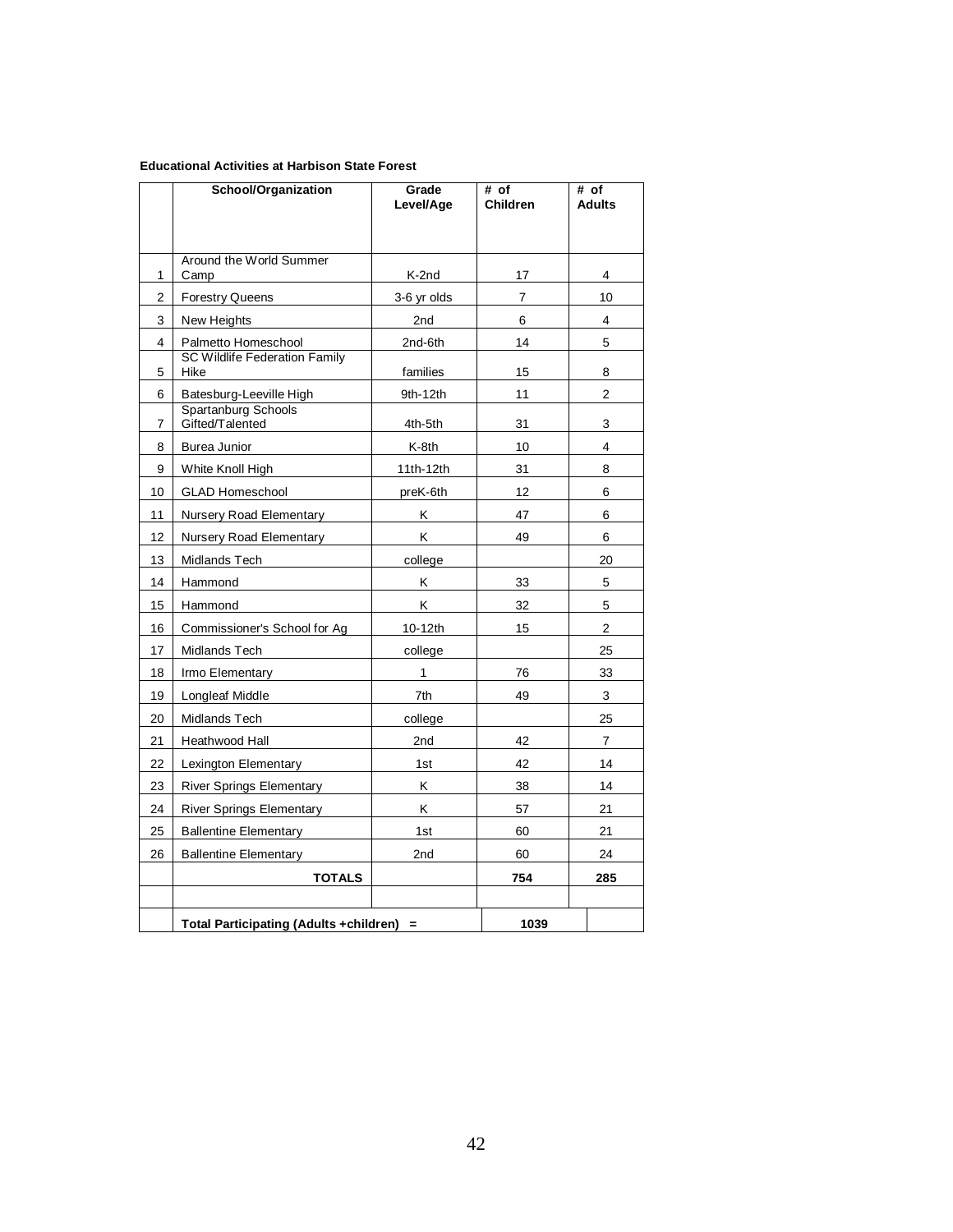|                | School/Organization                         | Grade<br>Level/Age | $#$ of<br><b>Children</b> | # of<br><b>Adults</b> |
|----------------|---------------------------------------------|--------------------|---------------------------|-----------------------|
|                | Lake Murray Child                           | $preK-5$           |                           |                       |
|                | Development                                 |                    | 45                        | 5                     |
| $\overline{2}$ | Batesburg Leesville High                    | $9th-12th$         | 13                        |                       |
| 3              | Irmo Elementary                             | 1st                | 73                        | 6                     |
| 4              | St. Joesph Catholic                         | 2nd                | 30                        | 3                     |
| 5              | Camp Bob Cooper Staff                       | adult              |                           | 6                     |
| 6              | McCracken Middle                            | middle             | 45                        | 3                     |
| 7              | Pine Grove Elementary                       | 2nd                | 60                        | 3                     |
|                | <b>TOTALS</b>                               |                    | 266                       | 27                    |
|                |                                             |                    |                           |                       |
|                | Total Participating $(Adults + children) =$ |                    | 293                       |                       |

## **Educational Activities Outside of Harbison State Forest**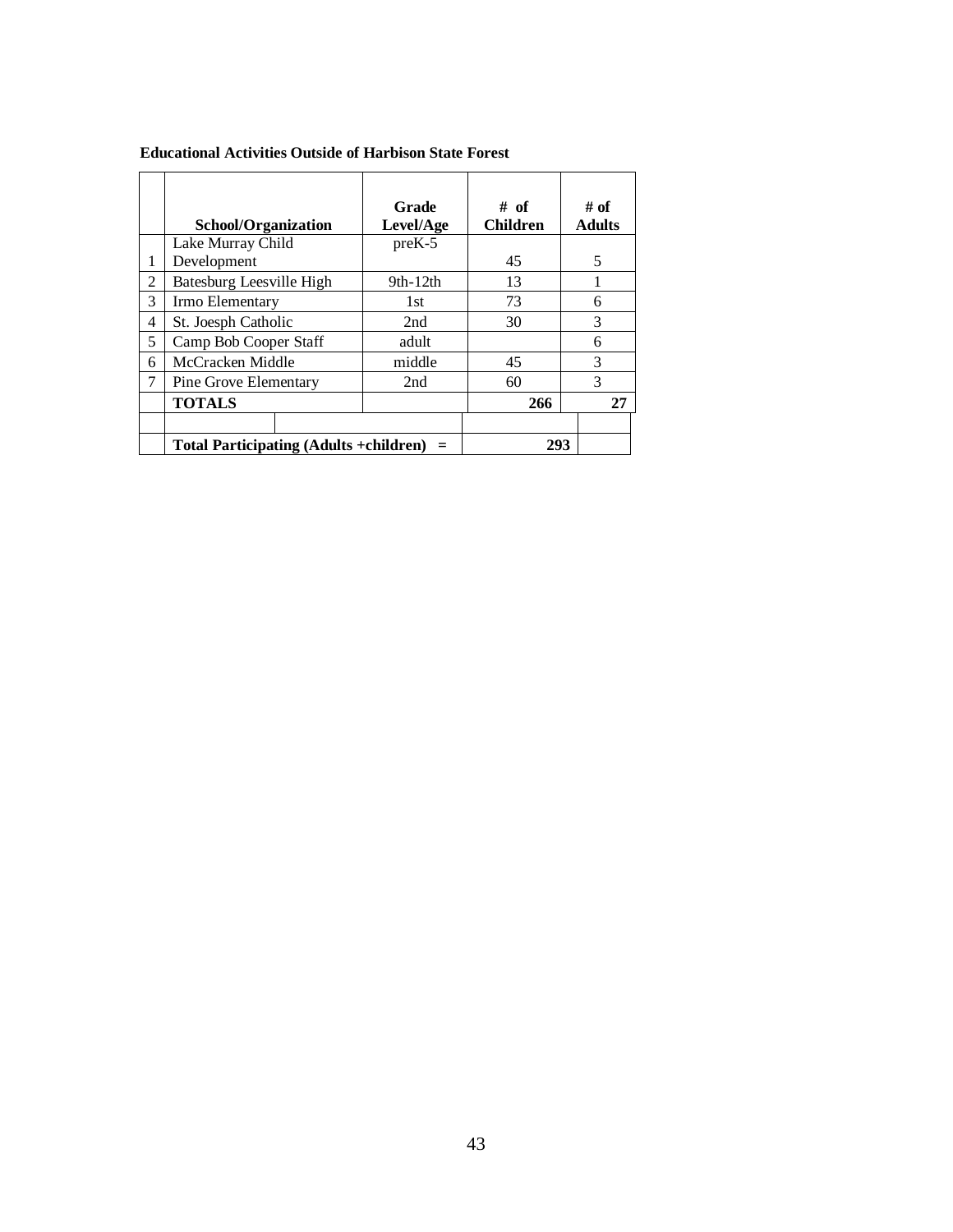# **RESOURCE DEVELOPMENT DIVISION**

## **BUSINESS DEVELOPMENT**

While interest in forestry-related economic development was strong throughout the year, the announced capital investment and the number of jobs created were at a four-year low. A total of 27 different forestry-related projects were active during fiscal year 2012. Sixteen of the 27 projects were biomass energy projects, either involving the production and export of wood pellets or the domestic production of steam or electricity from biomass. Other projects involved the manufacture of products as varied as chopsticks and potting media. 59% of the active projects were dependent on export markets.

Four forestry projects were announced during fiscal year 2012. Sonoco made the largest forestry investment in South Carolina this year by announcing the construction of a \$100 million biomass boiler at its Hartsville plant. An investment of this magnitude is a vote of confidence in their South Carolina operations. Sonoco also announced a \$1 million expansion of a corrugated container recycling center in North Charleston. Lowcountry Biomass near Ridgeland announced a \$16 million investment in doubling the size of their current pellet operation. Finally, Dillon Furniture announced a \$3 million expansion in the production of their line of furniture for the hospitality industry.



During FY 2012, the SCFC Resource Development Division represented the agency and the forestry community through 32 statewide and regional economic development organizations. The Forestry Commission and the SC Department of Commerce signed an MOU to bring focus to forestry economic development in South Carolina. By January 1, 2012, the state's first directory of secondary forest product businesses was completed. Both the primary and secondary mill databases were made available online in a spreadsheet and Google Earth application. In Spring 2012, we hosted a Chinese delegation in a successful effort to resolve a trade dispute. Finally, during FY 2012, 163 individual business assists were made to address single-issue requests.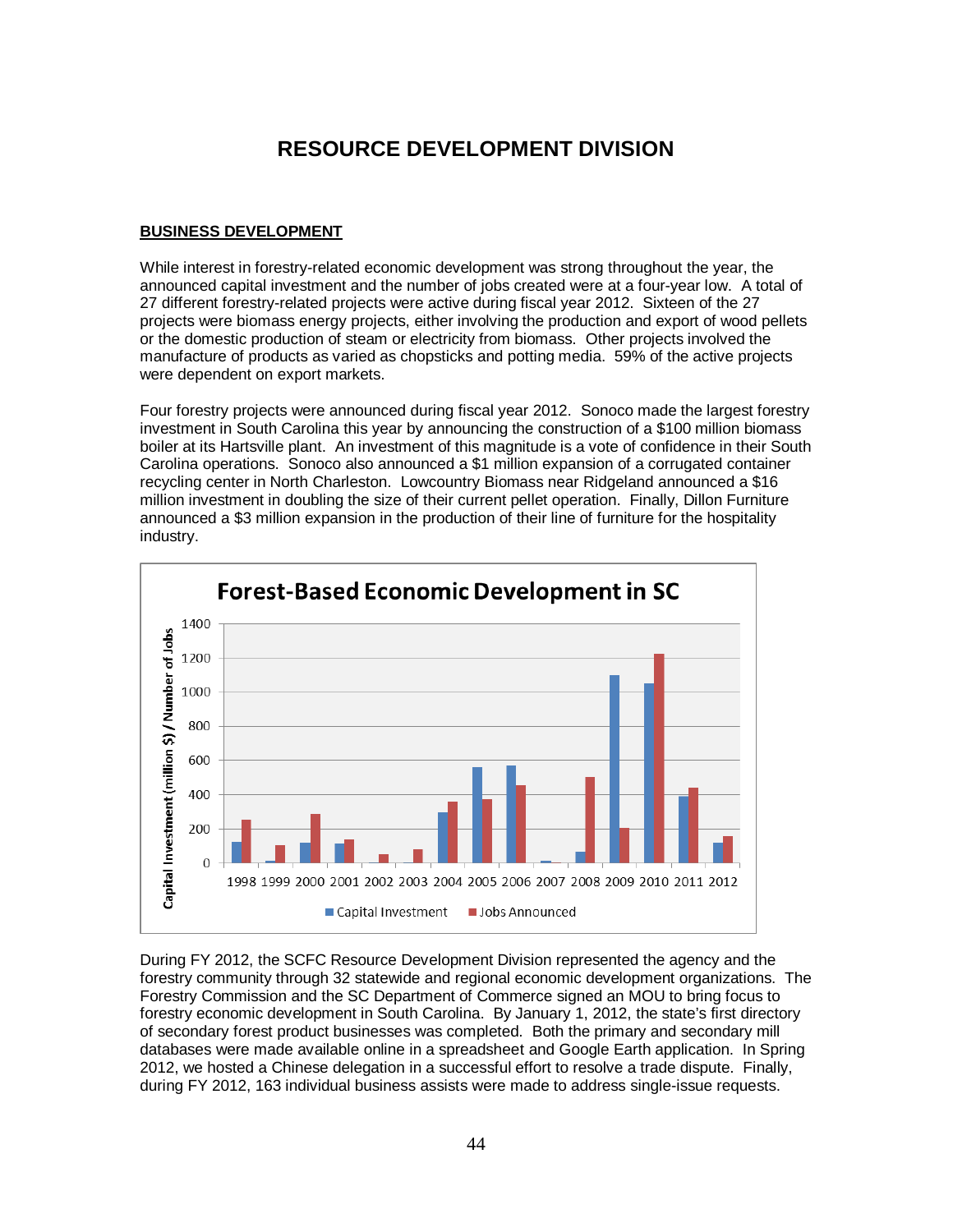Forestry's 20/15 Initiative picked up momentum during FY 2012 after receiving funding from a USDA Forest Service Redesign Grant. Major accomplishments include: (1) establishing an agribusiness project manager position within the SC Department of Commerce, (2) creating a forester virtual job shadowing module for workforce recruitment, (3) completing a wood availability study for South Carolina, (4) establishing a flex stand demonstration planting for landowner workshops, (5) providing leadership for a national forest markets committee, and (6) achieving passage of the Property and Firefighter Protection Bill that will generate \$3+ million annually for 5 years for firefighting and firefighting equipment.

## **FOREST INVENTORY & ANALYSIS**

The Forest Inventory and Analysis (FIA) program is a cooperative program with the US Forest Service – Southern Research Station (SRS) to collect forest inventory and forest health monitoring data from a network of permanent sample plots. Funding for the program is provided through a 75% federal grant and a 25% state match of the federal grant funds. There are 3,452 total forest inventory plots located in South Carolina. Plots are sampled in 20% increments of the total, referred to as panels. Plots are measured for growth projections, mortality and harvest assessments, and land-use classification. In addition, FIA provides information about South Carolina's forest resources including forest acreage, timber quality, timber volume, timber growth, forage, water, and recreation. This network of plot data collection is referred to as the Phase 2 portion of FIA field data collection. The information provided by FIA Phase 2 allows the evaluation of both quantity and quality of these important resources. The US Forest Service furnishes data analysis and reporting for this program.

A subset of the FIA plots are selected to provide data on forest health, referred to as the Phase 3 portion of FIA field data collection. A total of 204 sample plots are located in South Carolina. Each year, during the summer, 20% of these plots, referred to as panels, are measured to provide forest health data, such as, soil chemistry, tree health, tree carbon fixation, tree nutrient storage, and potential for tree survival and reproduction. Phase 3 data provides a quantitative assessment of current tree conditions and provides an integrated measure of site conditions, stand density and influence of external stresses. In addition, bioindicator sample plots are taken to detect the presence of ozone pollution. Ozone detection sample plots are not a part of the Phase 2 and Phase 3 sample grid, but are on a separate polygon grid system across the state.

Currently, three full-time inventory crews, consisting of two employees each, are stationed throughout the state with field offices in Newberry, Florence, and Walterboro. The program coordinator is stationed in Columbia. All crewmembers are required to exceed a minimal accuracy average of 87% for all inventory plots. US Forest Service personnel conduct quality assurance and quality control checks to insure the accuracy of the data collected by Forestry Commission field crews. During FY 2011-2012, the average accuracy for all crewmembers was 93.33% with each crewmember exceeding the 87% yearly average required by SRS.

During fiscal 2011-2012, field crews completed one panel of plots that began in fiscal year 2010- 2011 and began the next panel. For the fiscal year, a total of 566 Phase 2 sample plots were completed by Forestry Commission crews. SRS completed 77 plots, consisting of 48 nonforest plots identified in the office and not sent to the SCFC field crews, 25 plots that were classified as census water, and 3 nonforest and 1 forest field plots collected by SRS staff. The FIA program completed data collection on the final panel in the Cycle 10 inventory and has completed 55% of the first panel of the Cycle 11 inventory of data collection. The FIA program completed 16 product utilization studies on active logging operations across the state to develop factors for logging residues, logging damage, and utilization of the unmerchantable portion of harvested trees. In addition to the standard FIA plot grid, 39 FIA plots were installed on the Sumter and Francis Marion National Forests as intensification plots. Ozone detection sample plots were not installed for fiscal year 2011-2012 due to federal budget restrictions.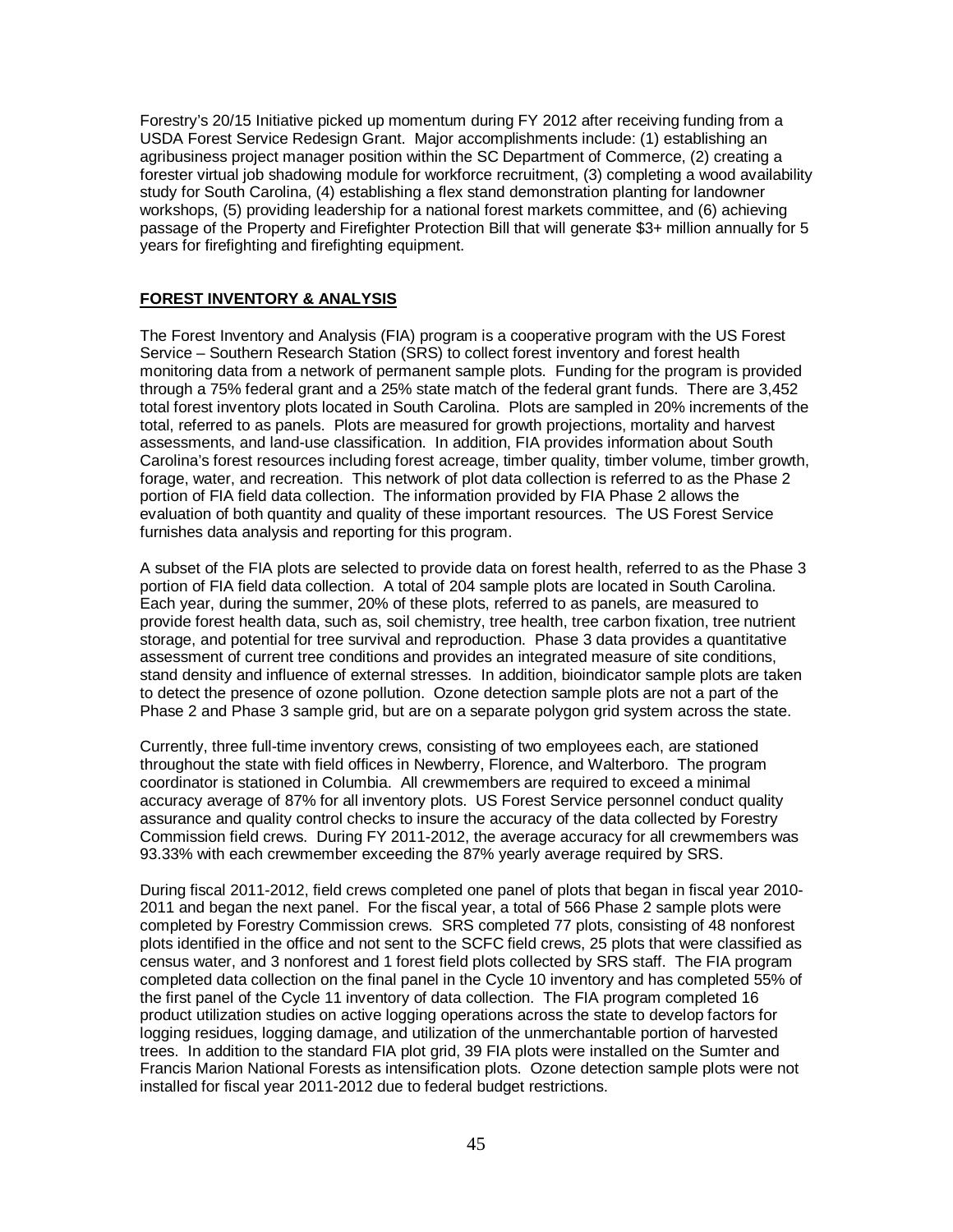The Forestry Commission FIA program completed the 10<sup>th</sup> inventory of the state in fiscal year 2012 under the National FIA plot design. Of the 13 southern states, South Carolina was the first state to complete the  $8<sup>th</sup>$  inventory (2001), the  $9<sup>th</sup>$  inventory (2006), and the  $10<sup>th</sup>$  inventory (2011). Subsequently, South Carolina is the first state in the nation to initiate the  $11<sup>th</sup>$  inventory. The SCFC FIA program is on schedule to complete the  $11<sup>th</sup>$  inventory measurements in five years, with December 2016 as a target date for completion. Data for the  $10<sup>th</sup>$  inventory are available online and the published report will be released by SRS in early 2013.

## **NURSERY AND TREE IMPROVEMENT**

The South Carolina Forestry Commission operates two Nursery and Tree Improvement (N&TI) facilities: Taylor Nursery in Edgefield County and Niederhof Forestry Center in Jasper County. The goal of the N&TI Program is to provide landowners with the highest-quality seed and seedlings available for timber production, wildlife habitat improvement, Christmas tree production, and restoration of valuable forested ecosystems.

## **TAYLOR NURSERY**

Taylor Nursery, located one mile east of Trenton, SC in Edgefield County, produces bare-root and containerized seedlings for South Carolina landowners. Originally named Ridge Nursery when built in 1958, the facility was renamed Taylor Nursery in 1981 when the main office complex was rebuilt following a fire. The new name was in honor of A. Brandon Taylor Jr., an Upstate industrial leader in wood treatment, who served as a Commissioner from 1961-1982 and Commission Chairman from 1975-1981. The nursery property, including office complex, roads, & irrigation pond, consists of 345 acres. 106 acres are under irrigation and used for seedling production.

The SCFC conducts a nursery survey annually to determine the number of seedlings planted in South Carolina. During FY 2011-2012, 46,409,224 pines and 1,059,015 hardwood and other seedlings were planted in South Carolina for a total of 47,468,239 seedlings from all nursery sources. This number is 7% higher than the 44.37 million seedlings reported planted in FY 2010- 2011. However, the number of seedlings planted in South Carolina remains about half the number of seedlings planted in FY 1999-2000 due to fewer acres of final harvest, lower timber stumpage prices and a slowdown in government cost-share funding.

Taylor Nursery distributed 3,129,015 pines and 185,417 hardwood and other seedlings in FY 2011-2012 for a total of 3,314,432 seedlings total. Of this total, 391,552 seedlings were sold out of state. The total amount distributed represents 94% of the total number of bareroot and containerized seedlings grown at Taylor Nursery. The SCFC sold 6.2% of the seedlings distributed in South Carolina this year from all public and private sources. Taylor Nursery is one of the primary producers of hardwood and longleaf pine seedlings in the state. The nursery has the capacity to grow over 2 million containerized longleaf seedlings, depending on germination rates.

In past years the SCFC has surveyed at least a 10% sample of seedling customers to determine general satisfaction with our seedlings and to target areas for improvement. This year the survey was e-mailed to all customers who supplied us with an e-mail address. Of the 552 surveys emailed out, 203 (37%) customers responded. The 2012 survey indicated that 95% of our customers were satisfied with our seedling quality and service. Of the customers who had a problem with their seedling order, 77% of the customers were satisfied with our response. Of the customer comments on returned survey forms, 66% of the comments were complimentary of the nursery program.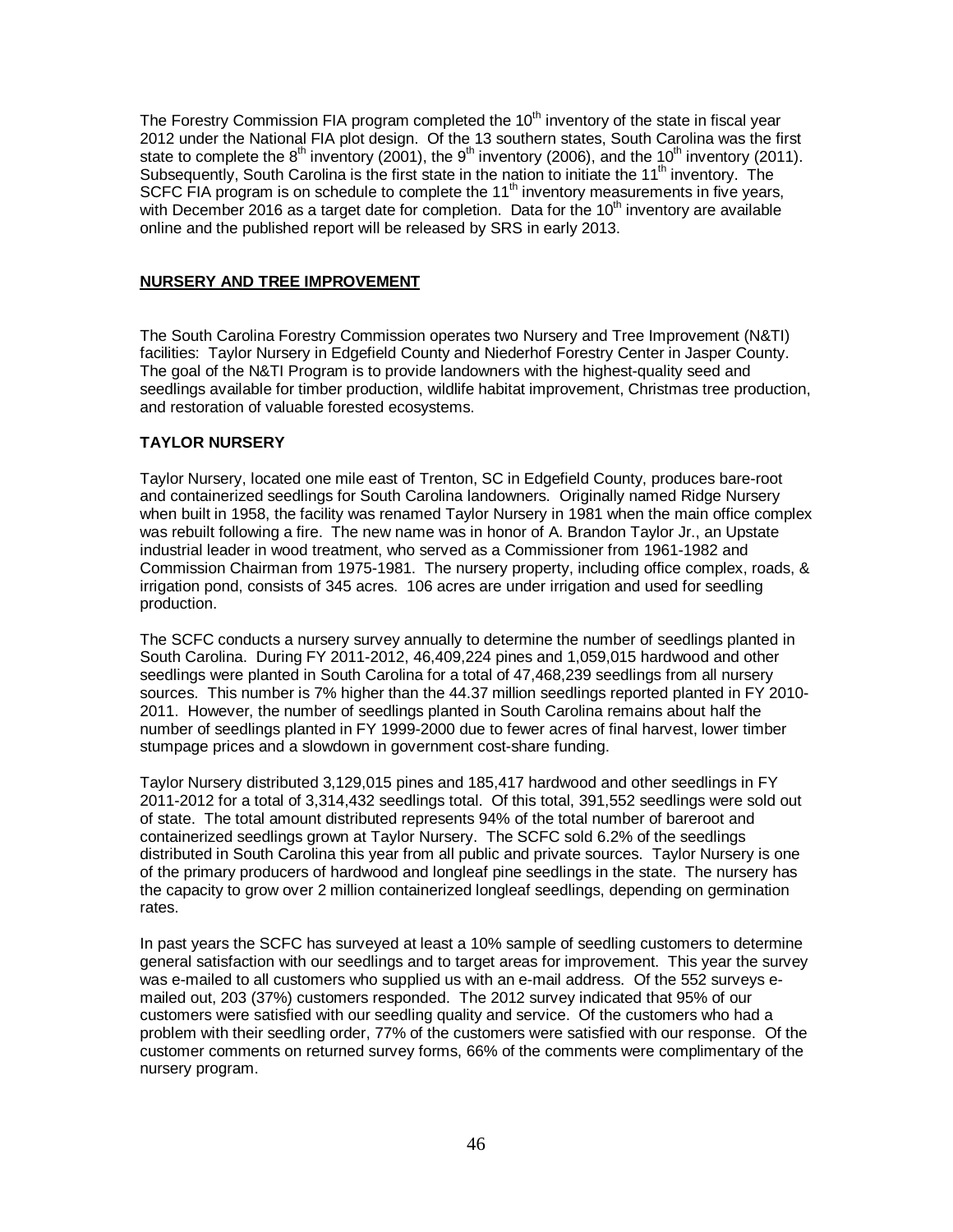Taylor Nursery keeps up-to-date with technology through association with the Auburn University Forest Nursery Management Cooperative, the Southern Forest Nursery Association and the Longleaf Alliance. Recent research studies conducted at Taylor Nursery include a herbicide toleration study to improve chemical control of hard-to-control weeds such as spurge, nut sedge and Poor-Joe.

## **NIEDERHOF FORESTRY CENTER**

Niederhof Forestry Center (NFC) is located on a 1,593-acre tract of land that the SCFC purchased on December 1, 1983. Originally part of the Hoover Plantation, a 3,950-acre plantation north of Tillman, SC, Niederhof was acquired to establish second-generation seed orchards and to provide areas for future advanced-generation orchards. NFC was located in an area of the state that is well known for good seed production and minimal frost and ice damage. The facility was named for Cam Niederhof, a Westvaco executive, who served as a SCFC Commissioner for 24 years.

NFC is staffed by a full-time Seed Orchard Manager with assistance as needed by Coastal Region staff. A Warden Technician I is assigned to NFC as part of his work duties when scheduled on-call on normal workdays. Additional personnel from the Edisto Unit assist as needed with seed orchard establishment and management. NFC attempts to operate solely based upon revenues generated through cone/seed sales and funding from research agreements.

Second-generation loblolly pine orchards were established from 1985-1989, totaling 322 acres; 30 acres of 1.5-generation longleaf pine were established from 1988-1992. NFC's loblolly orchards came into production in 1993 with some 4,542 bushels collected from both Coastal and Piedmont province orchards and the longleaf orchard has been in production since 2008. To date, some 59,074+ bushels have been collected. In 2004, as a result of budget cuts, a strategic change in goals for NFC resulted in the reduction of  $2^{nd}$ -generation orchards to 115.2 acres. It is worthy to note that during the years 1993-2005, NFC orchards consistently produced 25% of all second generation seed within the cooperative.

Third-cycle orchard establishment occurred between 2005-2011. These new orchards represent the culmination of over 40 years' breeding and testing work by our agency as part of the NCSU Cooperative Tree Improvement Program (NCSUCTIP) and will provide landowners in South Carolina with very high-quality genetically-improved seedlings that are specifically adapted to our state. There are 17.6 acres of coastal 3rd cycle loblolly pine orchard and 12.4 acres of piedmont  $3<sup>rd</sup>$  cycle loblolly pine orchard. The 2011 cone crop was the second crop harvested, primarily from 2 acres per orchard, yielding 10.5 bushels of cones.

Cone collection for 2011 yielded 2,059 bushels  $2^{nd}$ -generation loblolly pine, 10.5 bushels  $3^{rd}$ -cycle loblolly pine, and 215 bushels 1.5 generation longleaf pine. Seed processing generated 1,645.4 pounds 2<sup>nd</sup>-generation loblolly seed, 13.8 pounds of 3<sup>rd</sup>-cycle loblolly seed, and 161.95 pounds of longleaf seed. The 5.5 bushels of Virginia pine cones that were collected at Piedmont Forestry Center yielded 1.81 pounds of seed. NFC's annual sale of seed and pine cones generated  $$121,068.83$  in revenue: to date, Niederhof's  $2^{nd}$ -generation orchards have created additional revenue in the amount of \$1,708,685.30 from cone and seed sales.

Our six-year relationship with Cellfor provided the Forestry Commission with additional revenue opportunities while promoting valuable research through tree breeding activities. Cellfor was a full member of the NCSUCTIP and continued Cooperative breeding and testing at NFC, and had renewed their research agreement with the Forestry Commission through 2015. Unfortunately, in December 2011, Cellfor filed for creditor protection under the Companies' Creditors Arrangement Act, a Canadian court process analogous to the Chapter 11 process in the USA. Our relationship with Cellfor thus came to an end midway through this fiscal year.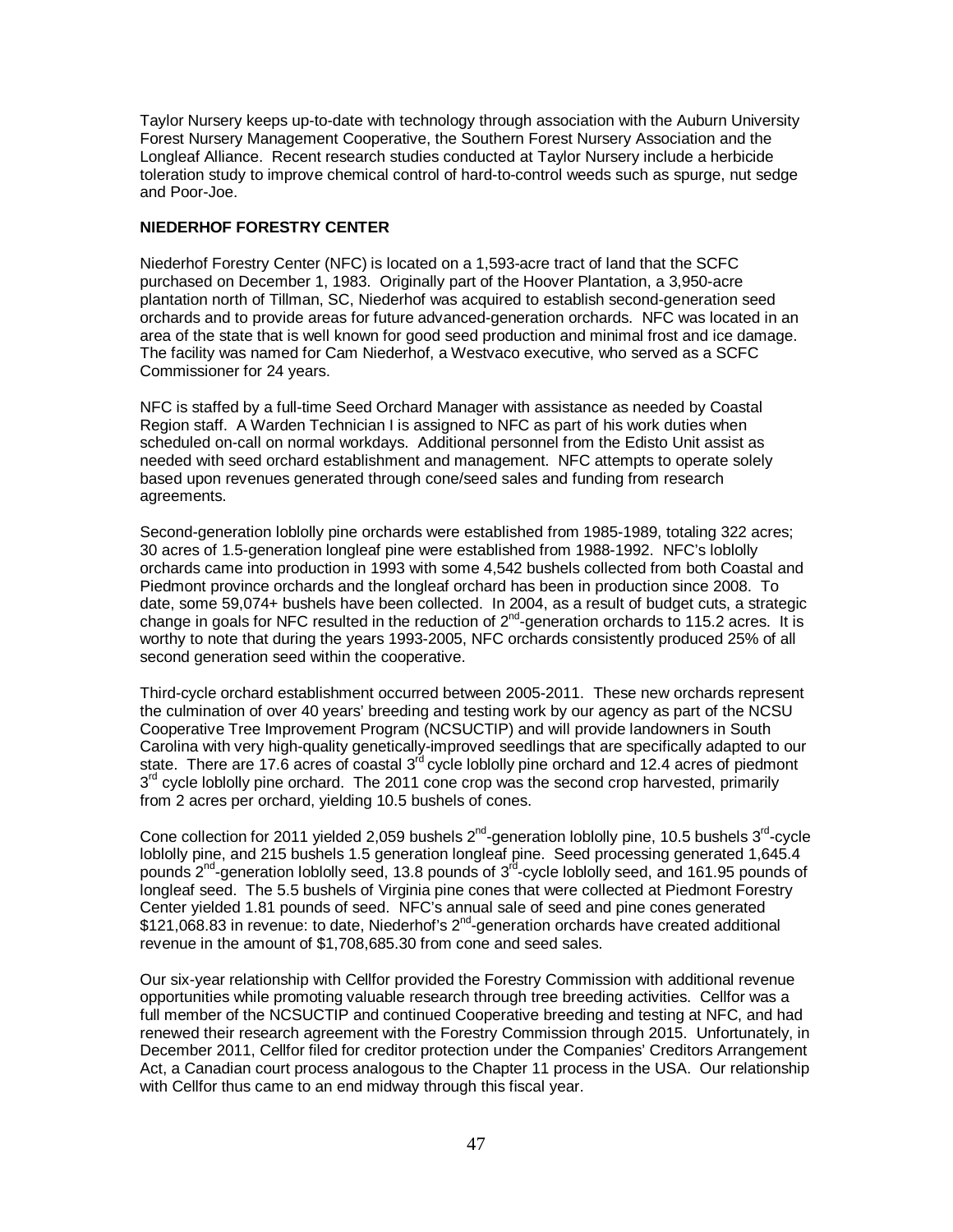NFC staff began a focused tree breeding effort this year to identify highly-productive crosses that will maximize timber production for landowners who are interested in intensive forest management. Utilizing NCSUCTIP data, crosses will be made among the top-rated selections from the Coastal and Piedmont orchards. The seedlings that result from these crosses will be field tested before decisions are made about marketing the selections to the public.

| <b>Land Ownership</b>             | <b>Pines</b><br><b>Planted</b> | <b>Hardwoods</b><br>& Others<br><b>Planted</b> | <b>Total Number</b><br>of Trees<br><b>Planted</b> | <b>Percent</b><br>of Total |
|-----------------------------------|--------------------------------|------------------------------------------------|---------------------------------------------------|----------------------------|
| Non-Industrial Private Landowners | 33,946,899                     | 642.714                                        | 34,589,613                                        | 72.9%                      |
| Forest Industry                   | 8,076,425                      | 39,400                                         | 8,115,825                                         | 17.1%                      |
| Corporate                         | 4,001,000                      | 351,715                                        | 4,352,715                                         | 9.2%                       |
| Government                        | 384,900                        | 25,186                                         | 410,086                                           | 0.9%                       |
| <b>Total</b>                      | 46,409,224                     | 1,059,015                                      | 47,468,239                                        |                            |

## **Tree Seedlings Planted by Landowner Classification 2011-2012**

#### **Source of Seedlings Distributed in South Carolina**

|                                     | <b>Pines</b>       | <b>Hardwoods</b><br>& Others | <b>Total Number</b><br>of Trees | <b>Percent</b><br>of Grand |
|-------------------------------------|--------------------|------------------------------|---------------------------------|----------------------------|
| <b>Nurseries in South Carolina</b>  | <b>Distributed</b> | <b>Distributed</b>           | <b>Distributed</b>              | <b>Total</b>               |
|                                     |                    |                              |                                 |                            |
| ArborGen (Bleinheim, SC)            | 19,025,075         | 575,150                      | 19,600,225                      | 41.3%                      |
| Weyerhaeuser                        | 14,272,909         | 11,000                       | 14,283,909                      | 30.1%                      |
| South Carolina Forestry Commission  | 2,766,115          | 156,765                      | 2,922,880                       | 6.2%                       |
| Total                               | 36,064,099         | 742,915                      | 36,807,014                      | 77.5%                      |
| <b>Nurseries Outside of South</b>   |                    |                              |                                 |                            |
| <b>Carolina</b>                     |                    |                              |                                 |                            |
| ArborGen (Belleville, GA)           | 2,927,725          | 35,800                       | 2,963,525                       | 6.2%                       |
| <b>Plum Creek</b>                   | 2,600,000          | 0                            | 2,600,000                       | 5.5%                       |
| Bodenhamer                          | 2,500,000          | $\Omega$                     | 2,500,000                       | 5.3%                       |
| <b>International Forest Company</b> | 1,542,650          | 239,500                      | 1,782,150                       | 3.8%                       |
| North Carolina Forest Service       | 653,000            | 18,800                       | 671,800                         | 1.4%                       |
| <b>Bell Brothers</b>                | 120,000            | $\Omega$                     | 120,000                         | 0.3%                       |
| Florida Division of Forestry        | 1,750              | 22,000                       | 23,750                          | 0.1%                       |
| Total                               | 10,345,125         | 316,100                      | 10,661,225                      | 22.5%                      |
| <b>Grand Total</b>                  | 46,409,224         | 1,059,015                    | 47,468,239                      | 100%                       |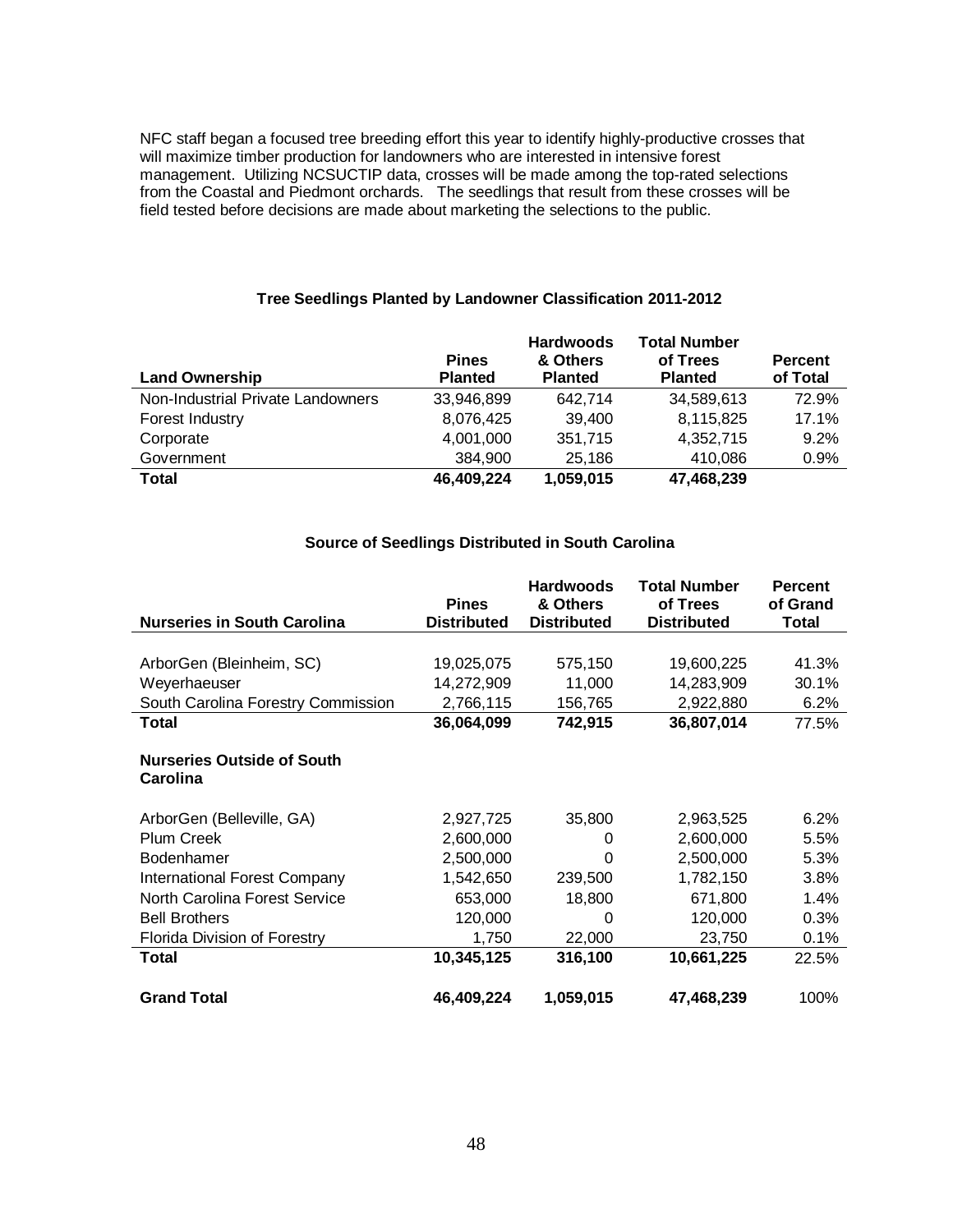## **State Nursery Seedling Production & Sales for FY 2011-20112**

|                                     | <b>Seedlings</b><br><b>Produced</b> | <b>Seedlings</b><br><b>Sold</b> | % Sold |
|-------------------------------------|-------------------------------------|---------------------------------|--------|
| <b>Species</b><br>Ash, Green        | 4,000                               | 1,590                           | 40%    |
| <b>Atlantic White Cedar CTR</b>     | 900                                 | 900                             | 100%   |
| <b>Baldcypress</b>                  | 15,000                              | 14,080                          | 94%    |
| Carolina Sapphire CTR               | 1,080                               | 1,080                           | 100%   |
| Cedar, Eastern Red                  | 50,930                              | 40,045                          | 79%    |
| <b>Clemson Greenspire CTR</b>       | 1,998                               | 1,998                           | 100%   |
| Crabapple, Southern                 | 3,980                               | 3,970                           | 100%   |
| Dogwood                             | 1,990                               | 1,990                           | 100%   |
| <b>Leyland Cypress CTR</b>          | 14,946                              | 10,944                          | 73%    |
| Loblolly Pine, Coastal 2nd gen.     | 88,130                              | 88,130                          | 100%   |
| Loblolly Pine, Coastal 2nd gen. SRS | 305,000                             | 305,000                         | 100%   |
| Loblolly Pine, Coastal 3rd gen      | 2,000                               | 2,000                           | 100%   |
| Loblolly Pine, Coastal Best Family  | 169,910                             | 169,910                         | 100%   |
| Loblolly Pine, Piedmont 2nd gen.    | 298,270                             | 298,270                         | 100%   |
| Loblolly Pine, Piedmont 3rd gen.    | 600                                 | 600                             | 100%   |
| Loblolly Pine, Piedmont Best Family | 255,025                             | 255,025                         | 100%   |
| Longleaf Pine                       | 300,000                             | 300,000                         | 100%   |
| Longleaf Pine, SRS                  | 189,000                             | 189,000                         | 100%   |
| Longleaf Pine Natural Stand CTR     | 1,040,000                           | 876,300                         | 84%    |
| Longleaf Pine Improved CTR          | 600,000                             | 600,000                         | 100%   |
| Oak, Cherrybark                     | 2,000                               | 1,990                           | 100%   |
| Oak, Gobbler                        | 7,000                               | 5,900                           | 84%    |
| Oak, Live                           | 8,500                               | 2,140                           | 25%    |
| Oak, Northern Red                   | 7,000                               | 2,640                           | 38%    |
| Oak, Sawtooth                       | 20,500                              | 12,340                          | 60%    |
| Oak, Swamp Chestnut                 | 7,500                               | 5,640                           | 75%    |
| Oak, White                          | 7,090                               | 7,090                           | 100%   |
| Oak, Willow                         | 2,990                               | 2,990                           | 100%   |
| Persimmon                           | 8,000                               | 6,940                           | 87%    |
| Plum, Chickasaw                     | 2,000                               | 2,000                           | 100%   |
| Redbud                              | 6,000                               | 2,040                           | 34%    |
| <b>Shortleaf Pine</b>               | 30,000                              | 25,410                          | 85%    |
| Sycamore                            | 6,000                               | 510                             | 9%     |
| Virginia Pine                       | 2,420                               | 2,420                           | 100%   |
| Virginia Pine Christmas Tree Stock  | 17,050                              | 16,950                          | 99%    |
| Walnut, Black                       | 2,100                               | 2,100                           | 100%   |
| <b>White Pine</b>                   | 36,580                              | 35,500                          | 97%    |
| Wire Grass CTR                      | 17,000                              | 17,000                          | 100%   |
| <b>Yellow Poplar</b>                | 2,000                               | 2,000                           | 100%   |
|                                     | 3,534,489                           | 3,314,432                       | 94%    |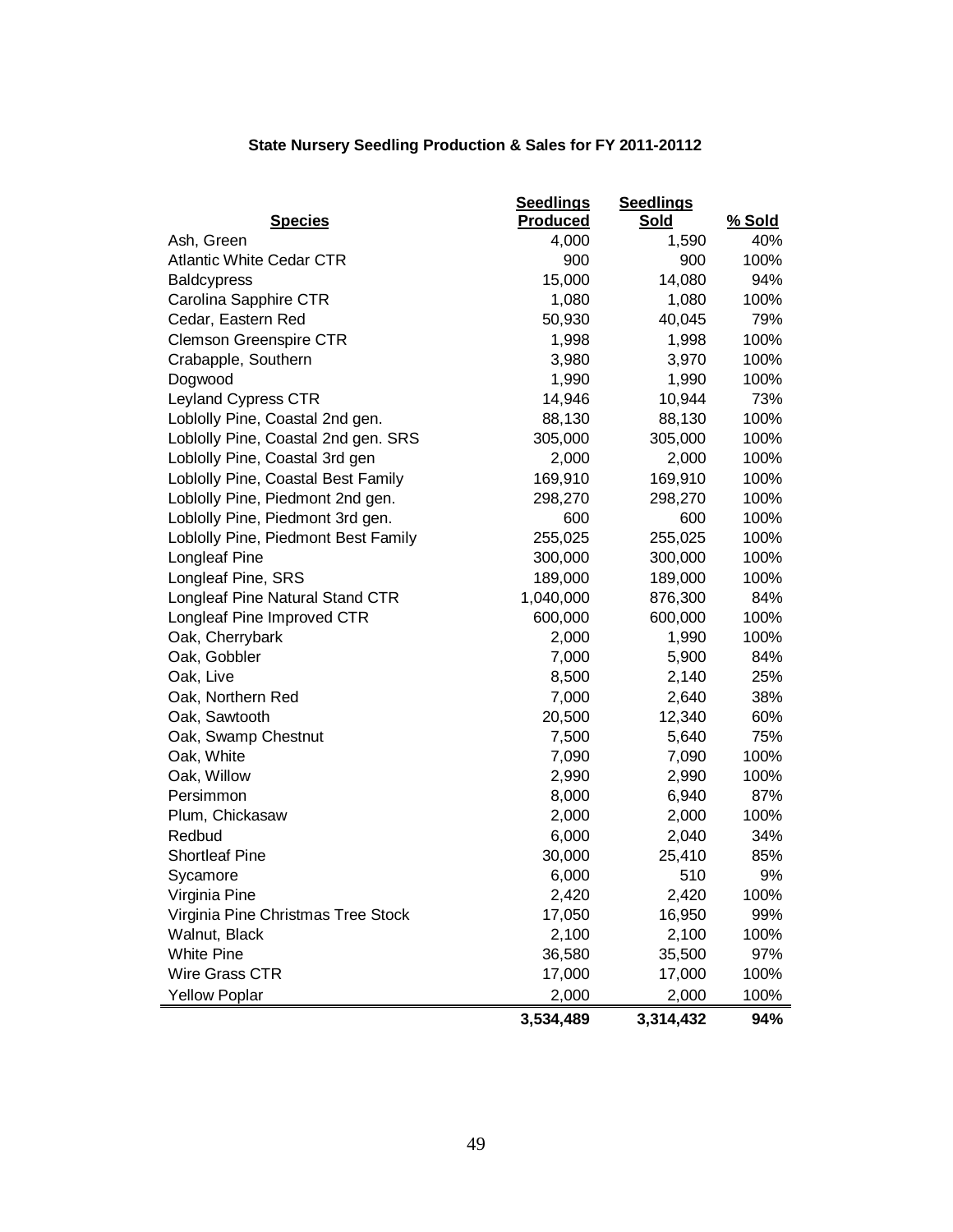#### **Seedling Distribution 1928-2012**

|                              | <b>Total State</b> |                          |         | <b>Total State</b> |                          |
|------------------------------|--------------------|--------------------------|---------|--------------------|--------------------------|
| Year                         | <b>Nurseries</b>   | <b>Total All Sources</b> | Year    | <b>Nurseries</b>   | <b>Total All Sources</b> |
| 1928-29                      | 142,000            | 142,000                  | 1970-71 | 31,940,000         | 54,541,000               |
| 1929-30                      | 148,000            | 148,000                  | 1971-72 | 23,678,000         | 41,357,000               |
| 1030-31                      | 986,000            | 986,000                  | 1972-73 | 30,978,000         | 45,239,000               |
| 1931-32                      | 976,000            | 976,000                  | 1973-74 | 28,443,000         | 42,306,000               |
| 1932-33                      | 996,000            | 996,000                  | 1974-75 | 40,082,000         | 55,997,000               |
| 1933-34                      | 1,031,000          | 1,031,000                | 1975-76 | 40,664,000         | 59,063,000               |
| 1934-35                      | 7,529,000          | 7,529,000                | 1976-77 | 39,795,000         | 59,238,000               |
| 1935-36                      | 23,000,000         | 23,000,000               | 1977-78 | 45,735,000         | 64,380,000               |
| 1936-37                      | 22,000,000         | 22,000,000               | 1978-79 | 43,010,000         | 65,937,000               |
| 1937-38                      | 11,192,000         | 11,192,000               | 1979-80 | 46,375,000         | 76,207,000               |
| 1938-39                      | 10,854,000         | 10,854,000               | 1980-81 | 53,513,000         | 86,420,000               |
| 1939-40                      | 12,244,000         | 12,244,000               | 1981-82 | 55,728,000         | 87,793,000               |
| 1940-41                      | 21,165,000         | 21,165,000               | 1982-83 | 47,799,000         | 86,265,000               |
| 1941-42                      | 10,275,000         | 10,275,000               | 1983-84 | 50,170,000         | 100,394,000              |
| 1942-43                      | 4,742,000          | 4,742,000                | 1984-85 | 51,636,000         | 107,718,000              |
| 1943-44                      | 5,663,000          | 5,663,000                | 1985-86 | 65,465,000         | 124,381,000              |
| 1944-45                      | 1,963,000          | 1,963,000                | 1986-87 | 73,555,000         | 157,523,000              |
| 1945-46                      | 6,402,000          | 6,402,000                | 1987-88 | 78,788,000         | 164,095,000              |
| 1946-47                      | 1,963,000          | 1,963,000                | 1988-89 | 55,052,000         | 153,450,000              |
| 1947-48                      | 11,357,000         | 11,357,000               | 1989-90 | 38,356,000         | 128,475,000              |
| 1948-49                      | 30,389,000         | 30,339,000               | 1990-91 | 29,297,000         | 102,384,000              |
| 1949-50                      | 29,502,000         | 29,502,000               | 1991-92 | 31,984,000         | 94,710,000               |
| 1950-51                      | 20,615,000         | 20,615,000               | 1992-93 | 22,665,000         | 84,287,000               |
| 1951-52                      | 16,619,000         | 16,619,000               | 1993-94 | 23,286,000         | 119,311,000              |
| 1952-53                      | 22,036,000         | 32,246,000               | 1994-95 | 16,154,000         | 90,336,000               |
| 1953-54                      | 36,210,000         | 42,852,000               | 1995-96 | 16,841,000         | 99,549,000               |
| 1954-55                      | 35,373,000         | 45,182,000               | 1996-97 | 16,058,000         | 99,439,000               |
| 1955-56                      | 34,414,000         | 42,932,000               | 1997-98 | 23,278,000         | 97,963,000               |
| 1956-57                      | 55,754,000         | 69,659,000               | 1998-99 | 17,955,000         | 94,539,000               |
| 1957-58                      | 60,846,000         | 93,369,000               | 1999-00 | 21,524,000         | 104,594,000              |
| 1958-59                      | 123,985,000        | 166,351,000              | 2000-01 | 20,095,000         | 90,346,000               |
| 1959-60                      | 147,146,000        | 187,516,000              | 2001-02 | 13,500,000         | 81,431,000               |
| 1060-61                      | 145,609,000        | 158,331,000              | 2002-03 | 9,376,000          | 69,989,000               |
| 1961-62                      | 71,892,000         | 83,844,000               | 2003-04 | 7,202,000          | 51,823,000               |
| 1962-63                      | 56,191,000         | 64,202,000               | 2004-05 | 8,563,000          | 47,243,000               |
| 1963-64                      | 51,446,000         | 62,424,000               | 2005-06 | 5,437,000          | 52,165,000               |
| 1964-65                      | 49,010,000         | 60,683,000               | 2006-07 | 4,206,000          | 50,900,000               |
| 1965-66                      | 42,311,000         | 56,529,000               | 2007-08 | 4,539,842          | 49,320,517               |
| 1966-67                      | 48,575,000         | 69,598,000               | 2008-09 | 4,739,783          | 43,692,314               |
| 1967-68                      | 39,970,000         | 58,812,000               | 2009-10 | 3,762,989          | 41,549,345               |
| 1968-69                      | 29,529,000         | 51,453,000               | 2010-11 | 3,629,610          | 44,374,915               |
| 1969-70                      | 31,415,000         | 49,203,000               | 2011-12 | 2,922,880          | 47,468,239               |
| <b>Total State Nurseries</b> |                    | 2,581,193,104            |         |                    |                          |
| <b>Total All Sources</b>     |                    | 5,065,082,330            |         |                    |                          |
|                              |                    |                          |         |                    |                          |

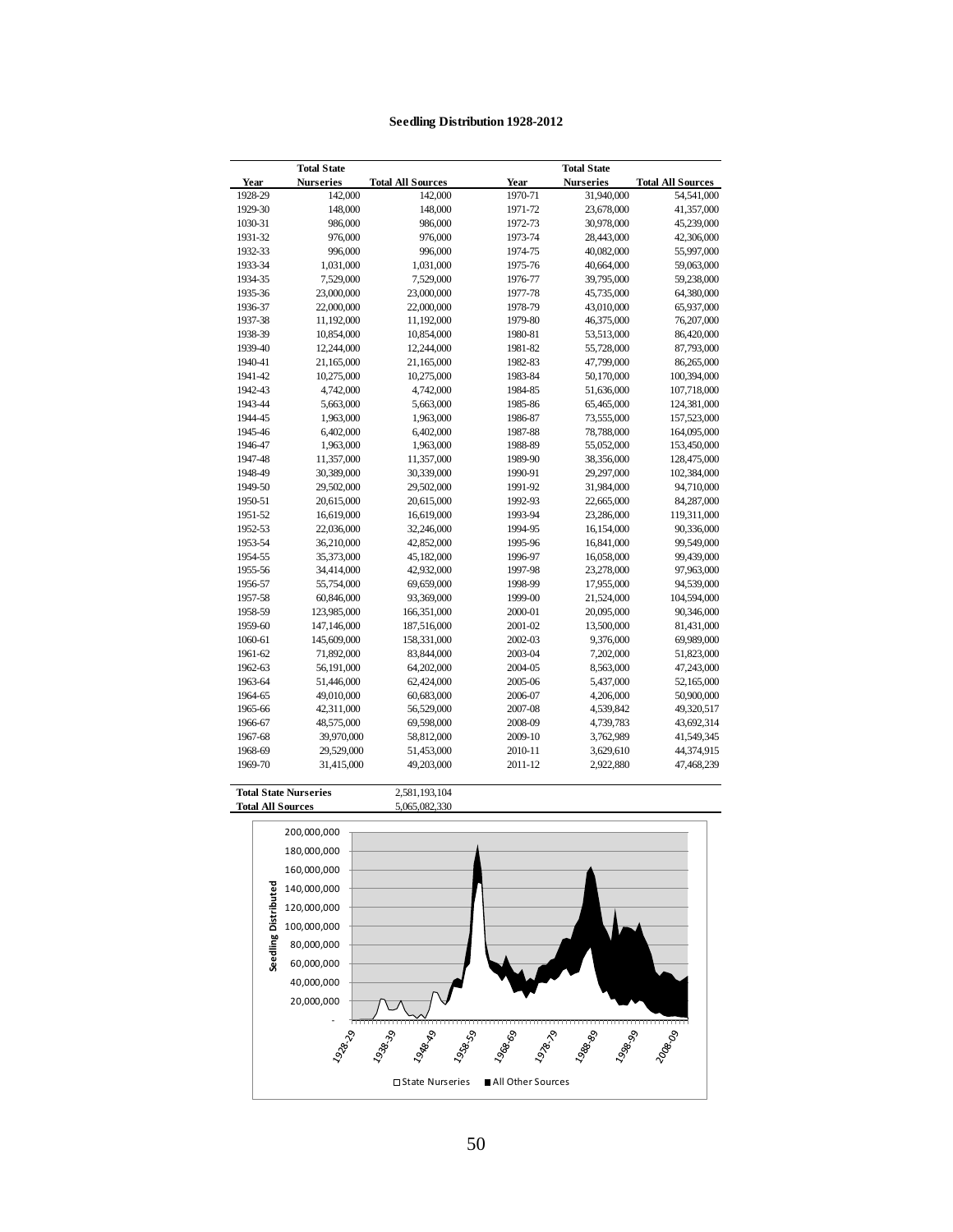## **SCFC Active Seed Orchards**

| <b>Orchard Type</b>                                | <b>Years Established</b> | <b>Acres</b>      |
|----------------------------------------------------|--------------------------|-------------------|
| <b>Creech Seed Orchard/Manchester State Forest</b> |                          |                   |
| <b>Genetic Diversity Archives (Clone Banks)</b>    | 1977-1983                | 25                |
| Coastal Loblolly Pine 1.0 Rust Resistant           | 1971                     | 5                 |
| Longleaf Pine 1.0                                  | 1971                     | $12 \overline{ }$ |
| Virginia Pine 1.0 (Creech)                         | 1980                     | 1.                |
| Virginia Pine 1.0 (Manchester)                     | 1986                     | $\overline{2}$    |
| Sawtooth Oak 1.0 Seedling                          | 1990                     | $\overline{c}$    |
| <b>Total</b>                                       |                          | 47                |
| <b>Niederhof Seed Orchard</b>                      |                          |                   |
| Cellfor Genetic Archives, 3rd Cycle                | 2008-2009                | 4.2               |
| Coastal Loblolly Pine 2.0                          | 1985-1988                | 68.3              |
| Piedmont Loblolly Pine 2.0                         | 1985-1988                | 63.1              |
| Longleaf Pine 1.5                                  | 1988-1990                | 30                |
| Longleaf Pine 1.5 Expansion                        | 2010-2011                | 1.6               |
| Loblolly Pine Breeding Orchard 3.0                 | 1997-2003                | 7.2               |
| Longleaf Pine Seedling Seed Orchard                | 1998                     | 8                 |
| Coastal Loblolly Pine 3.0                          | 2005-2011                | 17.6              |
| Piedmont Loblolly Pine 3.0                         | 2005-2011                | 12.4              |
| <b>Total</b>                                       |                          | 212.4             |
| <b>Coastal Seed Orchard</b>                        |                          |                   |
| Sycamore 2.0                                       | 1992-1995                | 4                 |
| Sweetgum 2.0                                       | 1992-1995                | 6                 |
| Willow Oak Seedling Seed Orchard                   | 1992-1995                | 1                 |
| Swamp Chestnut Oak Seedling Seed Orchard           | 1992-1995                | 1                 |
| Green Ash Seedling Seed Orchard                    | 1992-1995                | 3                 |
| Red Maple Seedling Seed Orchard                    | 1992-1995                | 1                 |
| Southern Red Oak Seedling Seed Orchard             | 1992-1995                | 2                 |
| White Oak Seedling Seed Orchard                    | 1992-1995                | $\overline{2}$    |
| <b>Total</b>                                       |                          | 20                |
| <b>Piedmont Seed Orchard</b>                       |                          |                   |
| White Pine 1.5                                     | 1991-1993                | 12                |
| Virginia Pine 1.0                                  | 1993                     | 3                 |
| Northern Red Oak Seedling Seed Orchard             | 1993-1995                | $\overline{2}$    |
| <b>Total</b>                                       |                          | 17                |
| <b>Grand Total</b>                                 |                          | 296.4             |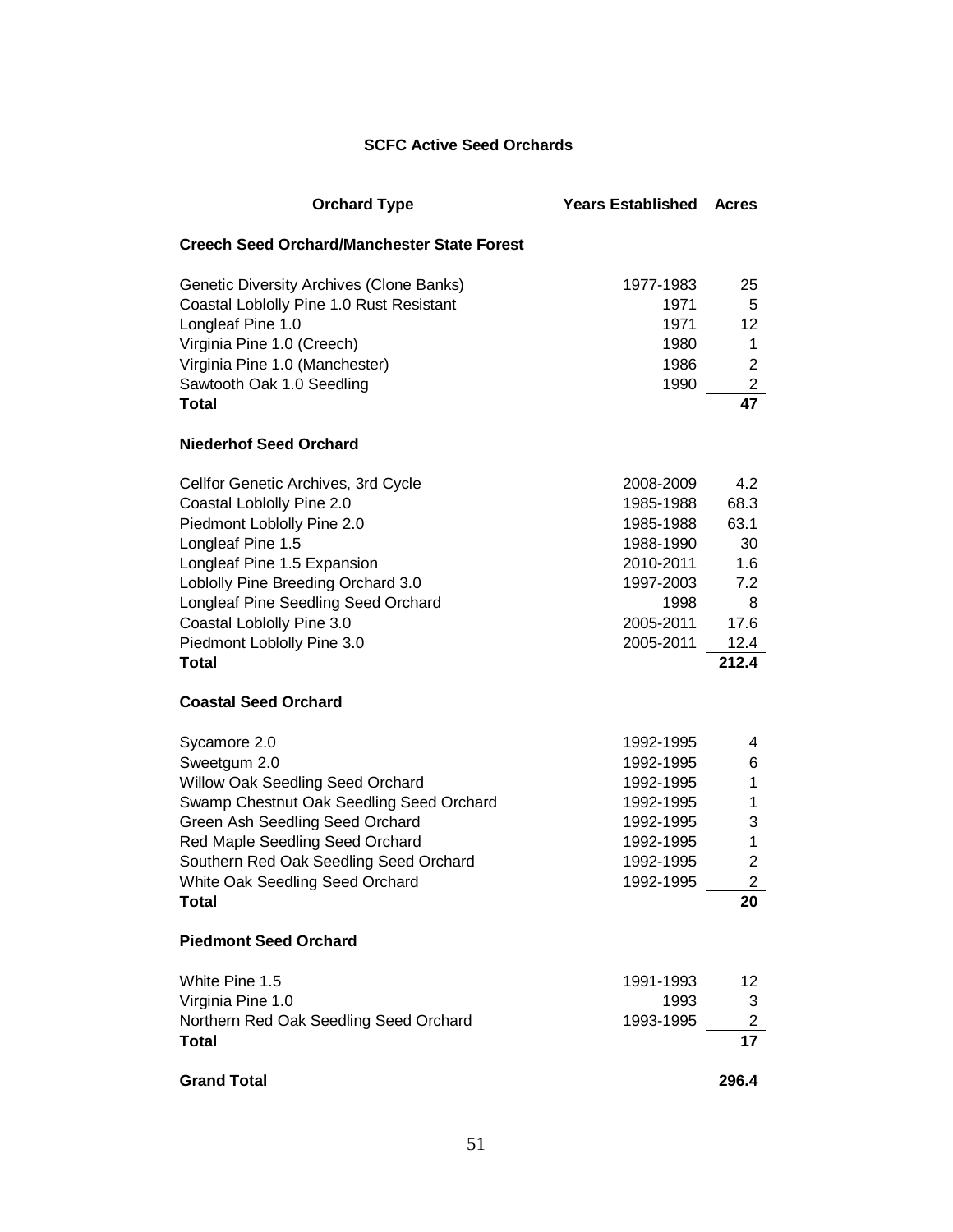## **ENVIRONMENTAL MANAGEMENT**

The Environmental Management Section is responsible for the development and implementation of South Carolina Forestry Commission programs that are related to the environmental protection of forest and associated natural resources. Issues that are addressed include the protection of water quality, site productivity, endangered species, and unique ecosystems.

#### **BMP Implementation Monitoring**

Compliance with Best Management Practices (BMPs) related to timber harvesting was 98.6% for 2007-2008, demonstrating continual improvement since monitoring began in 1990. Compliance for harvesting BMPs was 84.5% in 1990, 84.7% in 1991, 89.5% in 1994, 91.5% in 1999, 94% in 2001, and 98% in 2005. Evaluation of difficult and borderline sites by a review team of outside experts resulted in 91.3% agreement, showing strong consensus on BMP implementation and identification of potential water quality impacts. The next round of compliance monitoring data for 150 sites has been collected and analysis is underway.

## **BMP Education/Training Program**

BMP training and education are essential to the success of the Forestry Commission's nonregulatory BMP program. During this fiscal year, 1,868 contact hours of training were held across the state for loggers, landowners, contractors, and forest resource professionals. Included in these meetings were six workshops for the Timber Operations Professional (TOP) logger training and education program. BMP Foresters participated in 29 programs reaching 628 individuals.

## **Courtesy Exam Program**

The S.C. Forestry Commission's BMP Foresters, located in each of the three operating regions of South Carolina, offer courtesy BMP exams to landowners, foresters, and timber buyers. The BMP Forester makes site-specific BMP recommendations to follow while conducting forestry activities. During the 2011-2012 fiscal year, the BMP Foresters provided assistance on 412 sites and completed 212 courtesy exams. BMP Foresters also conducted 63 hours of aerial observation for active forestry operations and responded to 31 complaints.

#### **Environmental Issues and Ecosystem Services**

The Environmental Management Section monitored issues related to endangered species, wetlands, carbon sequestration, and biomass harvesting. BMP Foresters are available to provide information and assistance to SCFC personnel, forestry professionals, and landowners. This assistance may include site visits, cooperation with other agencies, and assistance on state lands. BMP Foresters also provide forestry expertise to organizations and agencies addressing policy and regulation related to these issues.

#### **Cooperation with Other Agencies**

Programs related to environmental protection of forest resources require close cooperation with other agencies. S.C. Forestry Commission has a Memorandum of Understanding with S.C. Department of Health and Environmental Control (DHEC) addressing cooperation on water quality issues. The Environmental Management Section serves as technical authority on silvicultural activities, and cooperates with DHEC on evaluation and remediation of possible impacts. In March 2010 SCFC entered a Memorandum of Understanding with the US Army Corps of Engineers to better serve forest landowners and jointly address silvicultural issues in jurisdictional wetlands. BMP Foresters often work with DHEC and the U.S. Army Corps of Engineers when those agencies have regulatory authority over issues which may affect forestry operations, such as wetlands and navigable waterways. BMP Foresters also provide assistance with planning and implementation of Best Management Practices on public lands managed by other agencies.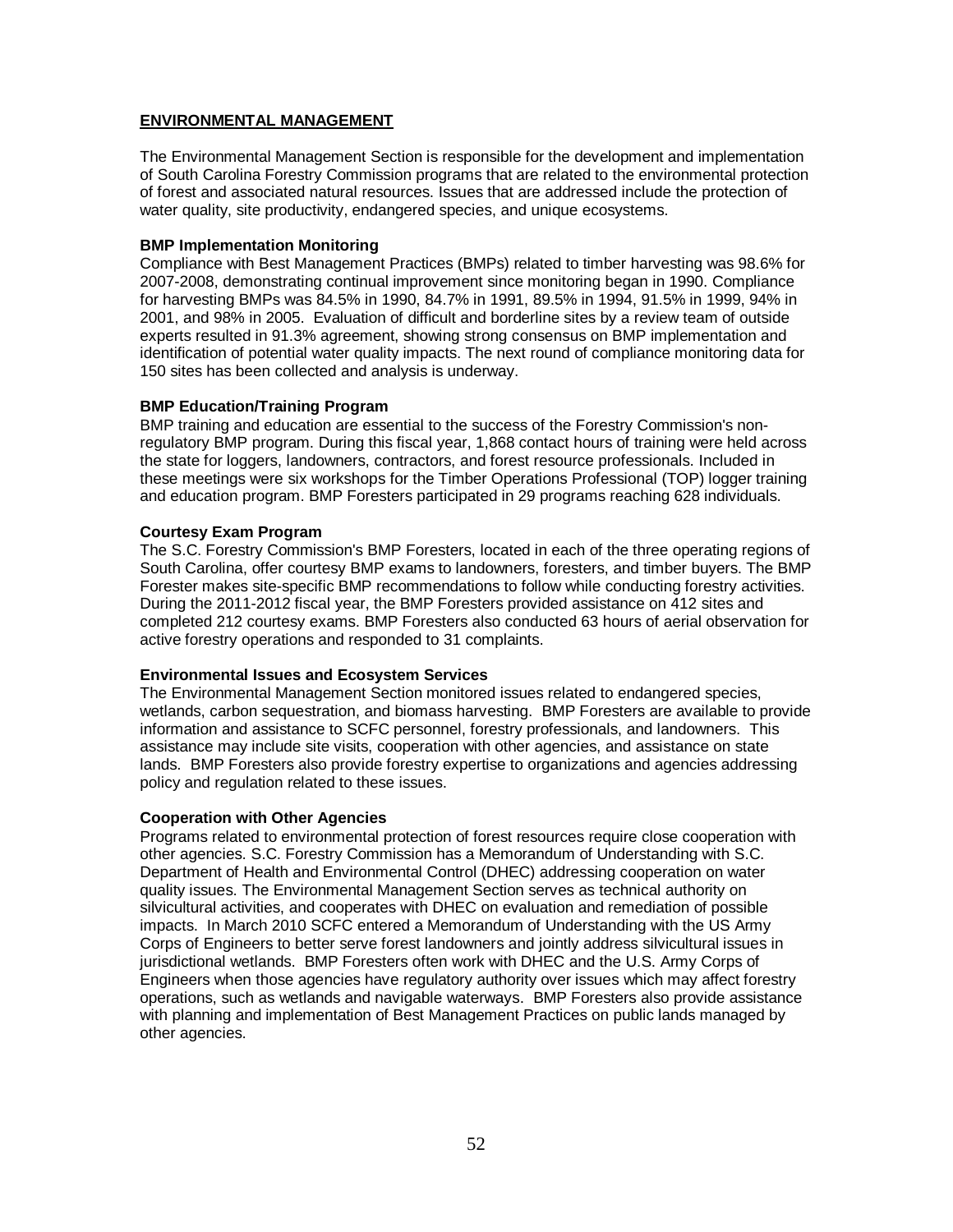## **TECHNOLOGY DIVISION**

An internal reorganization in FY07 established the Technology Division. This Division comprises of the Information Technology Section, Geographic Information Systems (GIS) Section, Communications Section, and Dispatch Operations Section.

## **INFORMATION TECHNOLOGY**

The Information Technology Section is responsible directly and indirectly for the maintenance, support, and security of the agency's local and wide area networks; nine (9) Windows Server 2003 Servers; one (1) Windows NT Server; network storage devices; computers and laptops in use by over 150 employees; software applications; and implementation of various initiatives to support agency operations and programs.

Due to severe budget cuts the agency purchased only 17 desktops and 8 laptops in FY 2012. These were associated with new grant funded positions; to replace laptops that were over 6 years old; desktop models experiencing a high failure rated due to a defective component on their motherboard; severely damaged by lightning; or to upgrade mission critical workstations to Windows 7 OS. Six (6) new Windows Server 2008 R2 servers were purchased to begin replacing 8 and 9 year old Windows Server 2003 servers running the agency's computer aided dispatch, records management, and other mission critical applications.

Three separate fiber connections between the Columbia Headquarters building and the Division of State Information Technology (DSIT) were combined over one fiber circuit in July, 2011. This eliminated the need for electrical equipment between these two locations. This circuit should be more reliable during commercial power failures as both ends have battery and generator backup power sources to keep it operational. The agency also saw a \$200-300 per month savings in combining these circuits.

The wide area network connection between Columbia and Newberry was upgraded from an MPLS Layer 2 to a Layer 3 connection in June, 2012. This will allow data traffic from Newberry to the other regions and dispatch centers to bypass Columbia and provide additional redundancy to the Newberry connection. The State's MPLS network can bypass bottlenecks or sections experiencing an outage. The real benefits of a Layer 3 connection will be seen when the agency implements a new radio communications system later this year that will be based on Internet protocols (IP). An IP-based radio system offers more flexibility and redundancy so there isn't such a critical single point of failure. All network connections between the three (3) dispatch centers and Columbia Headquarters will now be a Layer 3 connection to take full advantage of the redundancy, features and functionality an IP based radio system will have to offer.

This section is also responsible for following the South Carolina Information Security Policy which contains a set of guidelines to ensure the State's assets are maintained in a secure, reliable, and sustainable environment. In cooperation with the South Carolina Information Sharing Analysis Center (SC ISAC) and through a grant from the Department of Homeland Security, a network packet sniffer is installed on the agency's network. This device helps in identifying when agency computers and servers may be infected with viruses, Trojans, and other malware.

## **GIS**

Major projects for the GIS Section this year was the conversion, distribution, and creation of a statewide mosaic of the 2011 National Agriculture Imagery Program (NAIP) aerial photography; addition of statewide, high resolution pipeline data, updating 9-1-1 roads, fire stations and NWS weather zone layers for the agency's computer aided dispatch system (CADS); and updating a statewide parcel layer.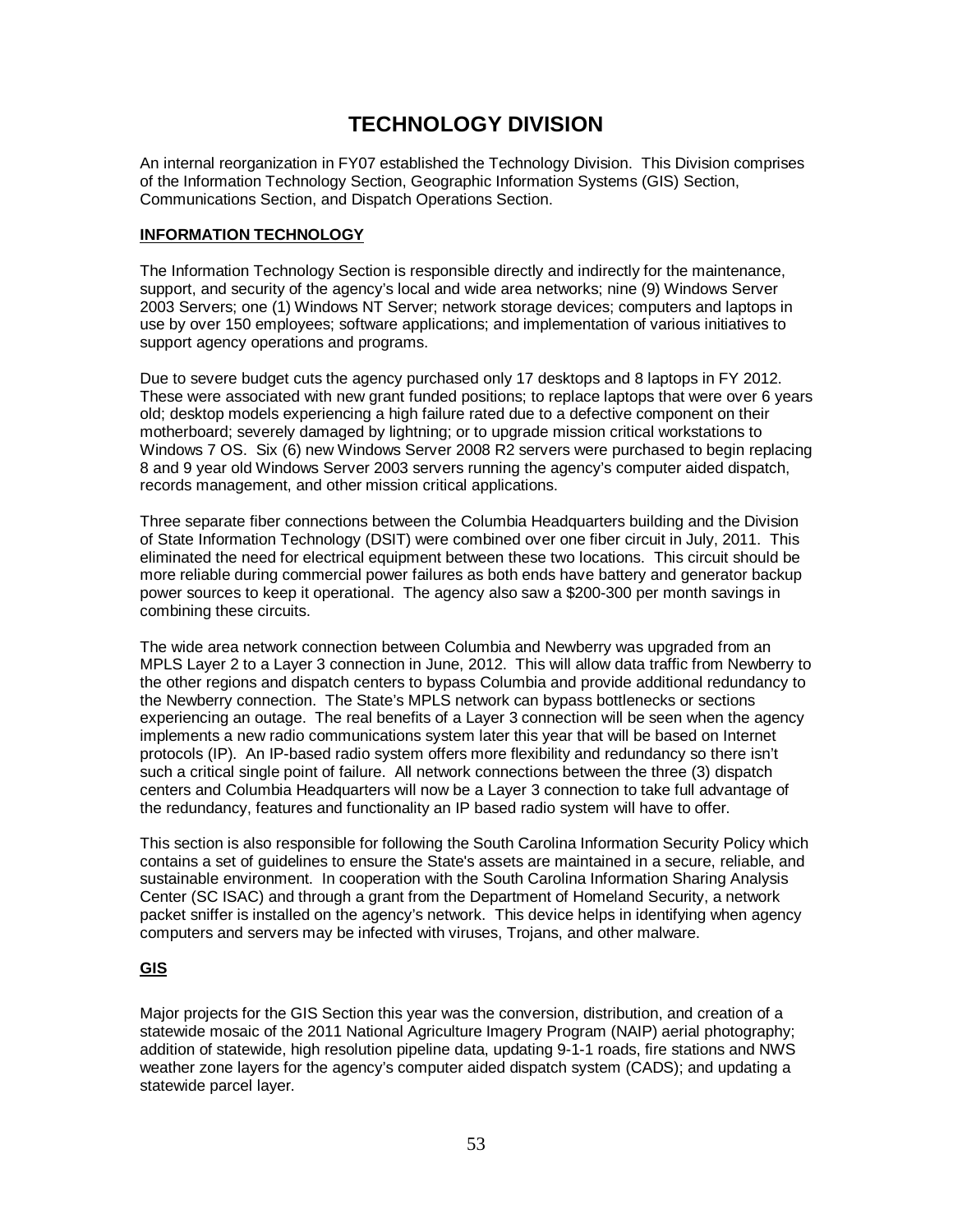NAIP is a federal program that provides true color, leaf-on aerial photography of the state. County mosaics of the spring, 2011 aerial photography were converted to JPEG 2000 file format and State Plane coordinate system. DVDs of the 2011 NAIP county mosaics were created and distributed to field personnel. To provide a more seamless operation in CADS mapping applications, the county mosaics were merged into a single image of statewide coverage.

CADS utilize commercial and county 9-1-1 roads and address layers for locating and calculating the closest available resources to wildfires and other incidents. The GIS Section was involved in testing the new county 9-1-1 roads and address data and making the various modifications to incorporate it into CADS. With assistant from the GIS Coordinating Council, the agency is receiving parcel data from a majority of counties in the state. The GIS Section merged individual county data into a statewide layer in the agency's GIS Server. This information will save the agency time and money by allowing personnel to identify property ownership and boundary lines without having to visit individual county tax offices.

The Forestry Commission was provided "confidential" pipeline data from the US Department of Transportation Pipeline & Hazardous Materials Safety Administration for use in its computer aided dispatch system. This statewide, high resolution data of major underground pipelines and operator contact information is being used to warn dispatchers when an incident is within  $\frac{1}{2}$  of a pipeline. Dispatchers can then notify the first responders of this potential hazard and contact the pipeline operator if necessary.

The 2011 NAIP aerial photography, Internet searches, county parcel data, and Google's Street View were use to verify existing and identify new fire stations in the state. Fifty-nine (59) new fire stations were found since the last statewide survey was conducted in 2009. This data included several future sites for fire stations found in the county parcel data and a few that may have been closed due to budget cuts.

The National Weather Service (NWS) added a Berkeley County Tidal Fire Weather Forecast Zone on March 19, 2012. This required updating the associate map layer in the computer aided dispatch system. This layer is used to populate burn notification weather fields and calculate smoke management guidelines compliance. Other NWS Forecast Zones that split counties were also cleaned up to better match NWS GIS boundaries.

Development of an Enterprise GIS System to support USDA Forest Service Spatial Accomplishment Reporting requirements and BMP program continued this year. GIS Server software was upgraded to version 10 to better support a spatial database and mobile GIS application for field personnel to capture forest management activities and to develop management plans and maps. As time and funding permits, this Enterprise GIS System will also be utilized for agency property management; wildland and urban interface planning; fire management applications; state forest and state lands management; natural disaster survey and recovery work; and possible an agency GIS presence on the Internet.

A graduate level GIS internship program with the University of South Carolina was established in 2006. This program provides an opportunity for students to be exposed to state government activities and utilize GIS technology in a real world setting. At the end of FY12, the intern position was refilled with the responsible for entering stewardship plan data for the agency's geodatabase; updating layers for the agency's computer aided dispatch system; and GIS support of various fire management programs. The intern also assisting in the development of training material associated with upgrading users to ESRI ArcGIS 10.1.

#### **COMMUNICATIONS**

The agency maintains approximately 555 mobile radios, 7 base stations, 28 repeaters, and 300 portable radios. All FCC licenses and equipment in the field were reprogrammed to narrowband VHF radio frequencies in FY 2012 to meet a Federal Communications Commission's January 1, 2013 narrowbanding deadline. In conjunction with reprogramming radios to narrowband frequencies, numerous other changes were implemented to help reduce known interference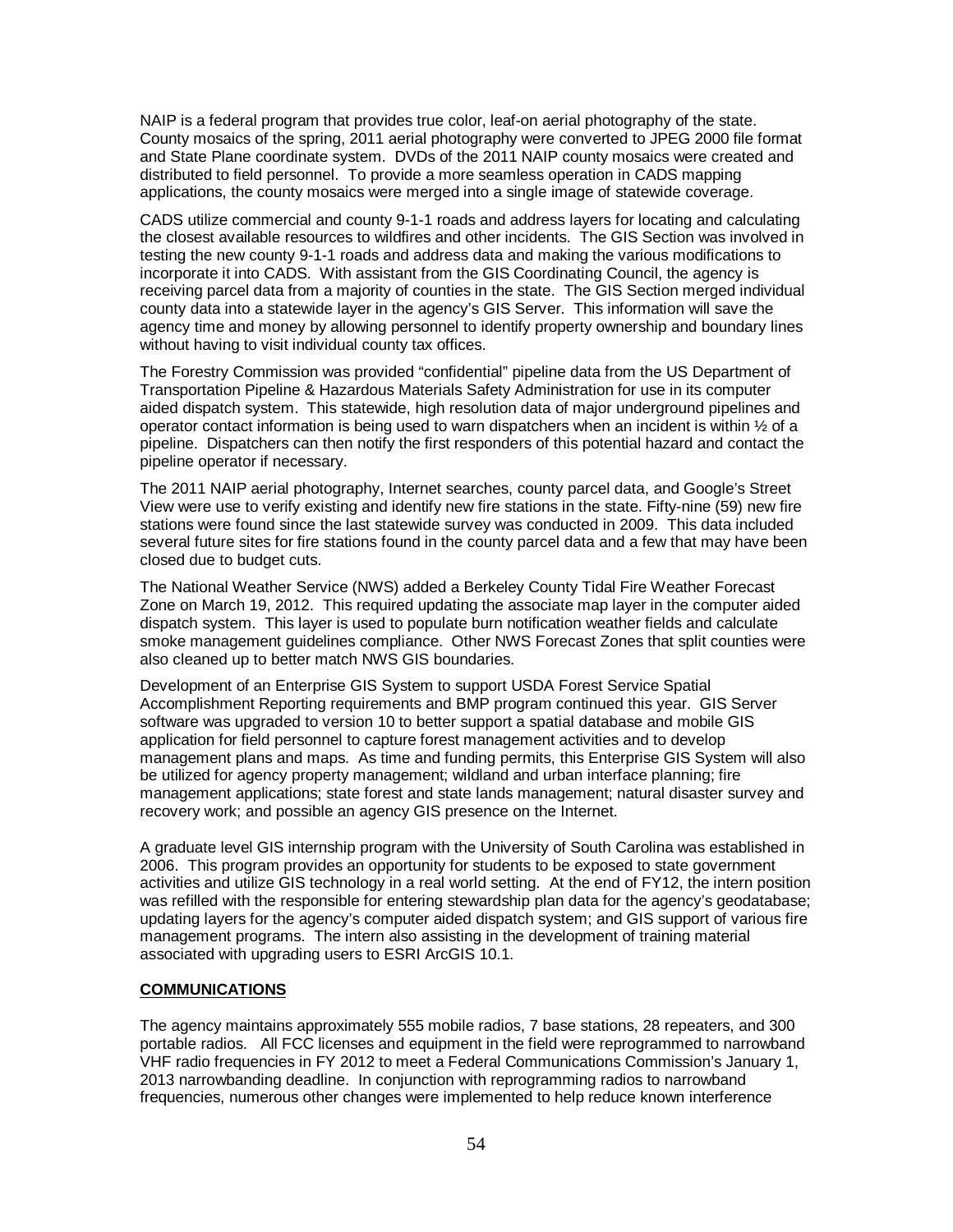issues. Six (6) statewide frequencies were identified to be used as tactical channels to replace individual region tactical channels.

Two new repeaters were added the agency's VHF two-way radio system in FY 2012. Okeetee Repeater in Jasper County came on line in September, 2011. This repeater is located on a new Jasper County radio tower using part of the Okeetee Fire Tower site. Okeetee will fill in coverage holes in lower Jasper County and serve as a backup to the Beaufort and Hampton repeaters. New Zion Repeater in Clarendon County came on line in June, 2012. This repeater is located on a commercial radio tower along the Clarendon and Williamsburg county line near Workman. New Zion will improve communications in an area between five (5) existing repeaters (Florence, Brittons Neck, Andrews, Vance and Catchall). This should greatly improve radio communications for Clarendon, Lower Sumter, Western Williamsburg and Upper Berkeley counties.

The agency maintains 46 Palmetto 800Mhz radios for Law Enforcement Officers; Hurricane Evacuation; and Incident Management Teams for better interoperability with other Federal, State, and local agencies. One mobile radio is being used as a base station that is incorporated with the agency's dispatch centers. Two 800Mhz radios are installed in agency aircraft that are utilized to monitor Hurricane Evacuation routes along the coast. In January, 2012 these radios were reprogrammed as part of a statewide rebanding of the Palmetto 800Mhz service. This frequency shuffle is designed to cut down on interference between Public Safety and Private Carrier operators using the 800Mhz frequency spectrum. The cost of this work was paid for through a settlement reached between the FCC and SPRINT/Nextel Wireless.

The agency ended a 20 year relationship with alphanumeric pagers by replacing them with Verizon pager/phones in October, 2011. As an emergency response/public safety agency, Verizon offered the agency a \$3.00/month/device wireless plan that provides unlimited text messaging, unlimited mobile-to-mobile calling to agency Verizon phones, and unlimited access to Verizon's Enterprise Messaging Access Gateway (EMAG). In addition to a potential \$35,000 annual savings, statewide coverage is provided by a single vendor. Access to EMAG also allows pages sent from other applications (i.e. computer aided dispatch and third-party software) to bypass various filters and gateways on the Verizon's system assuring the text message will not be blocked as spam.

The Communications and Dispatch Section is in the process of replacing the agency's "end-oflife" analog radio dispatch consoles and phone systems with Radio over IP and Voice over IP dispatch consoles. Products in this area have matured over the past few years and become less proprietary – important features for reliability and interoperability for mission critical communications. With the assistance of federal grants, it is anticipated that a contract will be awarded in August, 2012 and equipment installed by the end of 2012.

#### **DISPATCH OPERATIONS**

The Forestry Commission operates three (3) dispatch centers that handle about 50,000 phone calls for burn notifications and reporting of wildfires. On July 1, 2005 (i.e. FY 2006), the agency went "live" with a new computer aided dispatch and records management systems. These systems replaced a custom developed application implemented in 1996. Federal funds from the National Fire Plan and other grants were used to fund this new system.

Utilizing commercial, "off-the-shelf" dispatching software from Logistic Systems, Inc., the system incorporates many of the features and functionality of 9-1-1 dispatch systems. This system determines the closest available resource based on road mileage and travel speeds; automates the notification of personnel of wildfires; alerts dispatchers when certain dispatching timeframes are exceeded; allows for the utilization of automated vehicle location (AVL) technology; and automates the compliance issues with smoke management regulations on forestry, wildlife and agricultural burn notifications.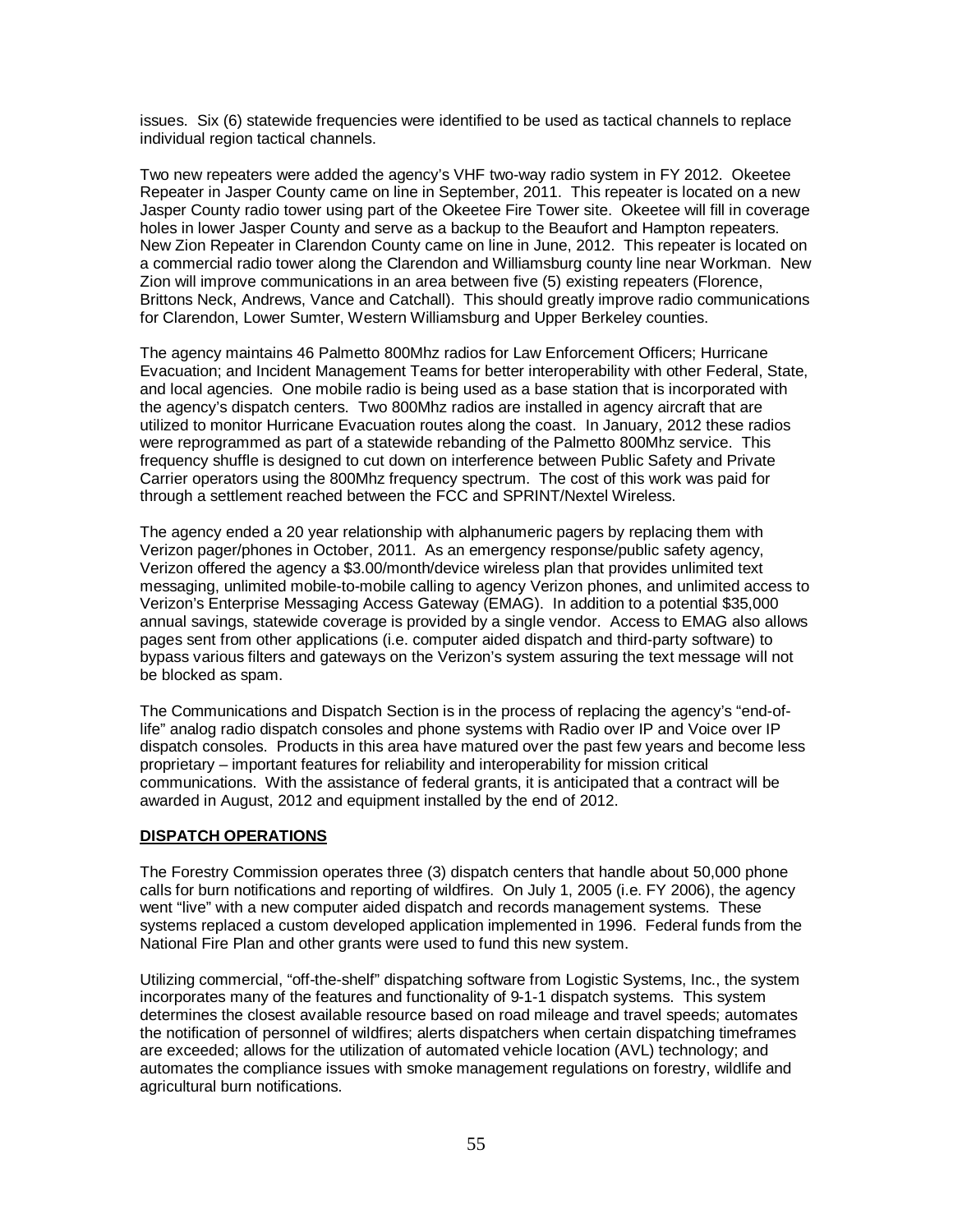As a performance measure in the Forestry Commission's Accountability Report, the average time from receiving the wildfire call and assigning a firefighter (i.e. Dispatching) has been cut almost in half compared to the old software average -- prior to FY 2006 (see table below). The processing of smoke management notifications has also decreased by 36% compared to the FY 2005 average. These time savings can be attributed to the new dispatch software's automation of dispatching and compliance with smoke management guidelines.

|                 |            |     |           | <b>Fiscal Year Average Dispatching Times (Minutes)</b> |     |     |     |     |     |
|-----------------|------------|-----|-----------|--------------------------------------------------------|-----|-----|-----|-----|-----|
| <b>TIMES</b>    | <b>200</b> | 200 | 200<br>6* | 200                                                    | 200 | 200 | 201 | 201 | 201 |
| Dispatchi<br>ng |            |     |           | 5.10 6.33 4.18 3.56 3.53 3.22 3.13 3.39 3.28           |     |     |     |     |     |

### **SUMMARY AND COMPARISON OF DISPATCH TIMES FOR FISCAL YEAR 2004 through 2012**

\*New software implemented in FY 2006

#### **SUMMARY AND COMPARISON OF SMOKE MANAGEMENT NOTIFICATIONS PROCESSING TIMES FOR FISCAL YEAR 2004 through 2012**

| <b>TIMES</b>          | <b>Fiscal Year Average Notification Processing Times</b><br>(Minutes) |          |           |      |          |                      |     |      |      |
|-----------------------|-----------------------------------------------------------------------|----------|-----------|------|----------|----------------------|-----|------|------|
|                       | 200<br>4                                                              | 200<br>5 | 200<br>6* | 200  | 200<br>8 | 200<br>9             | 201 | 201  | 201  |
| Processing<br>$T$ ime | 4.16                                                                  | 4.61     | 3.49      | 2.81 |          | $3.00$   3.13   3.21 |     | 2.97 | 2.94 |

\*New software implemented in FY 2006

The dispatching software includes applications that allow for remote, real-time access to wildfire, prescribed fires, and resource activity. Fire Managers and Fire Information Officers have access to current information for command and control functions and media requests. Using virtual private network (VPN) connections through the Internet or cellular wireless broadband services, agency personnel in the field have real-time access to dispatching activity throughout most of the state or nation.

An interface was added to the computer aided dispatch system that generates an export file containing current smoke management burn notifications and wildfires every 5 minutes. This export file is uploaded every 10 minutes to the agency's website and incorporated in a web mapping application for public access. Data is also exported to the US Forest Service Southern High Resolution Modeling Consortium for use in air quality, fire control, smoke modeling, and impact mitigation work. Copies are also uploaded to the SC Geographic Information Council to share with state agencies like DHEC (Air Quality Division), the SC Emergency Management Division and others. Several counties and consulting firms are interested in this information for various situation awareness applications they are developing in-house.

A new automated burn notification system hosted by SPIRIT Telecom was implemented November 1, 2010 to replace an in-house, 16 year old, "end-of-life" system. This new system generates an e-mail with the individual's notification information attached as a .wav audio file. The e-mail subject line contains the caller's phone number and caller ID information allowing for easier search capability. A copy of each notification can also be sent to an e-mail address for local access by fire departments or 9-1-1 Centers. Other key improvements are the ability to quickly add or modify messages used in the system, system management through a secure web portal, and increased call capacity. This new system handled a record setting 452,224 calls in Fiscal Year 2012.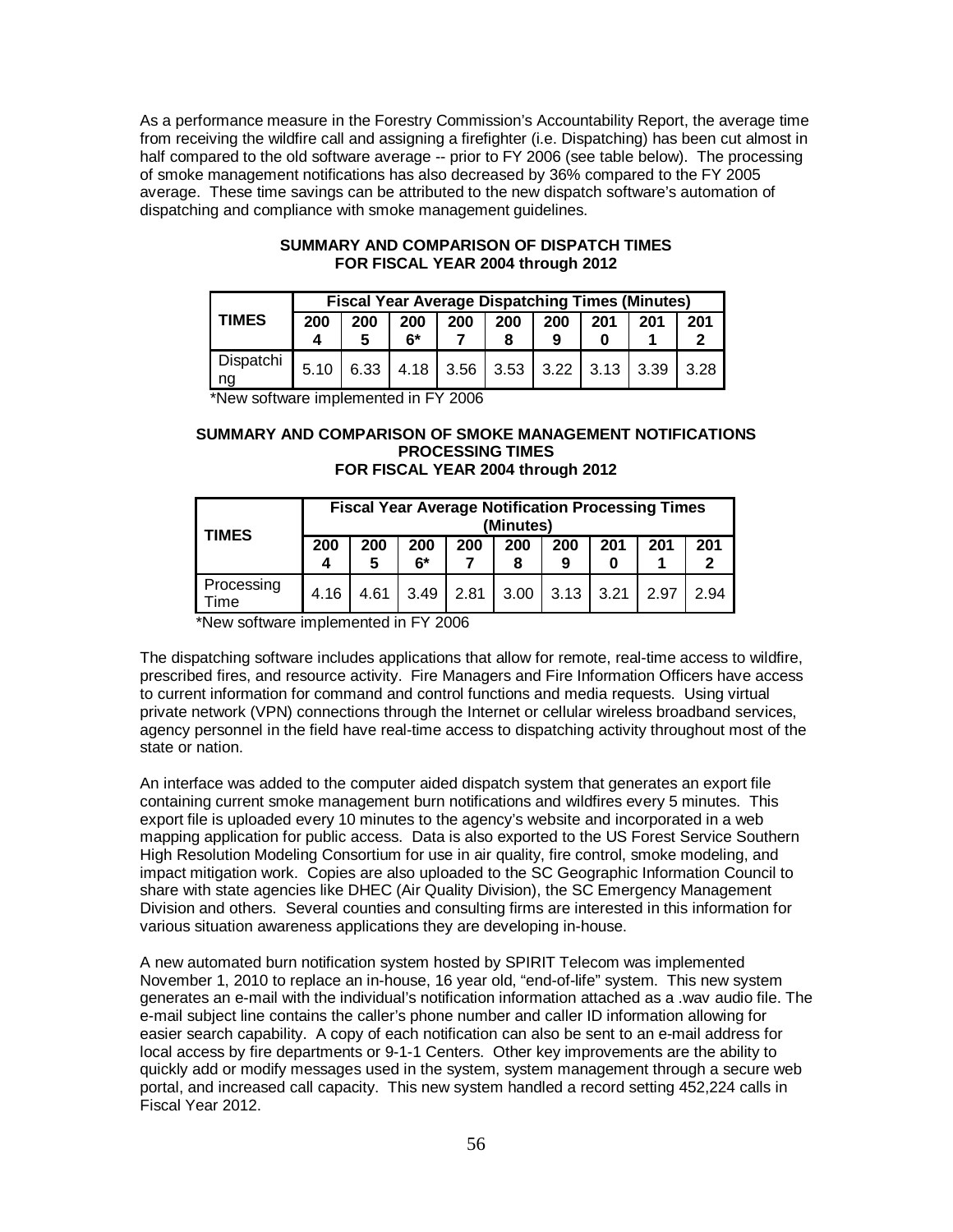Four (4) Verizon wireless phone lines have been added to each dispatch center's phone system. Three (3) lines are for making mobile-to-mobile calls to other agency Verizon phones and long distance calls. This will save "peak" and pool minutes under existing agency cell phone plan and savings on long distance charges with landlines. One (1) line is a backup for 9-1-1 and Fire Dispatch Centers to use if they can't get through on the regular phone lines. These lines also server as backup to the main wired phone lines in the case of cables being cut or other local phone company equipment failures.

On November 15, 2011, the Piedmont Dispatch Center had an electrical fire in its 16 year old battery backup system (i.e. Uninterruptible Power Supply – UPS). The building suffered smoke damage, loss of power for several hours but fortunately no injuries or major structure damage. After power was restored to the building, damaged equipment was replaced or repaired to get the center's communication links functional. Dispatching functions for the region were transferred to the Pee Dee Dispatch Center.

Cleaning crews were able to clean the dispatchers' work area and seal off the rest of the building by the next morning. Cleanup work continued in the sealed off section during business hours and work on the rest of the building after hours over the next few day. A firm specializing in cleaning smoke exposed or damage electrical equipment arrived the following week. All electrical equipment was individually taken out of service, dismantled and cleaned to prevent future corrosion of all metal parts and connections due to their exposure to smoke.

A new UPS unit for the Piedmont Dispatch Center was procured and installed the first week of January, 2012. This UPS unit served as a prototype for replacing the 16 year old UPS units at the other dispatch centers and Columbia Headquarters. All those units were replaced in May, 2012. These new units provide remote monitoring and management capabilities that will simplify support and maintenance in the future.

Ten of the 24 dispatch centers' Windows XP workstations were replaced with Windows 7 workstations. These workstations were no longer under warranty and the new ones served as a test bed for compatibility of dispatch operation software with Windows 7. The remaining 14 Windows XP workstations will need to be replaced before April, 2014 when their warranty and Microsoft support for Windows XP ends.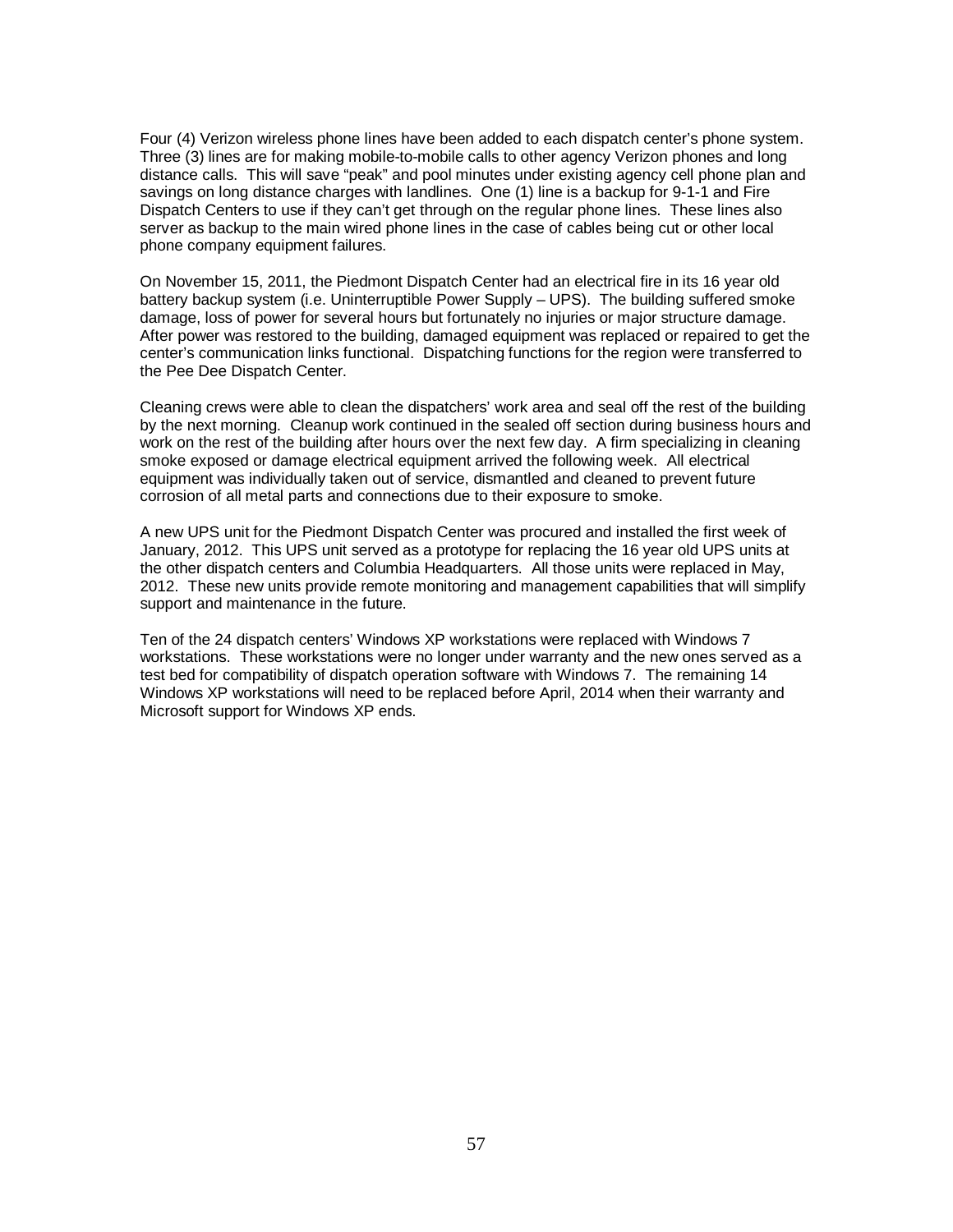# **ADMINSITRATION**

## **FINANCIAL STATEMENT FY12**

| Carry Forward - July, 1 2011                  | \$<br>4,600,211  |
|-----------------------------------------------|------------------|
| <b>REVENUES</b>                               |                  |
| <b>State Appropriations</b>                   | \$<br>10,013,965 |
| <b>Federal Grants</b>                         | \$<br>4,499,506  |
| <b>Earmarked Funds</b>                        |                  |
| Hunting & Fishing License                     | \$<br>193,722    |
| Refund of Prior Year Expenditure              | 59,016           |
| <b>Burning Assistance Fee</b>                 | 344,101          |
| Fire Lane Fee                                 | 166,699          |
| <b>Timber Marking Fee</b>                     | 6,087            |
| Training Conference - Registration Fee        | 5,100            |
| User Fee - State Park & Forest                | 117,084          |
| <b>Forest Product Assessment</b>              | 513,595          |
| Construction of Water Bar                     | 5,640            |
| Stand By for Prescribed Burning               | 5,415            |
| Sale of Seedlings                             | 616,219          |
| Sale of Timber                                | 2,608,157        |
| <b>Conviction Surcharge</b>                   | 17,862           |
| Miscellaneous Revenue                         | 13,500           |
| Rent - Residence                              | 12,100           |
| Rent - Farm Land                              | 128,738          |
| Rent - State Owned Property                   | 50,191           |
| Rent – Equipment                              | 950              |
| Contributions & Donations                     | 14,698           |
| <b>Insurance Claims</b>                       | 81,846           |
| Sale of Services                              | 46,391           |
| Sale of Nursery and Farm Products             | 1,090            |
| Sale of Recycling Material                    | 1,939            |
| Sale of Vehicles (Capitalized)                |                  |
| Sale of Machinery and Equipment (Capitalized) | 3,070            |
| Sale of Buildings (Non-Capitalized)           |                  |
| Sale of Land (Capitalized)                    | 30,000           |
| Capital Reserve Fund                          | 3,000,000        |
| <b>Total Earmarked</b>                        | \$<br>8,043,211  |
| <b>Total Revenue</b>                          | \$<br>22,556,682 |
| <b>EXPENDITURES</b>                           |                  |
| State                                         | \$<br>9,959,278  |
| Federal                                       | \$<br>4,530,082  |
| Other                                         | \$<br>9,298,736  |
| <b>Total Expenditures</b>                     | \$<br>23,788,096 |
| Balance as of June 30, 2012                   | \$<br>3,368,797  |